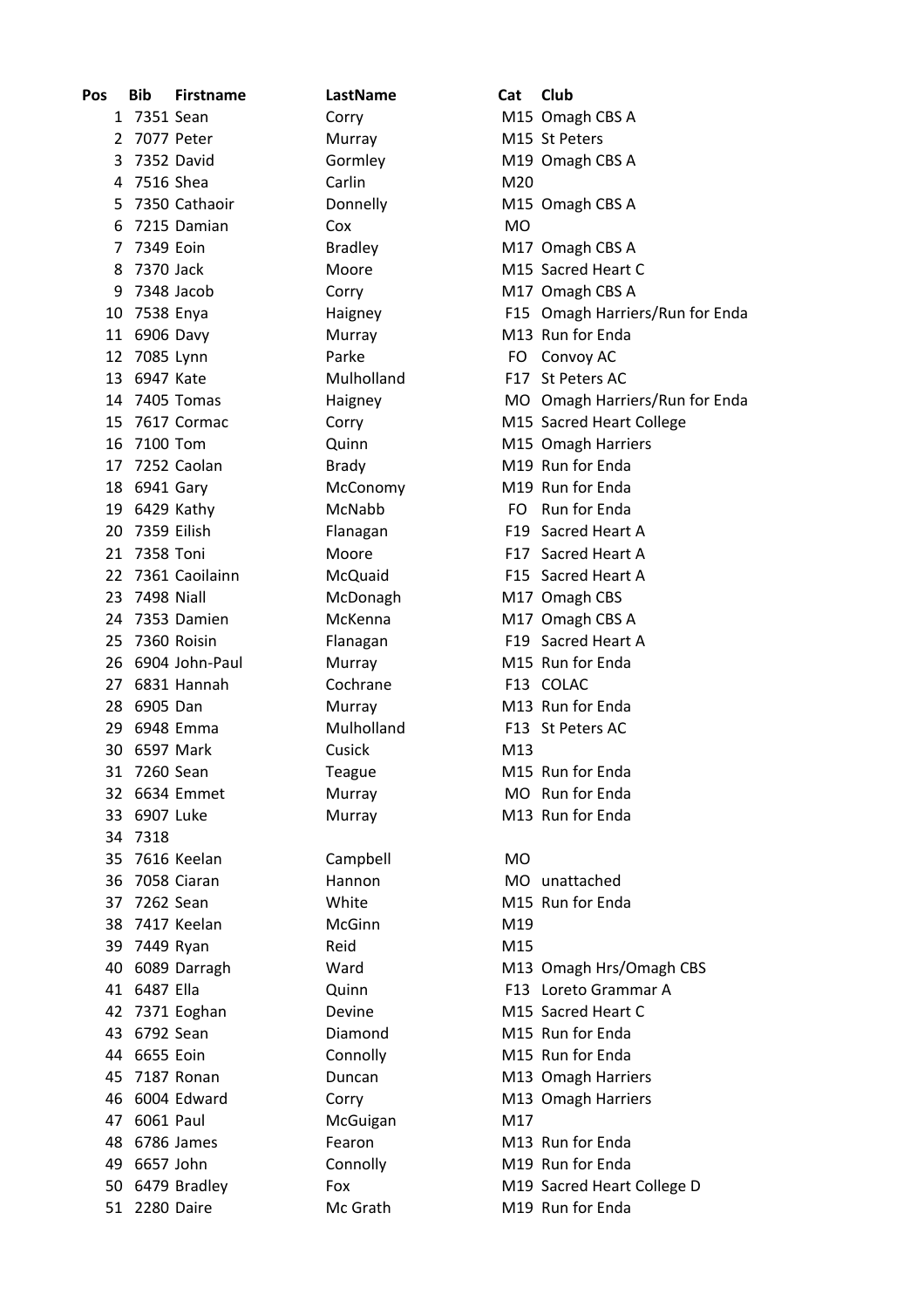52 6493 Cormac McLaughlin M19 Run for Enda 53 7120 Linda Malsh Walsh FO Enniskillen RC 54 7179 Philip O'Neill MO 55 7267 Ronan Kelly Kelly M13 56 6985 Gareth McKenna M19 Run for Enda 57 7073 Cathal McKillion MO Mighty ducks 58 7493 Joe McAleer MCALeer MO 59 6745 Mate Gere M15 60 6099 Adam McAleer M13 Run2for2Enda 61 6201 Sarah Broderick F13 Run for Enda 62 6893 Eoin McKervey M13 64 6059 Sonya McCullagh FO 65 6616 Conor McDonald MO 67 6399 Andrew Barbour MO 68 7362 Aoibheann McGaughey F15 Sacred Heart A 69 7401 Evan Drumm M13 Omagh Harriers 70 6006 Fionn **F13 Omagh Harriers** Corry **F13 Omagh Harriers** 71 6284 Michael Kelly Kelly M13 Run for Enda 72 6886 Marc Maguire M13 Clones AC 73 7421 Philip Maguire MO 74 7153 Duncan Hyndham MO Run for Enda 75 7634 Neil McLaughlin MO 76 6934 Hayley Ballard FO Omagh 77 7462 78 7480 John Harkin M19 Run for Enda 80 7387 Jake Heaney M17 CBS 81 6376 Elizabeth Gormley F15 Run for Enda 82 6428 Patrick Corcoran M13 Omagh Harriers 83 7158 Adam McDowell M17 Run for Enda 84 6862 Callum Leonard M17 Run for Enda 85 6545 Ryan Cassidy MO 86 7125 Luke Dobbin M15 88 7461 89 6646 Sean McGale Mo Run for Enda 90 7066 Tirna Kate Fox Fox F13 Omagh harrier 91 7107 Liam Daly Daly MO Lifford A.C. 92 6111 Aine Rodgers F13 Run for Enda 93 6998 Mark Fullen MO 94 6310 Una McGlinchey F15 Run for Enda 95 6311 Aoife McGlinchey F13 Run for Enda 98 6574 Kyle Mallon Mo Mo Run for Enda 99 6065 Matthew Kerlin M17 Run for Enda 100 6769 Caolan Haughey M19 Run for Enda 101 6997 Lynne Simpson FO 102 7548 Lee Maguire M13 Drumragh 103 6681 Lauren Armstrong F13 Run-strong

63 6594 Cathy Cunningham FO Omagh Tri / Run for Enda 66 6720 Catherine Cunningham F19 OTC/ Run for Edna 79 7076 Thomas Reid Reid M15 North Belfast Harriers 87 7590 Grainne **C'Hagan C'Hagan** FO Knockmany Runners 96 6421 Lauren Kee F17 Omagh Academy E 97 6440 Jess Hood F15 Omagh Academy B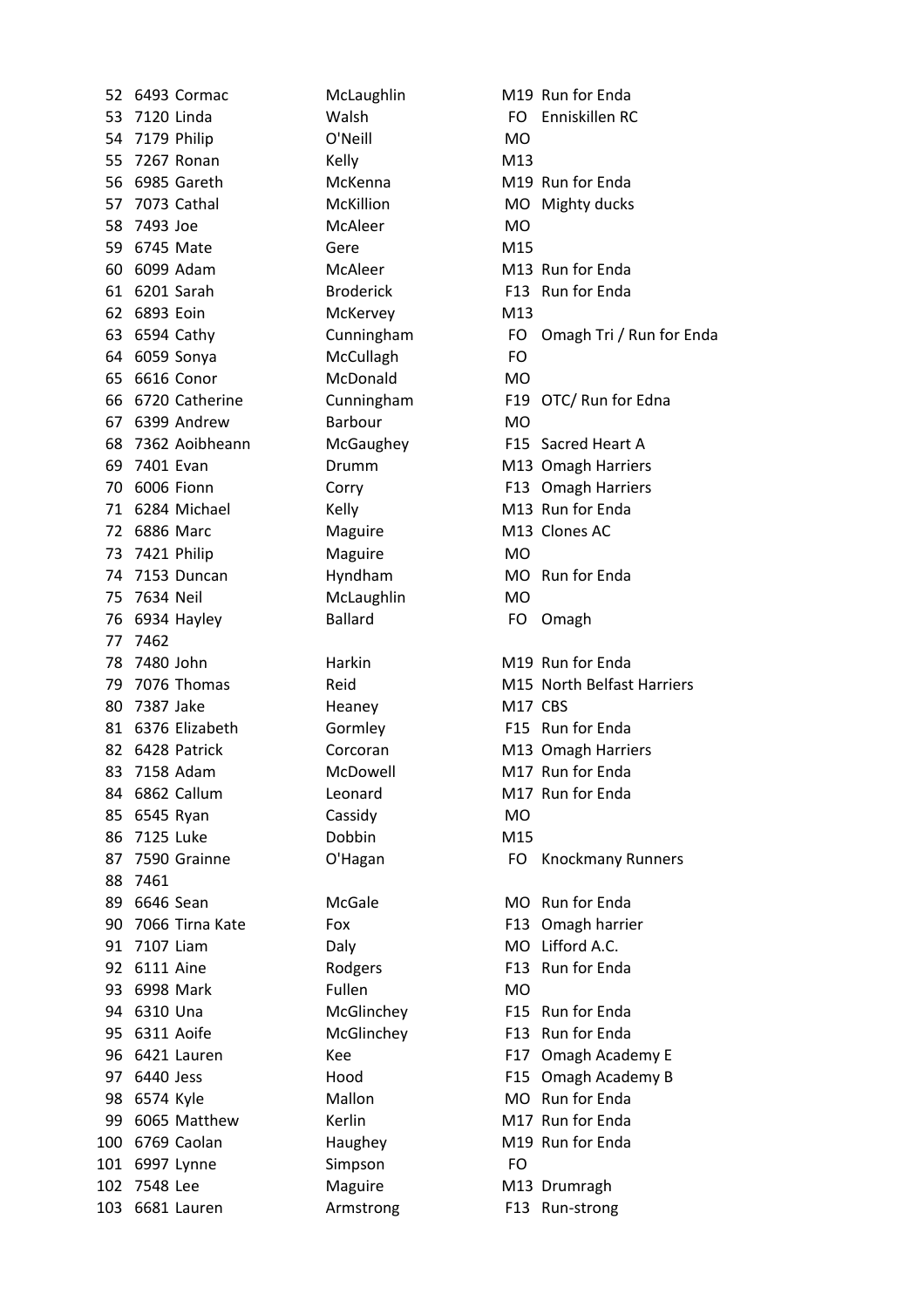104 7144 Harvey Malker M13 106 6680 Ryan Armstrong M15 Run-strong 107 6081 Matthew Gillis Gillis M15 Omagh Scouts 108 6401 Dylan Byrne Byrne MO Run for Enda 109 6256 Kaelan McCloskey M13 Run for Enda 110 7221 Liam Heaney M13 CBS 111 6631 Eoin Conway M13 112 7476 Conor McKenna MO 113 6384 Gearoid **Dolan** Dolan M13 Run for Enda 114 7637 Aaron Maguire MO Run for Enda 116 6358 Adrian C'Kane MO Run for Enda 117 6650 Oisin Turbitt MO Run for Enda 118 6595 Peter Cusick Cusick MO Run for Enda 120 6975 Cormac Taggart M13 Omagh Harriers 121 6393 Mia Nethery F13 122 7299 Odhran Mc Namee M17 123 7382 Breandan M15 Run for Enda 124 6660 Cillian McCann McCann MO Run for Enda 125 6830 Mark **Armstrong** M13 126 7465 127 7651 Ruairi McGowan M15 128 7649 Brendan McCartan MO 129 6007 Jack Moore M15 130 7234 Mark Bradley MO 131 6086 James Thompson M15 Omagh Scouts 132 6270 Jack Carland M13 Run for Enda 133 7500 Mark McDonnell MO 135 7655 Sean McGowan M15 136 6466 Ronan McGrath M17 Run for Enda 137 7027 Gareth Fegan MO Run for Enda 138 7136 Fiona **McIlvar** McIlvar **FO** Run for Enda 139 7051 Daniel McIntyre M17 140 6983 Una Cunningham F15 Run for Enda 142 7451 Nigel Mullan MO 143 6202 Sean Broderick M13 Run for Enda 144 7163 PJ **O'Donnell** M19 Run for Enda 145 6508 Josh Friel M13 147 6824 Kathryn **Donaghey** F17 Run for Enda 148 6703 Naomi Morton F19 Run for Enda 149 6816 Nadine Collins Collins FO Run for Enda 150 7535 Clare Elliott FO Liffort AC 151 6708 Sheena Ferguson FO Run for Enda 152 6556 Ryan Hackett MO Run for Enda 153 7385 Breanainn Harpur M17 154 6710 Kyle Hopper MO 155 7054 Cahir McCann McCann MO

105 6561 Clare Lynch Lynch Club FO Rise Running Club 115 6451 Matthew Kee M15 Omagh Academy D 119 7388 Simon Curran Curran M19 CBS/ Run for Enda 134 6448 Sam Alderdice M15 Omagh Academy D 141 7220 Oran **Heaney** M13 St Mary's Primary School 146 6444 Nicola **Nethery** F15 Omagh Academy C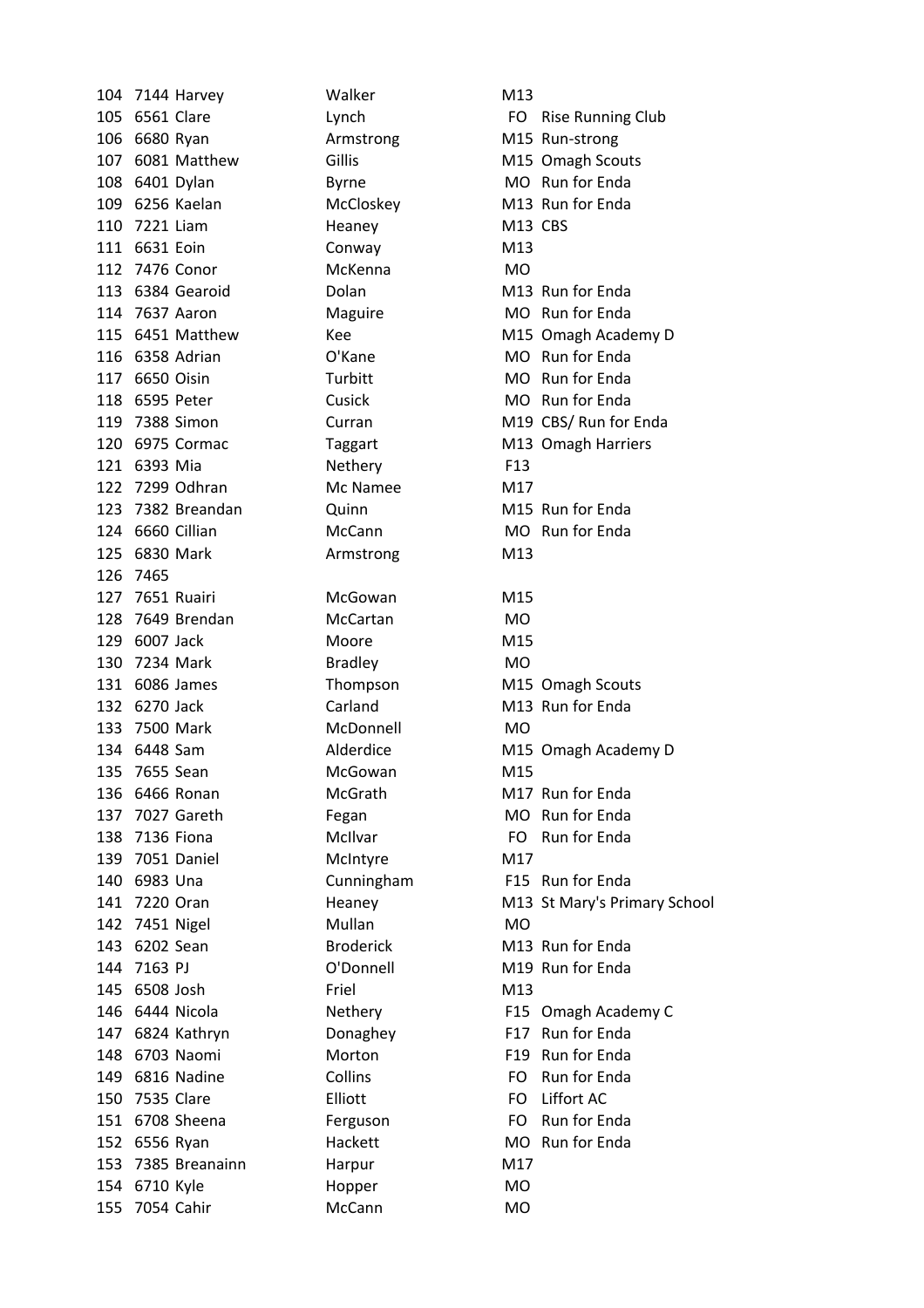|     | 156 6438 Leah     | Shortt                   |                 | F15 Omagh Academy B            |
|-----|-------------------|--------------------------|-----------------|--------------------------------|
|     | 157 6722 Brona    | Cunningham               |                 | F13 Run for Enda               |
|     | 158 6110 Oran     | Rodgers                  |                 | M13 Run for Enda               |
|     | 159 6127 Ruari    | Winters                  |                 | M15 Run for Enda               |
| 160 | 6981 Ruth         | Cunningham               |                 | F13 Run for Enda               |
|     | 161 6884 Daniel   | Ferguson                 |                 | MO Run for Enda                |
|     | 162 7055 Mark     | <b>Booth</b>             | M15             |                                |
| 163 | 7468              |                          |                 |                                |
|     | 164 7021 Ryan     | Owens                    |                 | MO Run for Enda                |
| 165 | 7482 Kevin        | O'Brien                  | <b>MO</b>       |                                |
| 166 | 7553 Sharon       | Grimley                  | FO              |                                |
| 167 | 7127 Kevin        | McLaughlin               | MO              |                                |
|     | 168 7441 Brian    | McSorley                 | M19             |                                |
|     | 169 7598 Lucy     | <b>Brunt</b>             | F <sub>15</sub> |                                |
| 170 | 7599 Samantha     | Crawford                 | F <sub>15</sub> |                                |
|     | 171 7173 Kim      | Mullin                   | <b>FO</b>       |                                |
|     | 172 6445 Danielle | Nethery                  |                 | F15 Omagh Academy C            |
|     | 173 6439 Emma     | Hagan                    |                 | F15 Omagh Academy B            |
|     | 174 7606 Sean     | Curran                   |                 | MO Omagh Tri Club/Run for Enda |
| 175 | 7040 David        | <b>Stewart</b>           |                 | MO Run for Enda                |
|     | 176 6607 Conor    | McAteer                  |                 | MO Run for Enda                |
|     | 177 6819 Orlagh   | McElhone                 |                 | FO Run for Enda                |
|     | 178 6375 Ellen    | Gormley                  |                 | F13 Run for Enda               |
| 179 | 7070 Sinead       | <b>McMenamin Collins</b> |                 | FO Castlefinn Running          |
|     | 180 6464 Colm     | McGrath                  |                 | MO Run for Enda                |
|     | 181 6733 Thomas   | Keaveney                 |                 | MO Run for Enda                |
| 182 | 7515 Cillian      | Deenan                   |                 | M17 Run for Enda               |
| 183 | 7366 Riona        | McGread                  |                 | F13 Sacred Heart B             |
|     | 184 6916 Anna     | Pringle                  | FO              |                                |
|     | 185 7105 Mark     | McCurdy                  |                 | M15 Lifford A.C.               |
| 186 | 7541 Ella         | Doherty                  |                 | M13 Run for Enda               |
| 187 | 7210 Michael      | Megarity                 |                 | MO Run for Enda                |
|     | 188 6402 Joe      | <b>Brogan</b>            |                 | MO Run for Enda                |
|     | 189 6859 Niamh    | McGrath                  | FO.             | Run for Enda                   |
|     | 190 7254 Thomas   | Gartland                 | <b>MO</b>       |                                |
|     | 191 7279 Joseph   | <b>Brogan</b>            |                 | M13 Omagh Harriers             |
|     | 192 6037 Ben      | Dolan                    |                 | M15 Run for Enda               |
|     | 193 6123 Paul     | Furey                    |                 | M13 Run for Enda               |
|     | 194 7395 Callum   | Mc Kinney                | <b>MO</b>       |                                |
|     | 195 7415 Lambert  | Carmichael               | <b>MO</b>       |                                |
|     | 196 6203 Ronan    | Eannetta                 |                 | M13 Run for Enda               |
|     | 197 7467          |                          |                 |                                |
|     | 198 7428 Ciaran   | McNulty                  | MO              |                                |
|     | 199 7156 Emma     | Wallace                  | FO.             | Run for Enda                   |
|     | 200 6066 Matthew  | Devlin                   |                 | M13 Omagh CBS                  |
|     | 201 2287 Marlon   | Gray                     | FO              |                                |
|     | 202 6986 Maria    | Corless                  |                 | F13 Run for Enda               |
|     | 203 6526 Aimee    | Sweeney                  |                 | F19 Run for Enda               |
|     | 204 6810 Jonathan | Harkin                   | MO              |                                |
|     | 205 6931 Allan    | Irwin                    | MO              |                                |
|     | 206 6949 Damian   | Kearney                  | <b>MO</b>       |                                |
|     | 207 6803 Conor    | Falconer                 |                 | M13 Omagh Harriers             |
|     |                   |                          |                 |                                |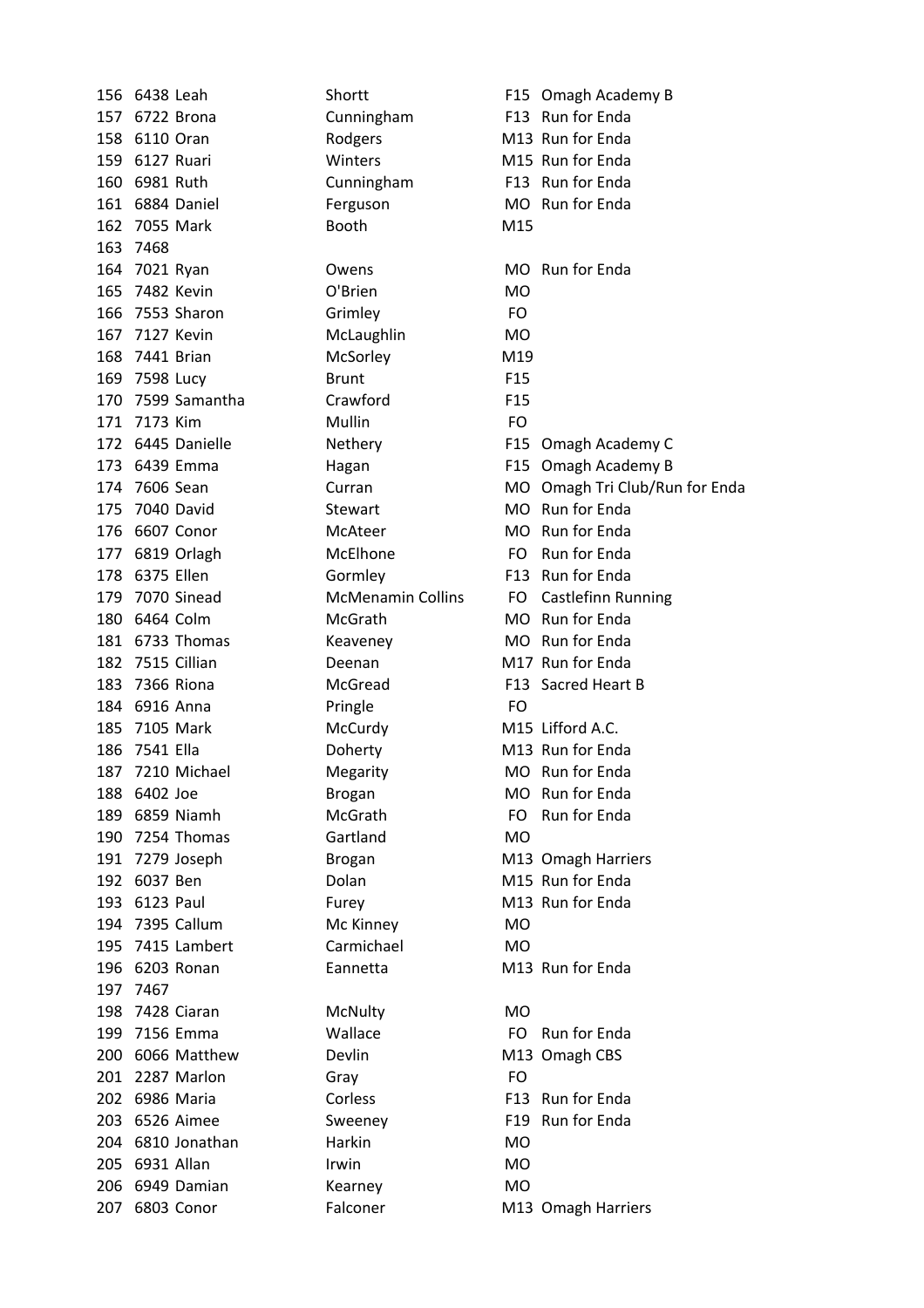208 6876 Grainne Murphy F15 Run for Enda 209 6877 Peadar Murphy MO Run for Enda 210 6968 Ciaran McGinn MCGinn 211 6419 Emma Donnelly FO 212 6935 Eric Paplinski MO 213 6166 Tom Cunningham M13 Run for Enda 215 7124 Christopher Hussey MO 216 6839 Molly **Adams** F13 217 6829 Paulette **Armstrong** FO 218 7525 Dylan McCullagh M13 219 6298 Shav **Northern** M11 Run for Enda 220 6518 Johnny McCaughey MO Run for Enda 221 6643 Orlagh McNamee F19 222 7537 Hayley McIntyre FO 224 7414 David Maxwell MO 225 6791 Declan Browne Browne MO Run for Enda 226 7411 Alison Welsh FO Seapark AC 227 7413 Peter Mackey Mackey 228 6925 Jack **Leddy** Leddy M15 Run for Enda 229 6329 Joe Miller Miller M13 Run for Enda 230 6130 Padriag Kelly Kelly M13 Run for Enda 231 7648 Sean Loughrey MO 233 7154 Denise Sweeney FO Run for Enda 234 7246 Niamh McAnallen FO 235 7276 Mark McKenna M15 236 7459 238 7016 Ciaran McCance MO 239 6682 Pol Clarke MO Run for Enda 241 6084 Cameron Clarke M17 Omagh Scouts 242 6085 Callum C'Donnell M19 Omagh Scouts 243 7007 Maggie Ferris FO 244 6101 Ellie McAleer F13 Run for Enda 245 7247 Alison O'Neill FO 246 6642 Eimear Connolly F19 Run for Enda 247 6954 Amy McCollum F15 Omagh Academy 248 7235 Terry Sharkey MO 249 7236 Ollie McArdle MO 250 7237 Emmett McArdle M15 251 7343 Erin McMahon F17 Loreto 252 7202 Ryan Goodwin MO Run for Enda 253 6638 Holly Nelson **Nelson** F19 Run for Enda 256 7561 David Knox MO 257 7469 Berneen Moore F13 258 6987 Paul Honeyman MO 259 6038 Andrew Dolan Dolan M13 Run for Enda

214 6443 Sarah Dicuson F15 Omagh Academy C 223 6478 Charlie Colton Colton M17 Sacred Heart College D 232 6955 Katie Ballantine F15 Omagh Academy 237 6725 Lorraine **McKinney** FO STAR RUNNING CLUB 240 6450 Oran Johnston M15 Omagh Academy D 254 6772 Lisa McBride FO B/olt Running Club 255 7064 Marion Fower FO enniskillen running club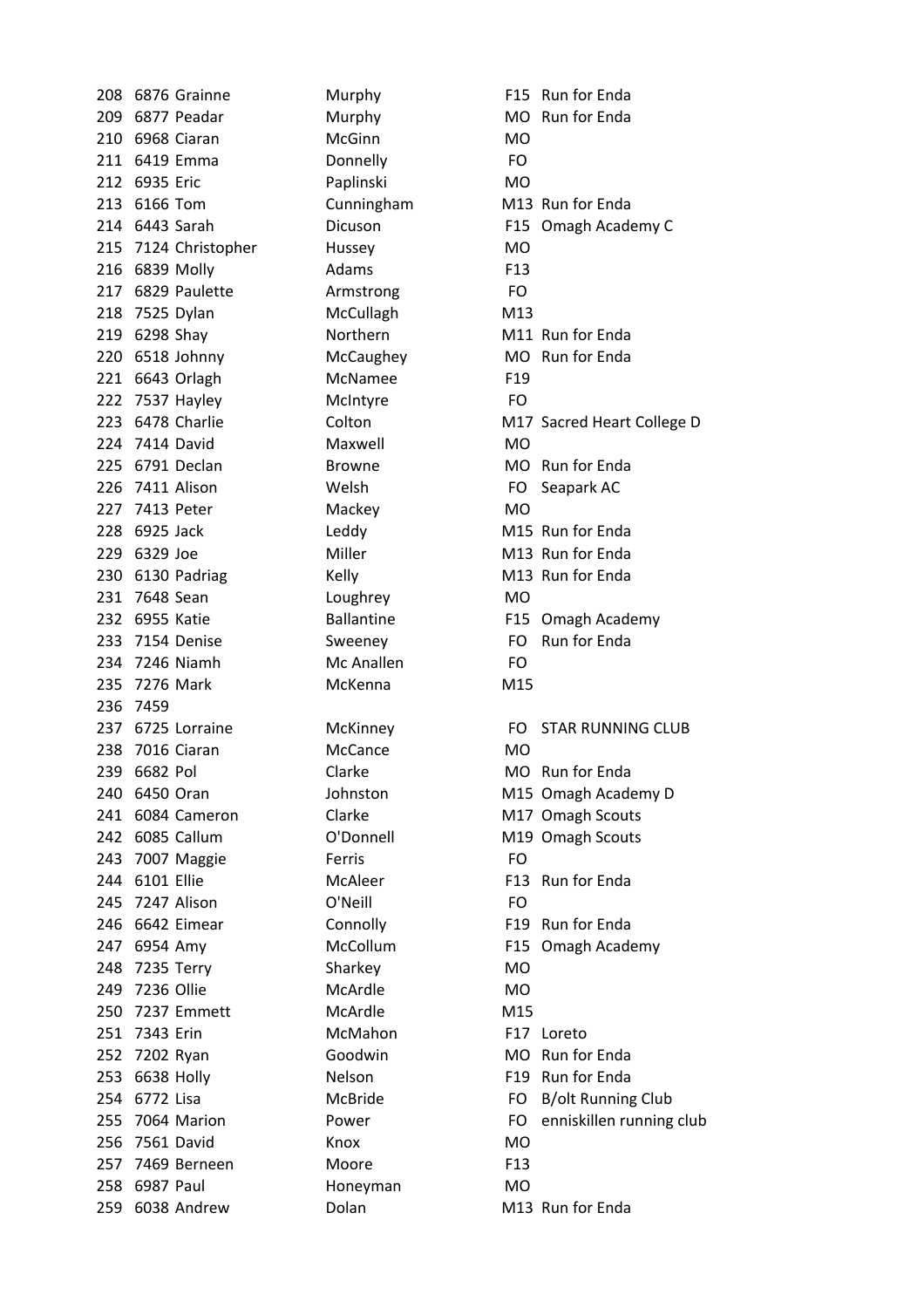| 260 | 7208 Sean      |                       | Dolan             | MO.             |
|-----|----------------|-----------------------|-------------------|-----------------|
|     |                | 261 7367 Sarah-Louise | <b>Burt</b>       | F <sub>13</sub> |
| 262 |                | 6009 Leslie           | Moore             | MO.             |
|     |                | 263 6043 Patrick      | Campbell          | M19             |
|     |                | 264 6782 Abigail      | Forbes            | F <sub>13</sub> |
| 265 |                | 6964 Aideen           | McGuigan          | F <sub>19</sub> |
|     |                | 266 7172 Derbhal      | McMullan          | F17             |
|     |                | 267 2289 Matthew      | Hampton           | M13             |
| 268 |                | 6977 Millie           | Isaacs            | F <sub>13</sub> |
|     | 269 6620 Mark  |                       | McAnulla          | M13             |
|     | 270 7470 Gary  |                       | Moore             | MO.             |
| 271 |                | 7060 Emma             | <b>McPhillips</b> | FO              |
|     | 272 7137 Gail  |                       | Lees              | FO              |
| 273 | 6158 Ryan      |                       | Sheehan           | M17             |
|     |                | 274 6796 Matthew      | Duddy             | M19             |
|     | 275 7636 Oisin |                       | Mullan            | <b>MO</b>       |
|     |                | 276 6775 Gareth       | Campbell          | <b>MO</b>       |
| 277 | 6618 Eoin      |                       | McAnulla          | M13             |
| 278 |                | 6627 Shane            | MacDonald         | M15             |
|     | 279 7526 Ruth  |                       | McCruden          | FO.             |
|     |                | 280 7217 Janine       | Rodgers           | FO              |
|     |                | 281 6476 Vincent      | McGuckin          | <b>MO</b>       |
|     | 282 6789 Beryl |                       | Greaves           | FO.             |
| 283 |                | 6619 Conor            | McGuigan          | <b>MO</b>       |
|     |                | 284 6709 Grace        | Whittaker         | FO              |
| 285 | 6740 Craig     |                       | Millar            | M15             |
| 286 |                | 6453 Peter            | Henry             | <b>MO</b>       |
| 287 | 6878 Linda     |                       | McCullagh         | FO              |
| 288 |                | 6867 Shannen          | Molloy            | FO              |
| 289 |                | 6988 Patrick          | <b>McGirr</b>     | <b>MO</b>       |
| 290 |                | 6648 Donna            | Porter            | FO              |
|     | 291 7291 Paul  |                       | Mc Ginn           | M19             |
| 292 | 6577 Paul      |                       | Maguire           | MO              |
| 293 |                | 6790 George           | Taggart           | MO              |
| 294 |                | 7044 Lauren           | Warnock           | F <sub>13</sub> |
| 295 | 6018 Toni      |                       | <b>Broderick</b>  | FO              |
| 296 |                | 6885 Caroline         | Maguire           | FO              |
| 297 |                | 6984 Kirsty           | Turner            | F <sub>13</sub> |
| 298 |                | 7159 Donna            | Donnelly          | FO              |
| 299 |                | 7196 Laura            | Gormley           | FO              |
| 300 |                | 6739 Morgan           | Millar            | F17             |
| 301 | 7381 Amy       |                       | Quinn             | F17             |
| 302 |                | 2300 Aaron            | Mc Guigan         | <b>MO</b>       |
| 303 |                | 7223 Louise           | McMullan          | FO              |
| 304 |                | 6500 Adrian           | McCanny           | <b>MO</b>       |
| 305 |                | 6497 Emer             | McCanny           | F <sub>13</sub> |
| 306 |                | 6869 Emmett           | Harper            | M19             |
| 307 |                | 6124 Aaron            | Furey             | M13             |
| 308 | 7284 Sean      |                       | Laird             | M17             |
| 309 |                | 6785 Conn             | Fearon            | M15             |
| 310 |                | 7496 Emma             | <b>Bradley</b>    | FO              |
| 311 |                | 6161 Sarah            | Maybin            | FO              |
|     |                |                       |                   |                 |

260 Dolan MO Run for Enda **Burt 261 81367 Sacred Heart B** Campbell M19 Run for Enda McGuigan F19 Run for Enda McMullan F17 Run for Enda McAnulla M13 Run for Enda McPhillips FO Carmen Runners 273 Sheehan M17 Run for Enda Duddy M19 Run for Enda Campbell MO Run for Enda McAnulla M13 Run for Enda McCruden FO Letterkenny McGuckin MO Run for Enda McGuigan MO Run for Enda 28 Henry MO Run for Enda Maguire MO Run for Enda Taggart MO Run for Enda **294 Warnock Cauca F13 Run for Enda** Maguire FO Clones AC 29 Donnelly **298 7159 7159 7159 PO** Run for Enda Quinn F17 Run for Enda McCanny MO Run for Enda McCanny F13 Run for Enda Harper M19 Run for Enda Furey M13 Run for Enda Laird **308 1284 M17 Run for Enda** Fearon M15 Run for Enda Maybin FO Run for Enda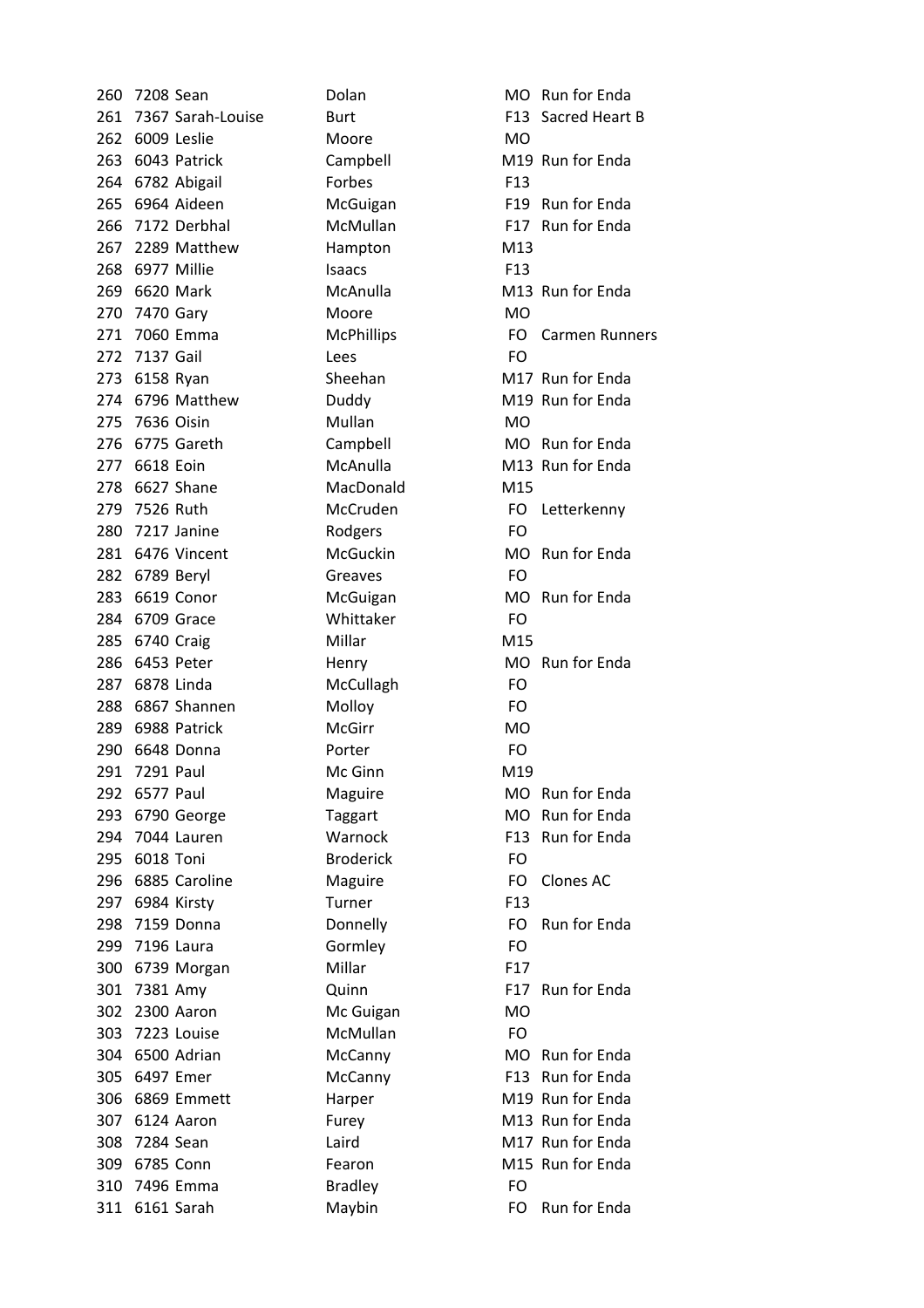|     | 312 7464           |                  |                 |                             |
|-----|--------------------|------------------|-----------------|-----------------------------|
|     | 313 6485 Jonathan  | McCrea           |                 | MO Walk Jog Run Club        |
|     | 314 6989 Laura     | <b>McGirr</b>    | FO              |                             |
|     | 315 7481 Nathan    | McCullagh        | M13             |                             |
|     | 316 7407 Eva       | McCaul           | FO.             |                             |
|     | 317 6015 Harold    | Mulligan         | MO              |                             |
|     | 318 7257 Ronan     | Teague           |                 | M13 Run for Enda            |
|     | 319 7474 Ronan     | McHugh           |                 | M13 Aghyaran Athletics      |
|     | 320 6442 Emily     | <b>Buchanan</b>  |                 | F15 Omagh Academy B         |
|     | 321 7619 Ciara     | Clarke           | <b>FO</b>       |                             |
|     | 322 7261 Conor     | White            |                 | M13 Run for Enda            |
|     | 323 6702 Louise    | McKernan         | F <sub>19</sub> |                             |
|     | 324 7475 David     | McHugh           |                 | MO Aghyaran Athletics       |
|     | 325 7528 Margaret  | Doherty          | FO.             | Run for Enda                |
|     | 326 7346 Emir      | Doyle            |                 | F13 Run for Enda            |
|     | 327 7002 Susan     | Young            | FO.             | enda dolan                  |
|     | 328 7594 Sarah     | Loughran         | F <sub>19</sub> |                             |
|     | 329 6036 Dervla    | Dolan            |                 | F17 Run for Enda            |
|     | 330 7551 Caroline  | Coyle            | FO              |                             |
|     | 331 6219 Emer      | Meyler           |                 | F13 Run for Enda            |
|     | 332 6220 Conor     | Meyler           |                 | MO Run for Enda             |
|     |                    |                  |                 |                             |
|     | 333 7549 Julie     | Tracey<br>Colton | FO              |                             |
|     | 334 7569 Joe       |                  | <b>MO</b>       |                             |
|     | 335 7103 Siobhan   | O'Neill          | FO.             |                             |
|     | 336 6486 Gillian   | Fair             | FO              | Walk Jog Run Club           |
|     | 337 7102 Seamus    | <b>Boyle</b>     | <b>MO</b>       |                             |
|     | 338 7365 Alisha    | Morrow           |                 | F13 Sacred Heart B          |
|     | 339 7071 Bronagh   | <b>Hurson</b>    | FO              | Run for Enda                |
|     | 340 7635 Aisling   | McCann           | FO              | Maguiresbridge Running Club |
|     | 341 6362 James     | Simpson          |                 | M13 Run for Enda            |
|     | 342 6345 Conor     | Pritchard        |                 | M13 Run for Enda            |
|     | 343 6707 Kathryn   | Graham           | FO              | Run for Enda                |
|     | 344 6100 Toni      | McAleer          |                 | F17 Run for Enda            |
|     | 345 6726 Catherine | McKinney         | FO.             | Star running club           |
|     | 346 7329 Megan     | <b>McBride</b>   |                 | F19 Run for Enda            |
| 347 | 7142 Paul          | Mullin           |                 | MO Omagh St Endas           |
|     | 348 6501 Calanthia | Lilburn          | <b>FO</b>       |                             |
|     | 349 6195 Daniel    | <b>Bradley</b>   |                 | M13 Run for Enda            |
|     | 350 6446 Cassie    | Lagan            |                 | F15 Omagh Academy C         |
|     | 351 7363 Beth      | Canning          |                 | F15 Sacred Heart A          |
|     | 352 7364 Catherine | Robinson         |                 | F13 Sacred Heart B          |
|     | 353 6447 Zara      | Crawford         |                 | F15 Omagh Academy C         |
|     | 354 7268 Jude      | Kelly            | M13             |                             |
|     | 355 7442 Stephanie | Maguire          | FO              |                             |
|     | 356 7368 Bronagh   | Grimes           |                 | F13 Sacred Heart B          |
|     | 357 6863 Bronagh   | Leonard          |                 | F15 Run for Enda            |
|     | 358 6001 Desmond   | <b>Brownlie</b>  |                 | MO Lagan Valley             |
|     | 359 6109 Sinead    | Rodgers          | FO.             | Run for Enda                |
|     | 360 7118 Eugene    | Quigley          |                 | MO Reach Running Club       |
|     | 361 7384 Connor    | Harpur           | <b>MO</b>       |                             |
|     | 362 6129 Eoin      | Kelly            |                 | M13 Run for Enda            |
|     | 363 6339 Ciara     | Diamond          |                 | F13 Run for Enda            |
|     |                    |                  |                 |                             |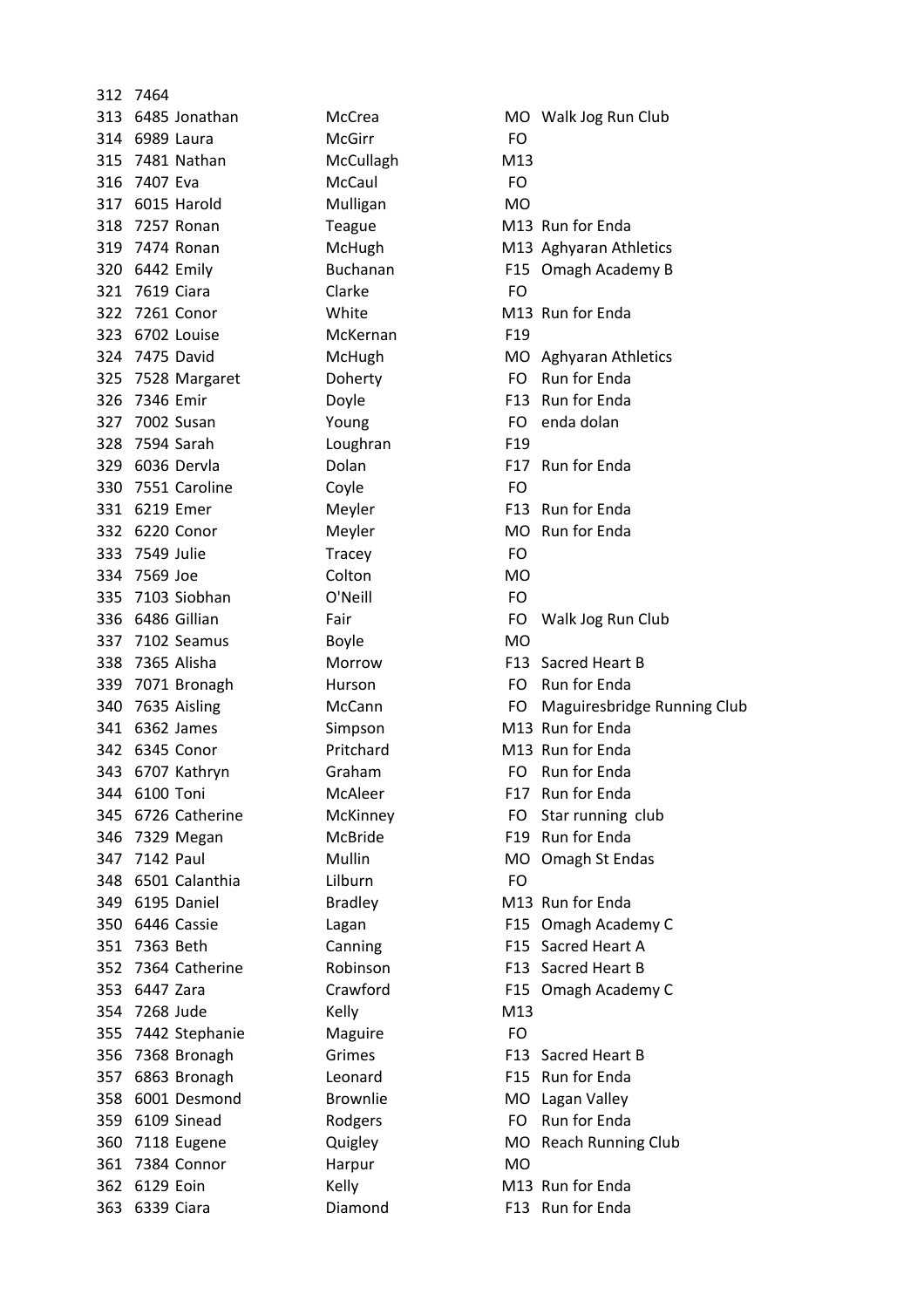364 7069 Dawn Nelson FO 365 6338 Clare **Diamond** FO Run for Fnda 366 7110 Katrina McNulty FO Run for Enda 367 7111 Claire Dobbs FO 368 6825 Roisin MacRory FO Run for Enda 369 7106 Donna McManus FO 370 6114 Beth Campbell F13 Run for Enda 371 6759 Teresa Grimes Grimes FO Run for Enda 372 7216 Julie Campbell FO 373 7218 374 6108 Eoighan McDermott M13 Run for Enda 375 6976 Harry Isaacs M15 376 7527 Laura **O'Hanlon C'Hanlon** FO Carmen Runners 377 6804 Grainne Rice Rice Run FO Run for Enda 378 6843 Rosemary Boggs FO Run for Enda 380 6917 Emer Callion Callion FO reach 382 7495 Catherine Rafferty FO 383 7638 Maeve McCullagh FO 384 6232 Andrea McLaughlin F13 Run for Enda 385 7530 Lauren Corry FO 386 7576 Pauline McKeever FO 388 6836 Niamh<br>
288 6836 Niamh 389 7170 Andy Linton Linton M17 Sperrin Harriers 390 6841 Harley Semple<br>
Semple 391 7126 Sharon McLaughlin FO 392 7564 Patsy Rafferty FO 393 6113 Leo Campbell M13 Run for Enda 394 6991 Mairead McCann FO otc 395 7298 Elaine McCarney FO 396 6070 Martin McCrory MO Runner Bean 397 6697 Maria Martin FO 398 6635 Amanda Coyle Cover Cover FO Run for Enda 399 6636 Naomi McSorley FO Run for Enda 400 6911 Neamh Rodgers FO 401 6912 Conor McNally MO 402 7272 Eabha Grugan F13 403 7244 Eoin O'Neill M13 CBS 404 7402 Katie McAleer F13 St Conors 405 7497 Tara McDonagh F13 406 7321 Harvey Thompson M13 407 7324 Oscar Thompson M13 408 6621 Lisa McLaughlin FO Run for Enda 409 7323 Henry Thompson M13 410 7333 Beth McGrath F17 411 1798 Gloria **Donaghey** F55 Finn Valley A.C. 412 6645 Kate Ballard Ballard FO Run for Enda 413 7433 Ethan Maguire M13 414 7322 Stephen Thompson MO 415 7434 Ian Fergural MO

379 6918 Donna **O'Kane C'Kane FO** Reach Running Club 381 6835 Marc **Davis** Davis M13 Mountjoy Juniors Football Club 387 7613 Clodagh McLaughlin F17 Loreto Grammar School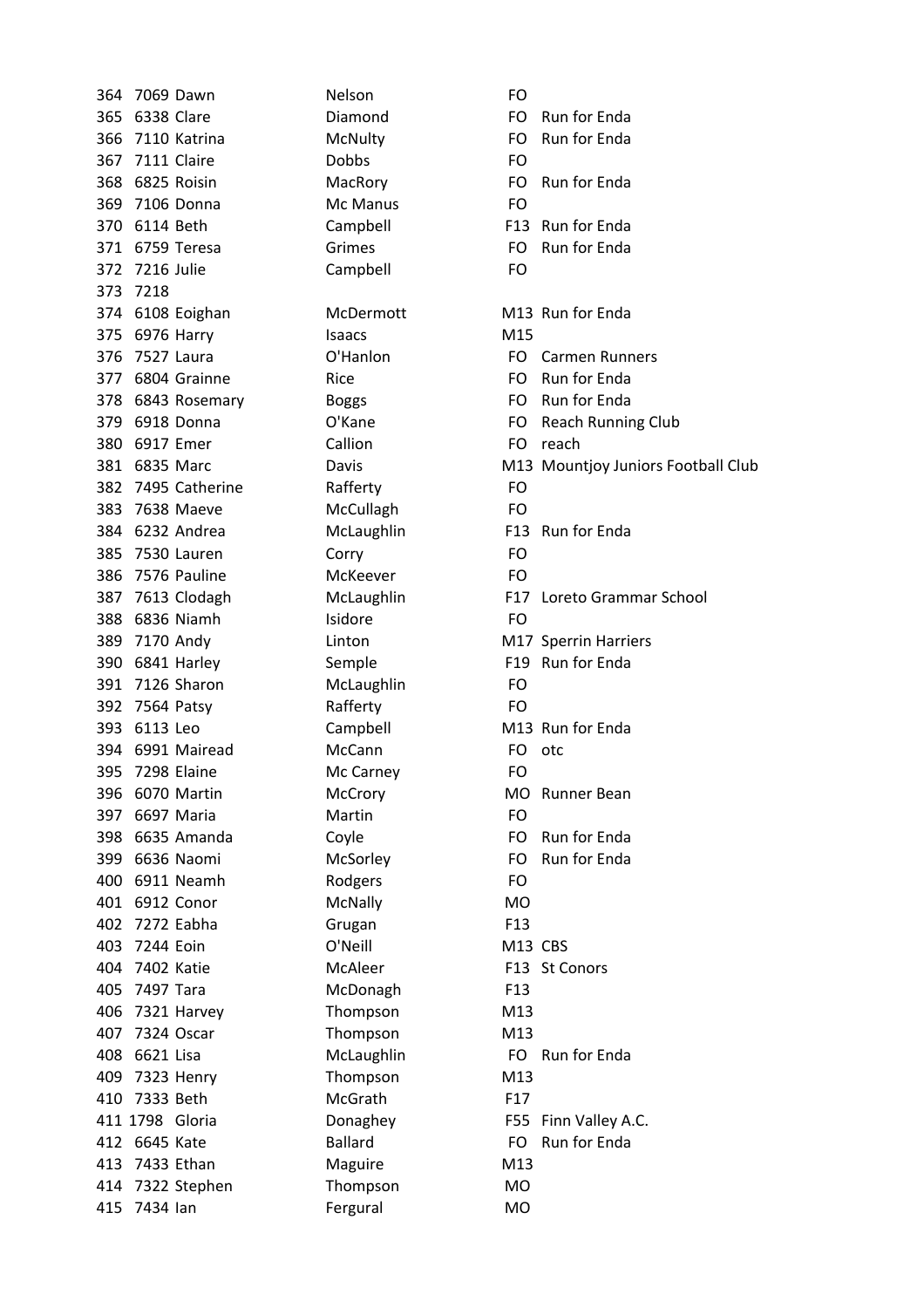|        | 416 6105 Leah   |                     | Swift        |                 | F13 Run for Enda             |
|--------|-----------------|---------------------|--------------|-----------------|------------------------------|
|        | 417 6891 Joyce  |                     | McMullan     | FO              |                              |
|        | 418 6418 lan    |                     | Alexander    | <b>MO</b>       |                              |
|        | 419 6773        |                     |              |                 |                              |
|        |                 | 420 7229 Calvin     | Buchannan    | M17             |                              |
| 421    | 6147 Ben        |                     | Kelly        |                 | M <sub>13</sub> Run for Enda |
|        |                 | 422 7219 Melanie    | O'Kane       | FO.             | Run for Enda                 |
|        |                 | 423 7082 Sinead     | Dolan        | FO              |                              |
| 424 25 |                 | <b>Brenda</b>       | Kerr         | F40             | Run for Enda                 |
|        |                 | 425 2283 Maeve      | Mullin       | F <sub>19</sub> |                              |
|        |                 | 426 2284 Clodagh    | Mullin       | FO              |                              |
|        |                 | 427 6502 Samantha   | Sands        | <b>FO</b>       |                              |
|        |                 | 428 2292 Jessica    | McCullagh    | F <sub>19</sub> |                              |
|        |                 | 429 7249 Grainne    | Mc Cann      | F <sub>19</sub> |                              |
|        | 430 6148 Aidan  |                     | Kelly        | <b>MO</b>       | <b>Run for Enda</b>          |
|        |                 | 431 6579 Eimear     | Colton       |                 | F17 Run for Enda             |
|        | 432 6667 Nuala  |                     | McGuire      | F <sub>17</sub> |                              |
|        |                 | 433 6872 Kerri-Anne | O'Hagan      | F <sub>19</sub> | Run for Enda                 |
|        | 434 7304 Aoife  |                     | <b>Bogle</b> | F <sub>15</sub> |                              |
|        |                 | 435 6793 Alison     | White        | <b>FO</b>       |                              |
|        |                 | 436 6160 Matthew    | Maybin       | <b>MO</b>       | Run for Enda                 |
|        |                 | 437 6573 Emma       | McKenna      | FO              |                              |
|        |                 | 438 7600 Bríanna    | Gormley      |                 | F15 Run for Enda             |
| 439    | 6617 Aine       |                     | McAnulla     | FO              | Run for Enda                 |
|        | 440 6762 Gavin  |                     | McLaughlin   | M15             |                              |
| 441    |                 | 6908 Jackie         | McElhinney   | FO.             | Reach Runnir                 |
| 442    | 6145 Jake       |                     | Kelly        |                 | M13 Run for Enda             |
| 443    |                 | 7043 Janice         | Warnock      |                 | FO Run for Enda              |
|        | 444 7283 Niall  |                     | Laird        | MO.             | Run for Enda                 |
| 445    |                 | 6633 Karen          | Thom         | FO              |                              |
|        |                 | 446 6395 Harvey     | McCanny      | M13             |                              |
| 447    |                 | 6875 Oisin          | Murphy       |                 | M13 Run for Enda             |
|        |                 | 448 7412 Eugene     | McCullagh    | MO              | Greencastle                  |
|        | 449 6400 Nuala  |                     | McAleer      | FO.             | Run for Enda                 |
|        |                 | 450 7539 Naomi      | Campbell     | FO.             | Run for Enda                 |
| 451    |                 | 7540 Gareth         | Campbell     | M35             |                              |
|        | 452 7290 Alice  |                     | Logan        | FO              |                              |
| 453    |                 | 6324 Sinead         | O'Kane       | FO              | Run for Enda                 |
|        | 454 6889 Sheila |                     | Cross        | FO              |                              |
|        |                 | 455 7188 Aisling    | O'Kane       | FO              |                              |
| 456    |                 | 6909 Carol          | Donnelly     | FO              |                              |
| 457    | 6082 Jack       |                     | Latimer      |                 | M13 Omagh Scout              |
|        | 458 6170 Sean   |                     | Kerr         |                 | M13 Run for Enda             |
|        |                 | 459 7189 Eimear     | O'Kane       | FO              |                              |
|        | 460 6951 Ruth   |                     | McFarland    | F17             |                              |
|        |                 |                     |              |                 |                              |
|        | 461 7186 Lisa   |                     | Mc Caskie    | FO.             | Run for Enda                 |
| 462    | 7143 Clint      |                     | Walker       | <b>MO</b>       |                              |
| 463    |                 | 6098 Chloe          | Nesbitt      | FO.             | Run for Enda                 |
|        |                 | 464 6315 Michael    | Moloney      |                 | M13 Run for Enda             |
| 465    |                 | 6431 Nadine         | Hunter       | F <sub>15</sub> | Omagh Acad                   |
| 466    |                 | 6689 Claire         | <b>Brown</b> | FO              |                              |
| 467    | 7607 Lisa       |                     | Dawson       | FO              |                              |

20 Ehannan M17 1y 121 6141 M13 Run for Enda 422 7219 Melanie O'Kane FO Run2for2Enda and Tanabara E40 Run for Enda Cullagh F19 1430 MO Run for Enda ton F17 Run for Enda Aagan **F19** Run for Enda A45 6160 MO Run for Enda Faash F15 Run for Enda Anulla **FO** Run for Enda Laughlin M15 Elhinney FO Reach Running Club ly M13 Run for Enda and FO Run for Enda 444 Transformation of the MO Run for Enda A47 687 6975 Murphy Murphy Cullagh MO Greencastle Aleer FO Run for Enda mpbell FO Run for Enda 453 6324 Sinead O'Kane FO Run2for2Enda imer M13 Omagh Scouts as M13 Run for Enda Farland F17 Caskie FO Run for Enda 463 6098 FO Run for Enda 1644 Muloney M13 Run for Enda 165 6431 F15 Omagh Academy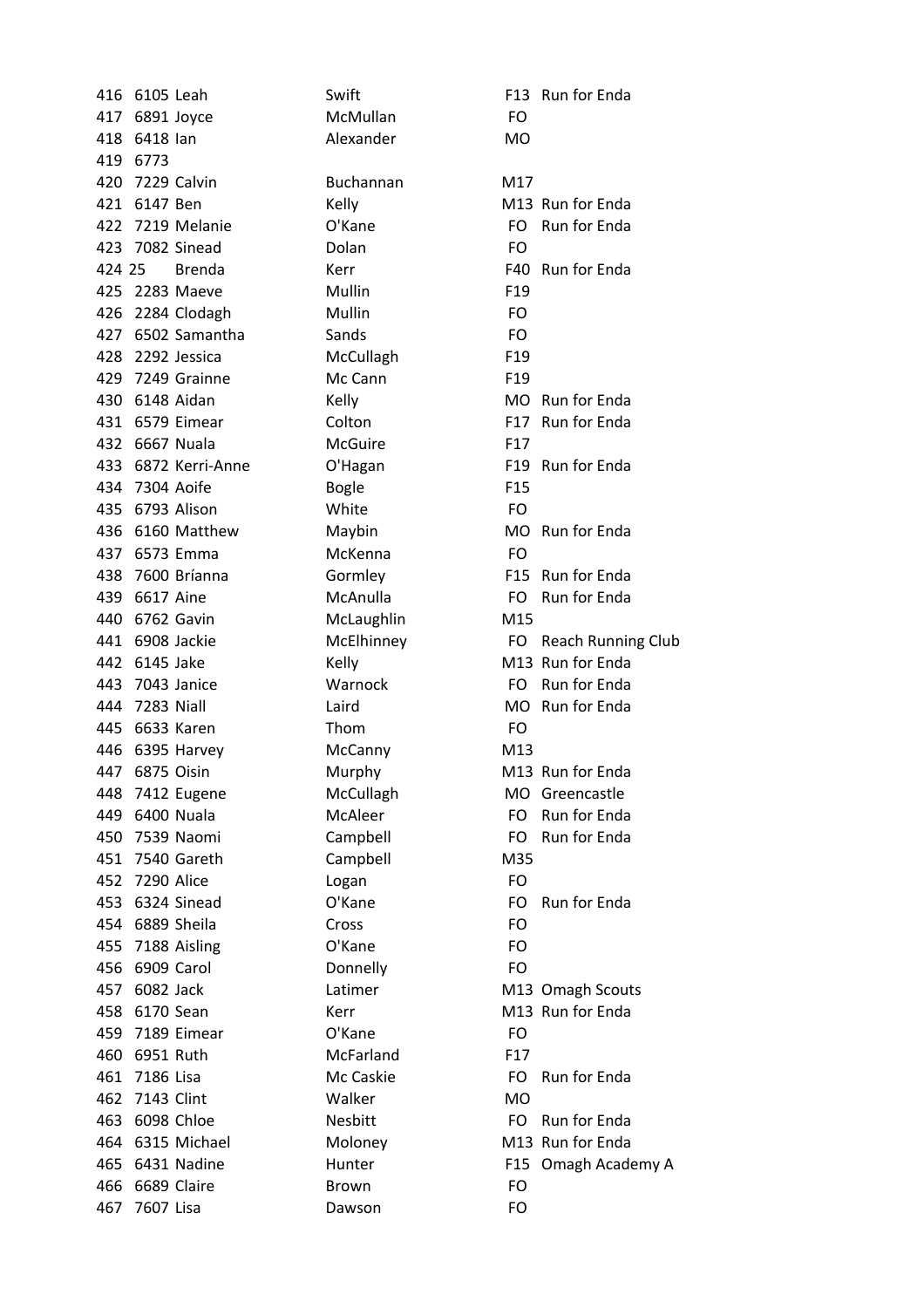468 2293 Hannah McCullagh F15 Loreto GS 469 6454 Peter **O'Neill** M17 Run for Enda 470 6104 Sarah Swift F13 Run for Enda 471 6167 Cara Cunningham F13 Run for Enda 472 6303 Grace Murray F13 Run for Enda 473 6714 Emma Meehan F13 Run for Enda 474 6892 Carla Brennan FO 476 6459 Deborah Hall Hall FO Run for Enda 478 7068 Edel **Gray** Gray F19 Run for Enda 480 7036 Daniel O'Mahoney MO 481 7039 Daniel O'Mahoney M13 482 7398 Siobhan Gallen FO 483 6257 Oisin McCloskey M13 Run for Enda 484 6388 Conor Fogarty Forms M13 Run for Enda 485 6701 Brenda McKernan FO 486 6386 Damian Fogarty MO Run for Enda 487 7521 Conor Collins Collins M13 Run for Enda 488 6168 John Kerr Kerr MO Run for Enda 489 6802 Roisin Falconer FO 490 7556 Dervla Montague FO 491 7558 Beth Bradley FO 492 6316 Kieran Moloney MO Run for Enda 493 7485 Damien Woodhead MO 494 7222 Claire Keys Keys 495 6171 Matthew Kerr Kerr M13 Run for Enda 496 7389 Donna **Blaker** Blaker **FO** Carmen Runners 497 6844 Evangeline Johnston F19 Run for Enda 498 6874 Orlagh Lagan Lagan F19 Run for Enda 499 6606 Grace **Quinn** Quinn **FO** Run for Enda 500 6903 John Buchanan MO 501 6602 Kerry **Cuinn** Quinn **FO** Run for Enda 502 6854 Eliza-Kate Beattie Beattie FO Run for Enda 503 6901 Anne Buchanan FO 504 6064 John Kerlin MO Run for Enda 505 6651 Kellie Sharkey FO Run for Enda 507 7423 Aidan Campbell MO 508 6049 Kevin Loughrey Loughey MO Run for Enda 509 7057 Tony McConnell MO 510 6735 Lisa Smith Smith FO Run for Enda 511 6855 Niall **Dolan MO Runfor Enda** 512 7486 Teresa McCaskie FO 513 6164 Sinead Cunningham FO Run for Enda 514 6718 Aidan McGuire Montester MO Run for Enda 515 6392 Tommy Nethery MO 516 6397 Chelsea Scott F13 517 6900 Joshua Dennison M13 519 7088 Clidna **Carson** Carson F13 Run for Enda

475 6060 Teresa **Meegan** Meegan **FO Knockmany Runners** 477 7256 Aoife **McCaffrey F19 Knockmany Running Club** 479 6744 Gary **Burke MO B/olt Running Club** Burke MO B 506 6870 Margaret **Doherty Done Bullets** FO Reach Running Club 518 6950 Susan Craig Craig FO Vie Fit Dungannon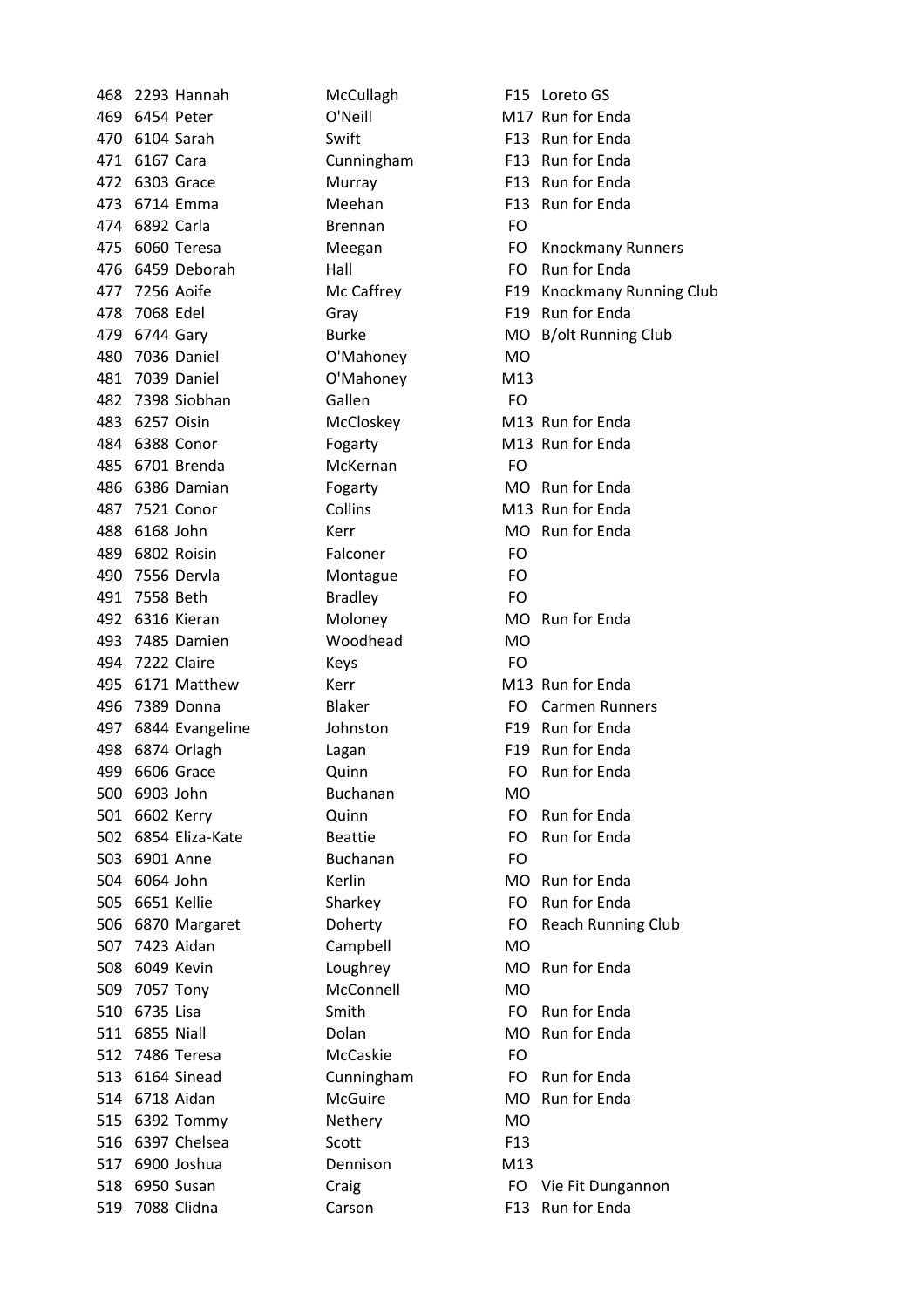| 520 | 6496 Neamh        | McCanny        |                  | F13 Run for Enda                   |
|-----|-------------------|----------------|------------------|------------------------------------|
|     | 521 6746 Sean     | Coyle          |                  | MO Run for Enda                    |
|     | 522 7091 Rachel   | McFarland      | F <sub>15</sub>  |                                    |
|     | 523 6231 Angela   | McLaughlin     |                  | FO Run for Enda                    |
|     | 524 6664 Glenn    | McKenna        |                  | MO Run for Enda                    |
| 525 | 6374 Paul         | Murphy         |                  | MO Run for Enda                    |
|     | 526 7562 Sinead   | Harte          | FO               |                                    |
|     | 527 7037 Kathleen | O'Mahoney      | FO               |                                    |
|     | 528 6930 Natalie  | <i>Irwin</i>   | FO               |                                    |
|     | 529 7112 Lauren   | <b>McGratg</b> |                  | F15 Lifford                        |
|     | 530 6141 Caoimhe  | Edgar          |                  | F15 Run for Enda                   |
|     | 531 6467 Maeve    | Colgan         | FO.              | Run for Enda                       |
|     | 532 6644 Kathy    | McKernan       | FO               |                                    |
|     | 533 7109 Niall    | McSorley       | M17              |                                    |
|     | 534 7534 Late     | Entry          |                  |                                    |
|     | 535 7207 Cally    | Patterson      |                  | FO Run for Enda                    |
|     | 536 6942 Anne     | McCullagh      | FO.              | Run for Enda                       |
| 537 | 7090 Craig        | Mullen         | M13              |                                    |
|     | 538 6521 Karen    | Lynch          |                  | FO Run for Enda                    |
|     | 539 6522 Aiden    | Lynch          |                  | MO Run for Enda                    |
|     | 540 6589 Felix    | Mallon         |                  | MO Run for Enda                    |
|     | 541 6834 Sandra   | Davis          | FO.              | Mountjoy Juniors Football Club     |
|     | 542 7408 John     | McCaul         | <b>MO</b>        |                                    |
|     | 543 7083 Hannah   | Mc Caul        | FO.              | Run for Enda                       |
|     | 544 6670 Claire   | Irwin          | FO               |                                    |
|     | 545 6671 Robyn    | Tierney        | <b>FO</b>        |                                    |
|     | 546 7522 Matthew  | Collins        |                  | M13 Run for Enda                   |
|     | 547 7494 Claire   | Mathers        | <b>FO</b>        |                                    |
|     | 548 7241 Wiktoria | Lagodka        | F <sub>1</sub> 3 |                                    |
|     | 549 7242 Magda    | Lagodka        | FO               |                                    |
|     | 550 7266 Donna    | Kelly          | FO.              |                                    |
|     | 551 7629 Claire   | McLoughlin     | FO               | Run for Enda                       |
|     | 552 6736 Vicki    | Hassan         | FO               |                                    |
|     | 553 6737 Les      | Hassan         | MO               |                                    |
|     | 554 6781 Lauren   | McCollum       | FO.              | Run for Enda                       |
|     | 555 7134 Kevin    | Harkin         |                  | M13 Run for Enda                   |
|     | 556 7108 Deborah  | McLaren        | FO               |                                    |
| 557 | 7123 Mark         | Graham         | <b>MO</b>        |                                    |
|     | 558 7612 Megan    | McLaughlin     |                  | F19 SHC                            |
|     | 559 7122 Nathan   | Graham         | M13              |                                    |
|     | 560 7394 Paula    | Falconer       | <b>FO</b>        |                                    |
|     | 561 7523 Sinead   | Collins        |                  | F40 Run for Enda                   |
|     | 562 7135 Oonagh   | Harkin         | FO.              | Run for Enda                       |
| 563 | 7445 Melissa      | Murphy         | FO               |                                    |
|     | 564 7499 Emma     | Quigley        |                  | F19 Omagh Free Presbyterian Church |
|     | 565 7504 Lauren   | Quigley        | FO               | Omagh FPC Bible Class              |
|     | 566 7505 Roisin   | McCaugherty    | FO               |                                    |
|     | 567 7175 Tricia   | Quinn          | MO               |                                    |
| 568 | 7630 lan          | Ritchie        |                  | MO Knockmany Runners               |
| 569 | 6000 Kerriann     | McLaughlin     | FO.              | Run for Enda                       |
|     | 570 6704 Sean     | Dolan          |                  | MO Run for Enda                    |
|     | 571 7116 Angela   | McHugh         | FO -             | Lifford AC Fit 4 Life              |
|     |                   |                |                  |                                    |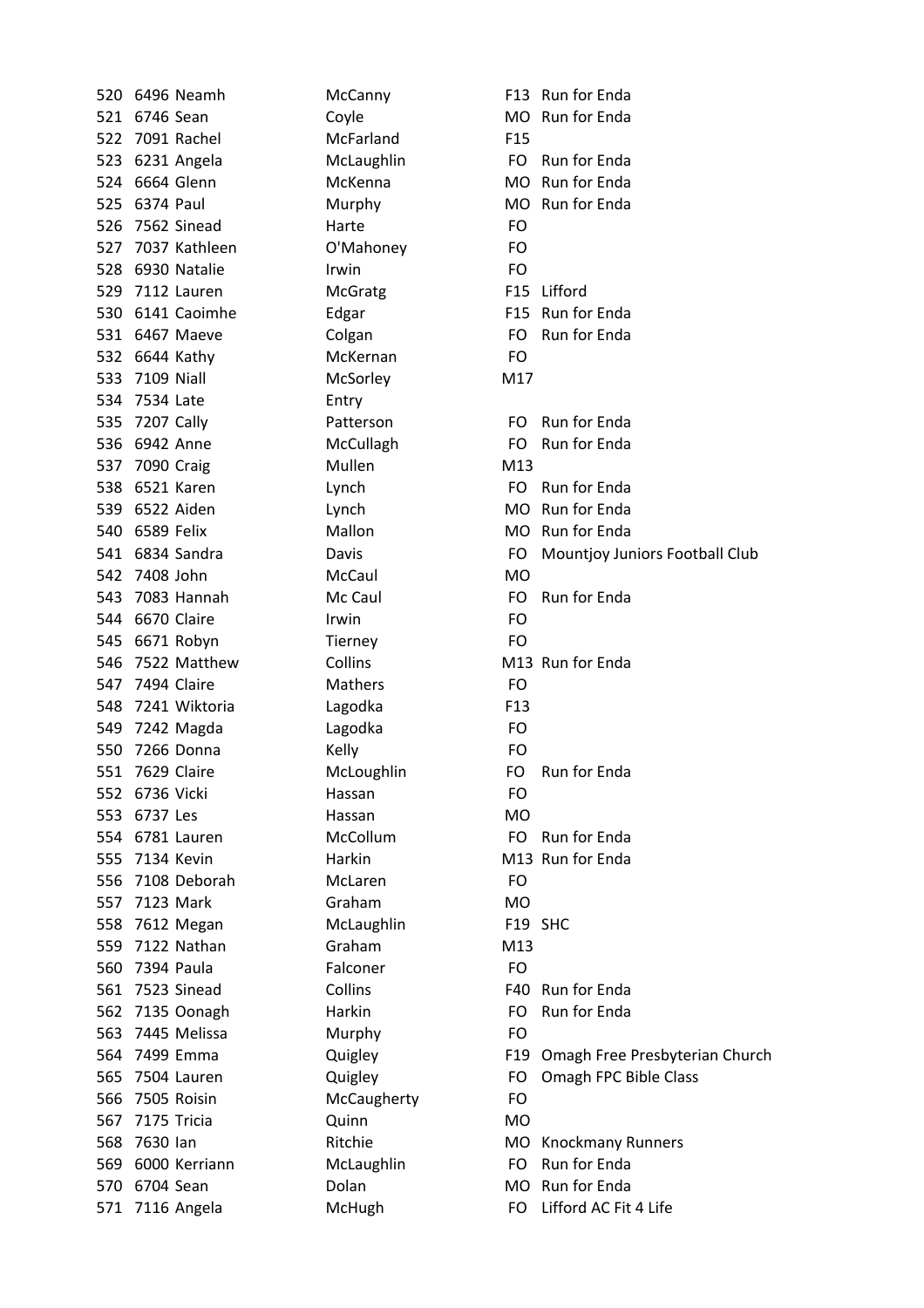572 7130 Roseanna Conway FO 573 7131 Leeann Matthews FO 574 6044 Sinead Campbell F13 Run for Enda 575 7303 Sinead Bogle **F13** 576 7240 Gemma Kelly FO 577 7446 Jacqueline Doherty FO 578 6243 Ella Duffy F13 Run2for2Enda 579 7373 Mateusz Tasarz Tames M13 Run for Enda 580 6723 Cormac Cunningham M13 Run for Enda 581 6953 Adam McCollum M15 Omagh Scouts 582 7288 Trevor Beattie MO 583 7374 Daniel Tasarz MO Run for Enda 584 6800 Kate **Meenagh** FO Run for Enda 585 6182 Callan Malsh M13 Run for Enda 586 6715 Kerrie **Grugan** Grugan FO Run for Enda 588 6980 Edward Cunningham M13 Run for Enda 589 6165 Ruairi Cunningham MO Run for Enda 590 6361 Sara Simpson FO Run for Enda 591 7310 Lisa Pinkerton FO 592 7311 Aimee Nethery FO 593 6097 Chelsea Nesbitt FO Run for Enda 594 7300 Paula Mc Namee FO 596 7519 Katrina McGuinness FO 597 7117 Bronagh McNelis FO 598 6588 Cynthia Mallon Mallon FO Run for Enda 599 6226 Matthew Coyle Cover M13 Run for Enda 602 6042 Aine Campbell F19 Run for Enda 603 6287 Clodagh Loughrey Consumersion FO Run for Enda 604 6053 Sara Fox Fox F13 Run for Enda 605 6663 Claire Fox Fox For For Run for Enda 606 7647 Ruaidhri McLaughlin MO 607 6683 Karen Connolly FO Run for Enda 608 6230 Alice McGrath F13 Run for Enda 609 6520 Helena McElhone FO 610 6866 Arlene McCarroll FO 611 7579 Brian Conway M15 Omagh CBS 612 6055 Margaret Culliton FO 613 6056 Don Culliton MO 614 6807 Jenna Beacom FO 615 7227 Sharon Maguire FO Run for Enda 616 6054 Paul Fox Fox M15 Run for Enda 617 6208 Andrew Dolan Dolan M13 Run for Enda 618 6349 Darren Pritchard MO Run for Enda 619 6350 Megan Pritchard F13 Run for Enda 620 6146 Eileen Kelly Kelly FO Run for Enda 621 6153 Linda Bradley **Bradley** FO Run for Enda 622 6239 Niall **Duffy** Duffy MO Run for Enda 623 6240 Ciara **Duffy** Duffy **FO** Run for Enda

587 7104 Orla McNulty FO Lifford AC Fit 4 Life 595 6849 Bernadette Canning FO Eglinton Road Runners 600 341 Sean McIvor MCIvor MO Reach Running Club 601 6858 Debbie **Irwin** Irwin **FO Reach Running Club**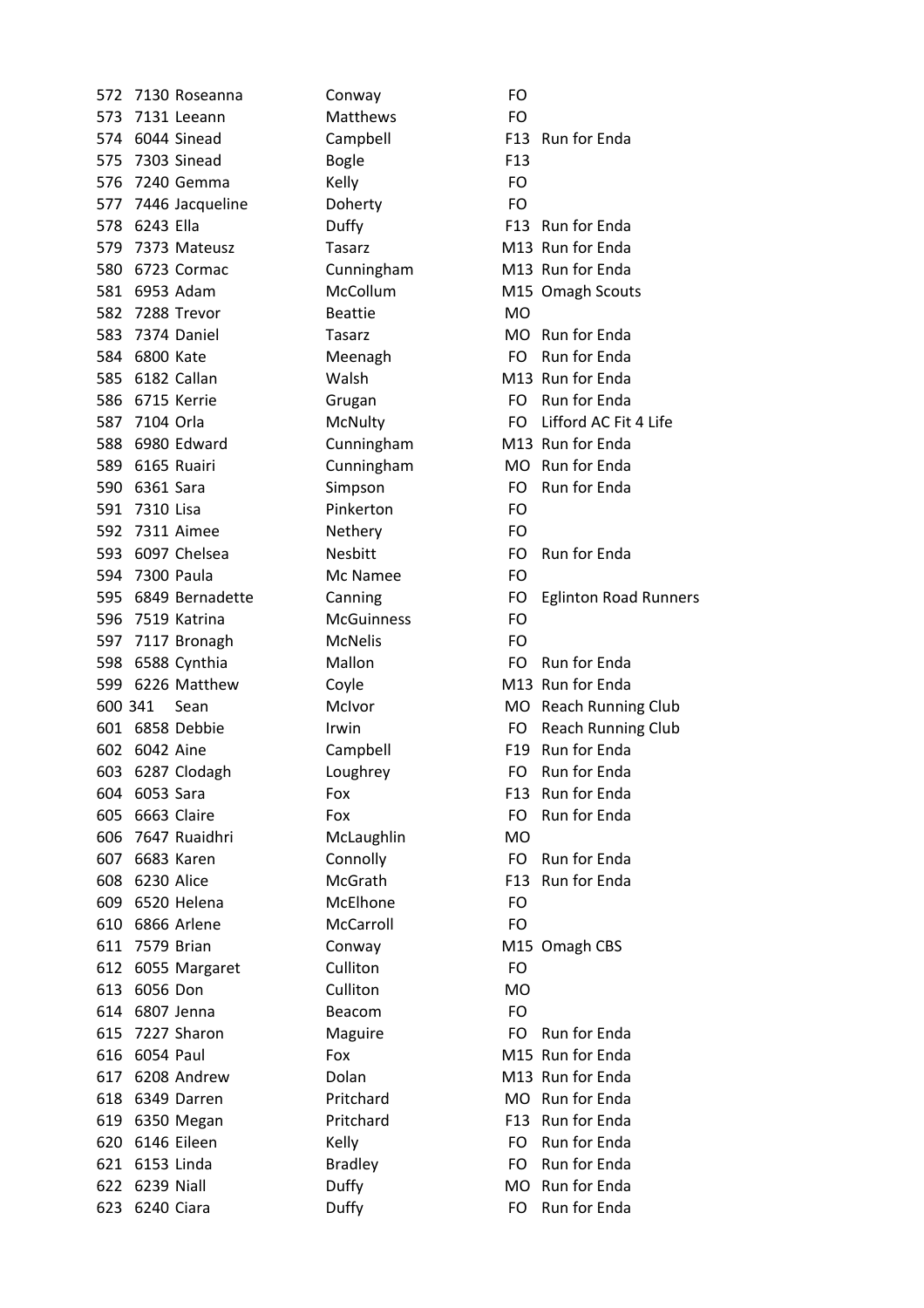625 6390 James Duffy MO 627 6341 Gavin Corrigan Corrigan MO Run for Enda 628 6342 Mairead Corrigan F13 Run for Enda 629 6196 P.J. Cunningham M13 Run for Enda 630 6706 Sarah Graham Graham F19 Run for Enda 631 6747 Angela McMenamin FO 632 6748 Ava McMenamin F13 633 6826 James Cargin Cargin MO james cargin 634 7176 Dermot Convery MO 635 6143 Kirsty Edgar F15 Run for Enda 636 6713 Tara Boyle Boyle FO Run for Enda 637 6234 Paul Colgan Colgan M13 Run for Enda 638 6285 Ann Kelly FO Run for Enda 639 6811 Aaron Harkin Harkin MO 640 6209 Matthew Maguire M13 Run for Enda 641 6809 Gerard Harkin MO 644 7079 Sean Rafferty MO 645 6677 Siobhan **Cuinn** Quinn FO 646 7018 Marie Brown Brown 647 7029 Caroline Beirne FO 648 6923 Amy Leddy F19 Run for Enda 649 6924 Rebecca Leddy F17 Run for Enda 650 6048 Rosemary Loughrey Loughrey FO Run for Enda 651 7641 Corrie McGirr M19 652 7596 Julie Faulkner FO 653 7597 Adam Moore M13 654 6294 Finn McMorrow M13 Run for Enda 655 7282 Catriona Mc Aleer F15 656 7305 Seamus Ward MO 657 2286 Caolan Cunningham M13 St Marys 658 6982 Patrick Cunningham MO Run for Enda 660 6679 Glenda **Armstrong** FO Run-strong 661 7067 Ellen Crawford F15 662 7035 Denise Harper FO 663 7022 Katie Beattie F13 665 6879 Conal C'Kane MO Run for Enda 666 7149 Molly Woodhead F19 Run for Enda 667 7150 Anna **Woodhead** F17 Run for Enda 668 6730 Abi White White 669 7512 Tara Higgins FO 670 6932 Avril Irwin Irwin FO 671 7510 Stephen Breen MO 672 7511 Lydea Mimnagh FO 673 2290 William McCausland M13 674 6197 Maria **Cunningham** FO Run for Enda 675 6079 Ronan McCaffrey M15 Omagh Scouts

624 6119 Ruari McKinney M13 Run for Enda 626 6391 Jimmy Duffy M13 Omagh St Enda's GAC 642 6420 Abbie Cunningham F17 Omagh Academy E 643 6495 Jordan Brolly Brolly F17 Omagh Academy E 659 6441 Katie F15 Omagh Academy B 664 6435 Grace Irwin F15 Omagh Academy A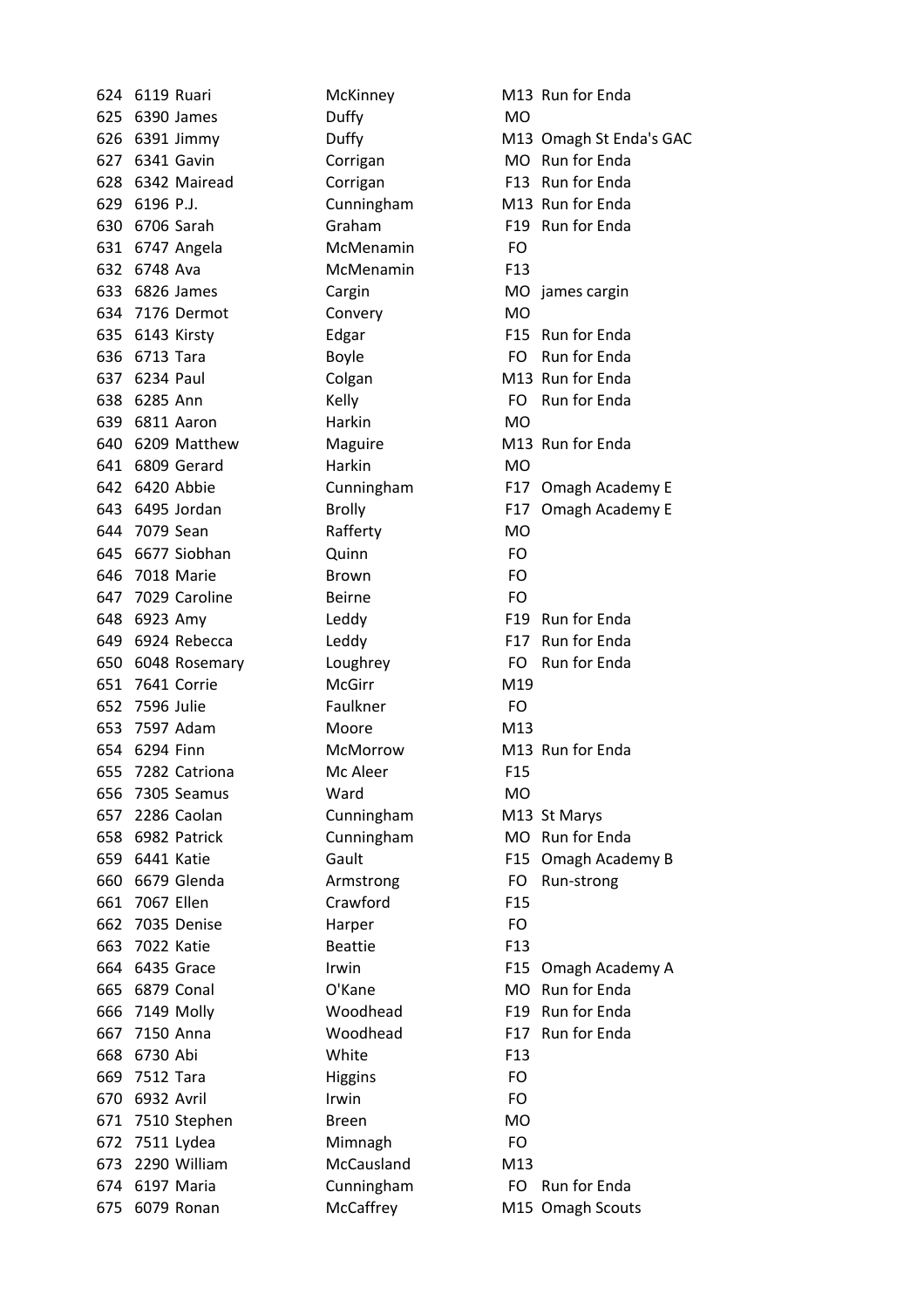676 6194 Alex Bradley F13 Run for Enda 677 6072 Bill McCausland MO Runner Bean 678 6210 Aaron Maguire M13 Run for Enda 679 6326 Ella Miller Miller F15 Run for Enda 680 7317 Kate Meehan F15 681 6090 Meabh **Ward F13 St Eugene's PS** 682 6275 Seana **McQuade** FO Run for Enda 683 6276 Veronica McCaugherty FO Run for Enda 684 7119 Charlene McDaid FO Reach Running Club 685 6272 Fionnuala Kelly F13 Run for Enda 686 6273 Keith Kelly Kelly MO Run for Enda 687 6605 Matthew Sweeney M19 Run for Enda 688 7337 Marion McAleer FO Run for Enda 689 6277 Carla **McGlinchey** F13 Run for Enda 690 2298 Eunan Campbell M13 Run for Enda 691 2285 Kevin Campbell MO Run for Enda 692 597 Emma Devlin Devlin FO Muck hogs 693 6251 Jane Hurson Hurson FO Run for Enda 694 7080 Cliodhna-Cait Rafferty F13 695 6246 Mary-Kate McBride F13 Run for Enda 696 6087 Jason King King M13 Omagh Scouts 697 6216 Cara McFadden F13 Run for Enda 698 6295 Luke McMorrow M13 Run for Enda 699 7574 Jack McMorrow M17 Run for Enda 700 6215 Shane McFadden MO Run for Enda 701 6805 Judy **Duddy Duddy FO** Lifford AC Fit 4 Life 702 7204 Katherine McStay F17 Run for Enda 704 6017 Rebecca McKinney F17 Run for Enda 705 6797 Elisha **Duddy** F17 Run for Enda 706 7531 Lisa Roche Roche F17 707 7049 Clara Harper F13 708 7047 Erin McCann F13 709 2299 Cathair **Harpur** Harpur M19 Run for Enda 710 6868 Dearbhla Harpur Harpur FO Run for Enda 711 6943 Caroline Cross FO 712 7052 Kathy Danton FO 713 6225 Sarah Coyle F13 Run for Enda 714 7588 Anne Campbell FO 715 7450 Mary Coney FO 716 7460 717 7584 Aideen O'Neill FO 718 6169 Sharon Kerr Kerr FO Run for Enda 719 6223 Sean Coyle Cover MO Run for Enda 720 7280 Kara Deery FO 721 7161 Jacqueline Donnelly FO Run for Enda 722 7587 Roisin Grimes FO 723 6806 Susan Howe Howe FO Omagh Integrated 724 6848 Alison McConnell FO 725 7458 726 7287 Mark Allestar M13 727 6250 Natasha Quinn F13 Run for Enda

703 7406 Aoibh **Haigney** Haigney FO Omagh Harriers/Run for Enda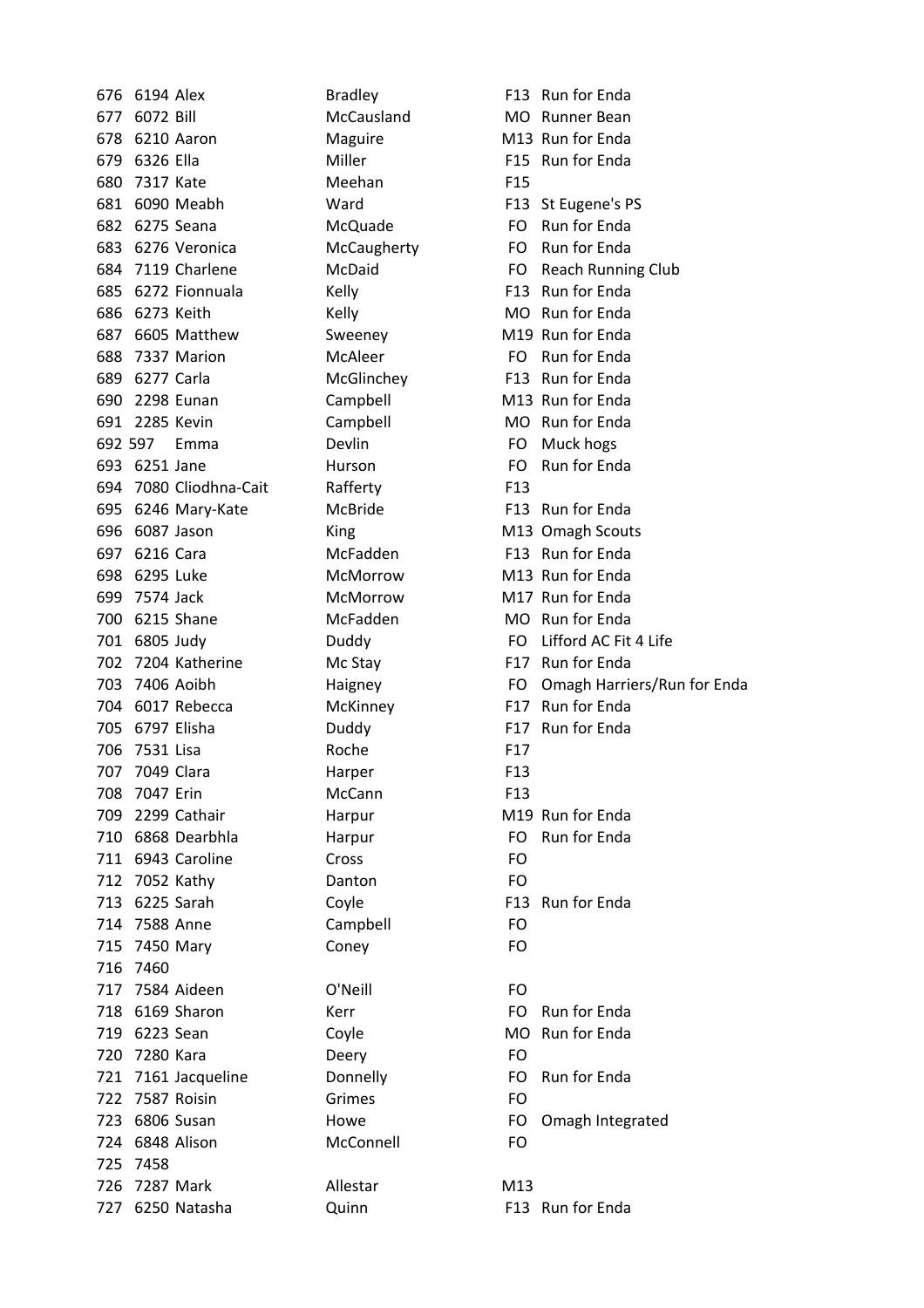| 728 |                | 6719 Cormac        | Cunningham     | МO              |
|-----|----------------|--------------------|----------------|-----------------|
|     |                | 729 6530 Ashley    | McIlwaine      | MO              |
| 730 |                | 7532 Lenora        | <b>Bradley</b> | FO.             |
| 731 |                | 6716 Eugene        | Armstrong      | <b>MO</b>       |
|     | 732 6717 Erin  |                    | Armstrong      | FO              |
| 733 |                | 6641 Lewis         | Loughlin       | M13             |
|     | 734 7316 Julie |                    | Meehan         | FO              |
| 735 |                | 6808 Emma          | Hamilton       | FO              |
| 736 |                | 6994 Orlaith       | McGuigan       | FO              |
|     |                | 737 7032 Siobhan   | O'Kane         | FO              |
|     |                | 738 7618 Ruairi    | Meyler         | <b>MO</b>       |
|     |                | 739 6102 Catherine | Swift          | FO              |
| 740 |                | 6359 Stephanie     | O'Kane         | FO              |
|     | 741 7403 Julie |                    | Duddy          | FO              |
| 742 |                | 6403 Bronagh       | McAleer        | FO              |
|     |                | 743 7289 Lalison   | <b>Beattie</b> | FO              |
|     |                | 744 7243 Catherine | O'Neill        | FO              |
|     | 745 7640 Kim   |                    | Moore          | FO              |
|     |                | 746 6336 Joseph    | Austin         | <b>MO</b>       |
|     | 747 7557 Rosa  |                    | <b>Bradley</b> | FO.             |
| 748 |                | 6922 Lauren        | Leddy          | F <sub>19</sub> |
|     |                | 749 6933 Stephanie | <b>Byrne</b>   | FO              |
| 750 | 6510 Erin      |                    | Kerrigan       | F <sub>15</sub> |
| 751 |                | 6887 Jennifer      | Hewitt         | F <sub>19</sub> |
|     |                | 752 6888 Melissa   | Arris          | FO              |
| 753 |                | 6851 Karen         | Hewitt         | FO              |
| 754 |                | 6586 Alison        | Irvine         | FO              |
|     | 755 6458 Clair |                    | Devlin         | FO              |
|     |                | 756 6025 Seamus    | Ward           | <b>MO</b>       |
| 757 |                | 6847 Charlene      | Loughery       | FO              |
| 758 |                | 7396 Rachelle      | Mc Kinney      | FO              |
| 759 |                | 6640 Rodney        | Loughlin       | <b>MO</b>       |
| 760 |                | 7416 Dolores       | McGinn         | FO              |
| 761 | 7653 Mimi      |                    | McGowan        | MO              |
| 762 | 6578 Ria       |                    | O'Donnell      | FO              |
|     | 763 7182 Oisin |                    | Donaghy        | M15             |
|     |                | 764 6752 Margaret  | Kelly          | FO              |
|     |                | 765 6734 Michael   | Keaveney       | MO              |
| 766 |                | 6125 Sinead        | Winters        | FO              |
|     |                | 767 6159 Deirdre   | Maybin         | FO              |
| 768 |                | 6027 Ciara         | Campbell       | FO              |
|     |                | 769 7307 Leanne    | Heggan         | FO              |
|     |                | 770 6032 Bridget   | Nash           | FO              |
| 771 |                | 6979 Caroline      | O'Connor       | FO              |
| 772 |                | 7045 Caragh        | Kelly          | FO              |
| 773 |                | 7383 Jackie        | Quinn          | FO              |
| 774 |                | 6944 Rachael       | Cross          | F <sub>13</sub> |
|     |                | 775 7053 Lauren    | Danton         | F <sub>15</sub> |
|     |                | 776 7393 Caoimhe   | Monaghan       | F <sub>15</sub> |
| 777 | 7589 Orla      |                    | McGovern       | F <sub>15</sub> |
| 778 |                | 6241 Lauren        | Duffy          | F <sub>19</sub> |
|     |                | 779 6242 Niamh     | Duffy          | F17             |

Cunningham MO Run for Enda Loughlin M13 Mountjoy 0'Kane FO Valley Running Club AC **739 Swift Catherine Swift FO Run for Enda** O'Kane FO Run for Enda McAleer FO Run for Enda Austin MO Run for Enda Leddy F19 Run for Enda Byrne FO Run for Enda F19 Reach Running Club Arris **752 FO** Reach Running Club FO Reach Running Club Irvine **FO** Run for Enda **755 Devlin PO** Run for Enda Ward MO Born 2 Run Loughlin MO Mountjoy Fc McGowan MO Omagh CBS O'Donnell FO B/olt Running Club Donaghy M15 St Brigids PS **765 Keaveney MO Run for Enda** Winters FO Run for Enda Maybin FO Run for Enda Nash FO Born 2 Run 0'Connor FO Run for Enda Quinn FO Run for Enda **778 Buffy F19 Run for Enda** Duffy F17 Run for Enda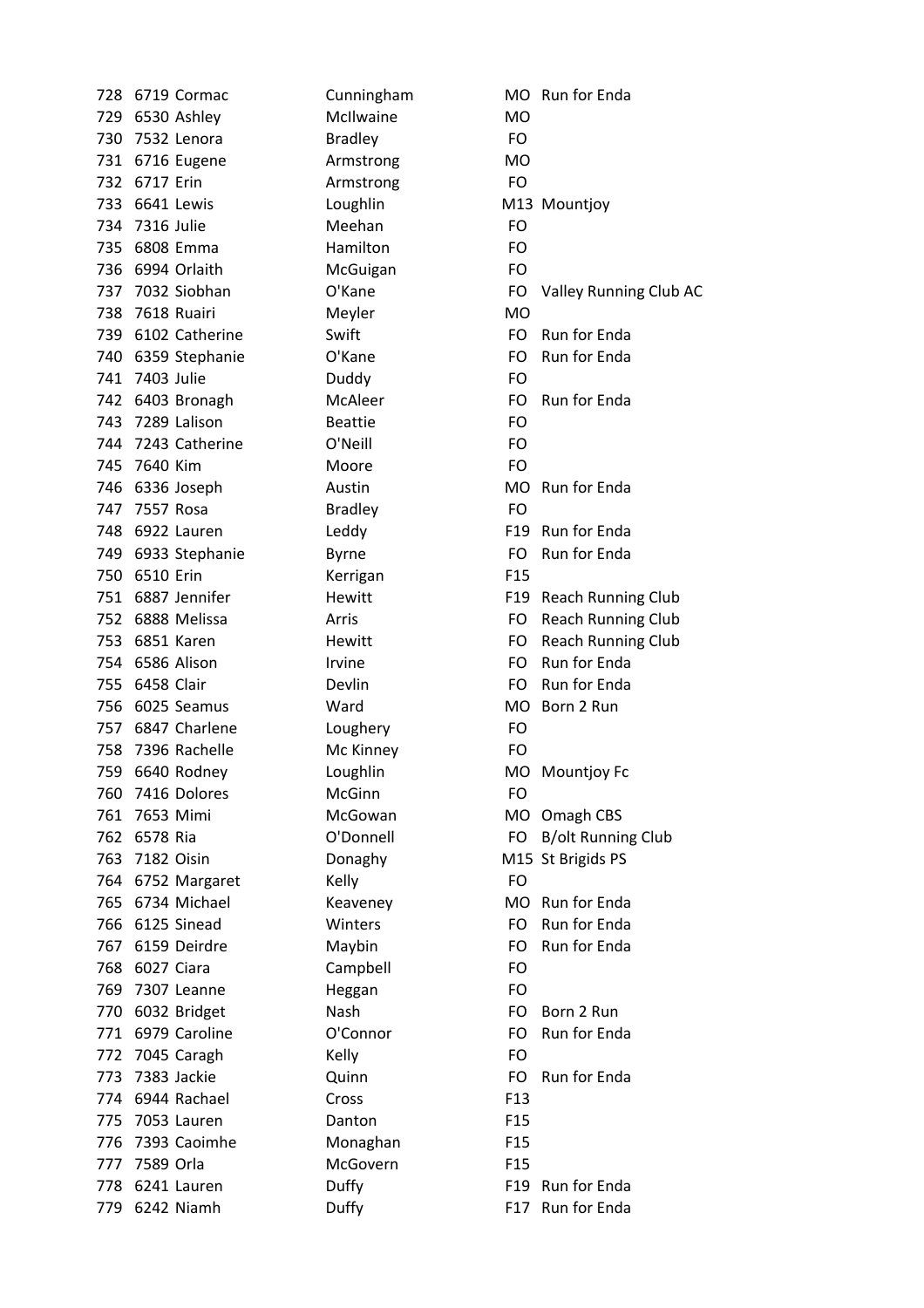| 780 |                 | 6555 Michelle       | Mellon          | FO              | <b>Rise Running Club</b>    |
|-----|-----------------|---------------------|-----------------|-----------------|-----------------------------|
|     |                 | 781 7447 Michaelene | Hughes          | FO.             | Run for Enda                |
|     |                 | 782 6406 Michaeline | Mullan          | FO              | Run for Enda                |
|     |                 | 783 6768 Annemarie  | Donnelly        | FO              |                             |
|     |                 | 784 6200 Maebh      | O'Connor        |                 | F13 Run for Enda            |
| 785 | 6515 Aine       |                     | O'Connor        | FO.             | Run for Enda                |
|     |                 | 786 6509 Kerrie     | Kerrigan        | <b>FO</b>       |                             |
|     |                 | 787 7087 Caoimhe    | Carson          |                 | F17 Run for Enda            |
|     |                 | 788 7517 Orlagh     | McCrystal       | F17             |                             |
|     |                 | 789 6300 Cealan     | Doherty         |                 | M11 Run for Enda            |
|     |                 | 790 6305 Stephen    | McCrossan       |                 | M11 Run for Enda            |
|     |                 | 791 7583 Bridgette  | O'Neill         | FO              |                             |
|     |                 | 792 6665 Michelle   | McGuire         | FO.             |                             |
| 793 |                 | 6666 Mark           | Bell            | MO              |                             |
|     | 794 840         | Julie               | McCaskie        | F35             |                             |
|     |                 | 795 6613 Brighdin   | Colton          | FO.             | Run for Enda                |
| 796 |                 | 7566 Emma           | Campbell        | FO.             | Run for Enda                |
|     |                 | 797 7005 Maude      | Lynn            | <b>FO</b>       |                             |
|     | 798 7444 Adam   |                     | Griffin         | M13             |                             |
|     |                 | 799 7010 Sophie     | Jackson         | <b>FO</b>       |                             |
|     | 800 6229 Zara   |                     | McGrath         |                 | F15 Run for Enda            |
|     | 801 6373 Orla   |                     | Murphy          | FO.             | Run for Enda                |
|     | 802 6902 Molly  |                     | <b>Buchanan</b> | F <sub>13</sub> |                             |
|     |                 | 803 6436 Hannah     | <b>Burke</b>    |                 | F15 Omagh Academy A         |
|     |                 | 804 6820 Amy-Leigh  | Hunter          |                 | F19 Run for Enda            |
| 805 | 6694 Lisa       |                     | Arundell        | FO.             | Run for Enda                |
|     | 806 7320 Barry  |                     | Sloan           | MO              |                             |
| 807 | 7038 Carol      |                     | Collins         | FO              |                             |
| 808 | 6639 Paula      |                     | Henry           | FO              |                             |
|     | 809 7319 Judit  |                     | Fekete          | FO              |                             |
| 810 | 7003 Joan       |                     | Clements        | FO              |                             |
|     |                 | 811 6961 Gillian    | Craig           | FO              |                             |
| 812 |                 | 6962 Sharon         | Craig           | FO              |                             |
| 813 |                 | 6480 Jarlaith       | McDonagh        |                 | M17 Sacred Heart College D  |
| 814 | 6122 Brian      |                     | Furey           | <b>MO</b>       | Run for Enda                |
|     |                 | 815 7605 Aideen     | Donnelly        | F <sub>13</sub> |                             |
|     | 816 6896 Mary   |                     | Carmichael      | FO              |                             |
| 817 |                 | 7443 Rachel         | Kennedy         | F <sub>15</sub> |                             |
|     |                 | 818 7533 Talitha    | <b>Bradley</b>  | F <sub>15</sub> |                             |
|     | 819 7180 Orla   |                     | McCabe          | <b>FO</b>       |                             |
| 820 |                 | 7181 Cassie         | McCabe          |                 | F13 All Saints Tattysallagh |
|     | 821 6860 Alissa |                     | Wallace         |                 | F19 Run for Enda            |
| 822 |                 | 6407 Moira          | McNally         |                 | F19 Run for Enda            |
| 823 | 6560 Edel       |                     | Godfrey         | FO              | <b>Rise Running Club</b>    |
| 824 |                 | 6557 Louise         | <b>Brennan</b>  | FO              | <b>Rise Running Club</b>    |
| 825 |                 | 7399 Donal          | Glackin         | <b>MO</b>       |                             |
| 826 |                 | 6023 Tony           | Lynch           |                 | MO Born 2 Run               |
| 827 | 6024 John       |                     | Hegarty         |                 | MO Born 2 Run               |
| 828 |                 | 6254 Samantha       | Jones           | FO.             | Run for Enda                |
|     |                 | 829 6021 Caroline   | Harkin          | FO              |                             |
| 830 |                 | 6433 Leona          | Walker          |                 | F15 Omagh Academy A         |
| 831 | 6434 Beth       |                     | Aspinisall      |                 | F15 Omagh Academy A         |
|     |                 |                     |                 |                 |                             |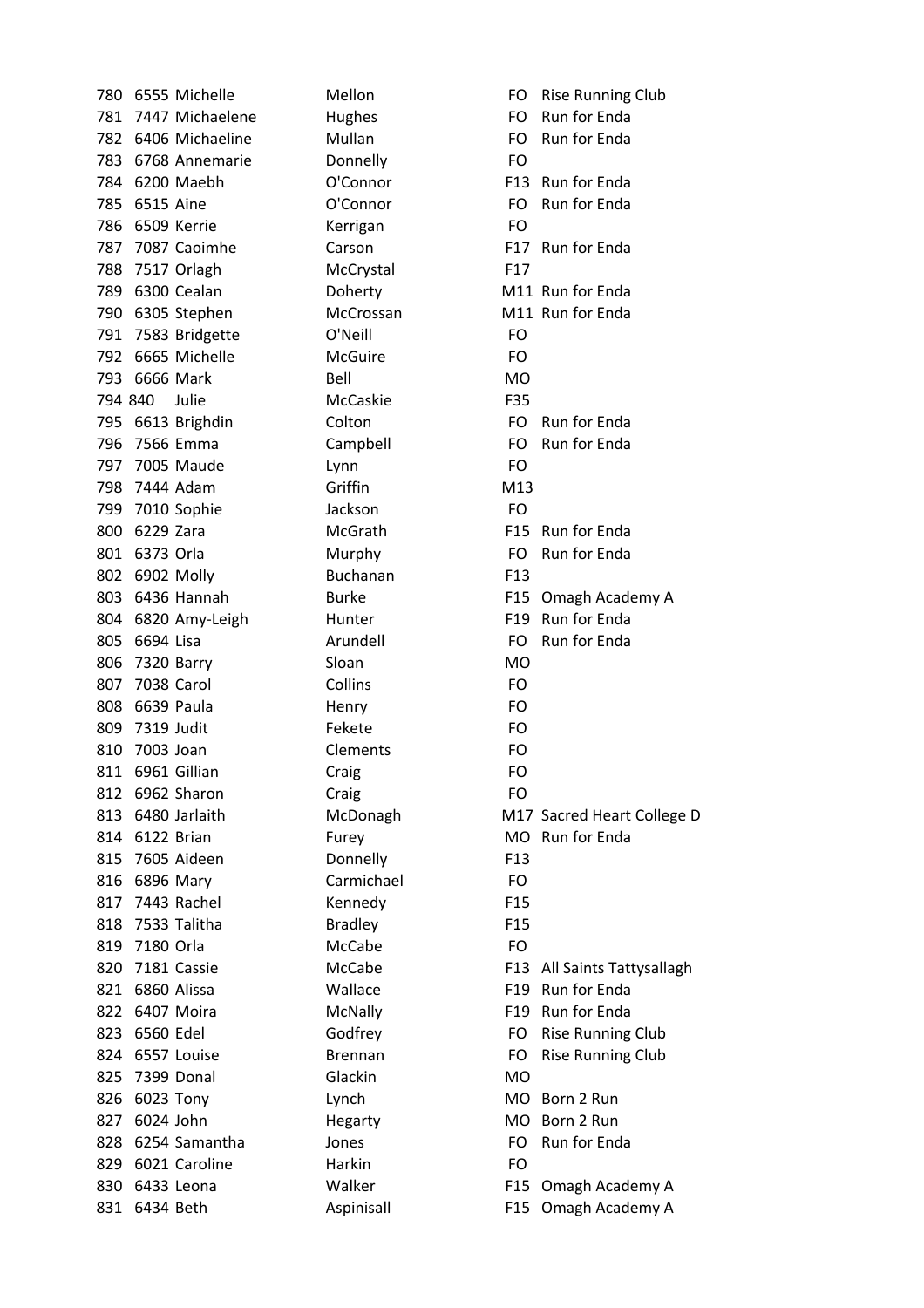| 832 |                | 6534 Fiona          | <b>Beattie</b>   | FO              |
|-----|----------------|---------------------|------------------|-----------------|
| 833 |                | 7092 Michele        | <b>McRoberts</b> | FO.             |
| 834 |                | 7440 Claudia        | Kennedy          | F <sub>17</sub> |
| 835 |                | 6343 Ciaran         | Pritchard        | M11             |
| 836 | 6432 Alex      |                     | Hewitt           | F <sub>15</sub> |
| 837 |                | 7487 Sorcha         | McCaskie         | F <sub>15</sub> |
| 838 | 7151 Aine      |                     | Lawlor           | F <sub>19</sub> |
| 839 | 7603 Aoife     |                     | <b>McGirr</b>    | F <sub>15</sub> |
| 840 |                | 6396 Helen          | McSorley         | FO              |
|     | 841 6398 Jodia |                     | Scott            | F <sub>13</sub> |
| 842 |                | 6913 Brenda         | <b>Breen</b>     | FO              |
|     | 843 7448 Lisa  |                     | Fox              | FO              |
|     |                | 844 6959 Roisin     | McKinney         | FO              |
| 845 |                | 6960 Michelle       | <b>Boyle</b>     | FO              |
|     |                | 846 7563 Dayna-Rois | Collins          | FO              |
| 847 |                | 6939 Mary-Clare     | Smith            | FO              |
| 848 | 6940 Eile      |                     | Smith            | F <sub>15</sub> |
|     |                | 849 7245 Monica     | Wilson           | FO              |
|     |                | 850 6425 Callum     | Daly             | M13             |
| 851 | 7048 Finn      |                     | McAnn            | M13             |
|     | 852 6096 Kate  |                     | <b>Burns</b>     | FO              |
| 853 |                | 6971 Rachel         | Giles            | FO              |
| 854 |                | 6062 Rhonda         | Gilmore          | FO              |
|     |                | 855 7046 Nicola     | McCann           | FO              |
| 856 |                | 6969 Lorraine       | Giles            | FO              |
| 857 |                | 6970 Lewis          | Hayes            | M13             |
| 858 | 7602 Eoin      |                     | Donnelly         | M13             |
| 859 |                | 7178 Gemma          | Spence           | FO              |
| 860 | 6481 Daire     |                     | Keyes            | M19             |
| 861 | 7177 Paula     |                     | Thompson         | FO              |
| 862 |                | 6484 Catherine      | Maguire          | F <sub>19</sub> |
| 863 |                | 7095 Henry          | Walls            | <b>MO</b>       |
| 864 |                | 7327 Clare          | Meyler           | FO              |
| 865 |                | 6344 Sinead         | Pritchard        | FO              |
| 866 | 6473 Rita      |                     | Donaghy          | FO              |
|     |                | 867 6649 Sharon     | Pearson          | FO              |
| 868 |                | 6482 Stephen        | McCrory          | M19             |
| 869 | 6063 Amy       |                     | Duffy            | F <sub>15</sub> |
| 870 |                | 6483 Catherine      | McGinn           | F <sub>19</sub> |
| 871 |                | 6846 Miriam         | Gormley          | FO.             |
| 872 |                | 7174 Conor          | Mullin           | MO              |
|     |                | 873 7575 Caroline   | Doherty          | FO.             |
|     | 874 6142 Mary  |                     | Edgar            | FO              |
| 875 |                | 6144 Dearbhla       | Edgar            | F <sub>13</sub> |
| 876 |                | 7209 Declan         | Dolan            | <b>MO</b>       |
| 877 |                | 7550 Caoimhe        | McCaughey        | FO              |
| 878 | 6817 Edel      |                     | Fox-Mcgorry      | FO              |
|     |                | 879 6075 Gillian    | Moore            | FO              |
| 880 |                | 6076 Lorraine       | Peden            | FO              |
| 881 |                | 6128 Ciara          | McElholm         | FO              |
| 882 | 7059 Pat       |                     | Lynch            | MO              |
| 883 |                | 6910 Mary           | Crossan          | FO              |
|     |                |                     |                  |                 |

McRoberts FO Kennedy F17 McCaskie F15 McSorley **FO** Wilson FO McAnn M13 McCann FO Donnelly M13 Spence FO Thompson FO NFFC Meyler FO Gormley FO McCaughey FO Crossan FO

Pritchard M11 Run for Enda Hewitt F15 Omagh Academy A Lawlor F19 Run for Enda McGirr F15 Run for Enda Breen FO Run for Enda Fox **FO** Run for Enda McKinney FO Reach Running Club Boyle **Boyle** FO Reach Running Club Daly M13 Integrated Primary School Burns FO Run for Enda 65 60 Gilmore FO Run for Enda Keyes M19 Sacred Heart College D Maguire F19 Sacred Heart College Walls MO Run for Enda Pritchard FO Run for Enda Bonaghy **FO** Run for Enda Pearson FO Run for Enda McCrory M19 Sacred Heart College D Buffy **F15 Fit for Life** McGinn F19 Sacred Heart College Doherty **FO** Templemore Edgar FO Run for Enda Edgar F13 Run for Enda Bolan MO Run for Enda Fox-Mcgorry FO Run for Enda Moore **FO** Runner Bean Peden FO Runner Bean McElholm FO Run for Enda Lynch MO unattached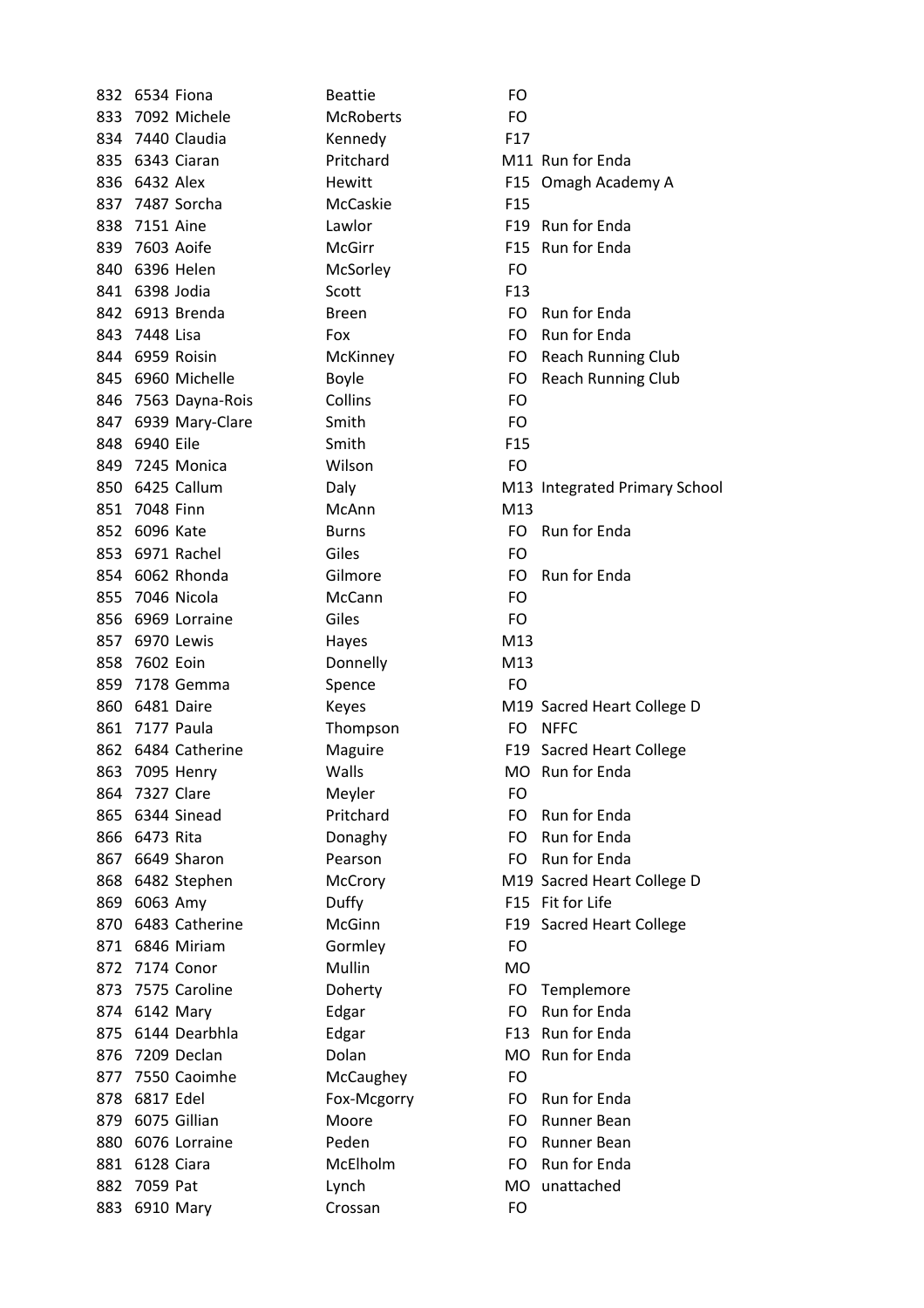|     | 884 6261 Sean       | Hurd                 |                 | MO Run for Enda             |
|-----|---------------------|----------------------|-----------------|-----------------------------|
| 885 | 6422 Rebecca        | Donnell              |                 | F17 Omagh Academy E         |
|     | 886 6423 Julie      | Keys                 | F17             | Omagh Academy E             |
|     | 887 7565 Catherine  | <b>Blee</b>          |                 | FO Run for Enda             |
|     | 888 7567 Chloe      | Campbell             |                 | FO Run for Enda             |
|     | 889 6690 Emir       | McSorley             |                 | F19 Run for Enda            |
|     | 890 6812 Kayleigh   | Harkin               | F <sub>19</sub> |                             |
|     | 891 6813 Mark       | Harkin               | <b>MO</b>       |                             |
|     | 892 7084 Tracy Lee  | Clarke               | FO              | Team Doe                    |
|     | 893 7269 Meabhe     | Grugan               | F <sub>13</sub> |                             |
|     | 894 7286 Aideen     | Corry                | F <sub>13</sub> |                             |
|     | 895 6760 Paddy      | Grimes               |                 | MO Run for Enda             |
|     | 896 7390 Rachael    | Mc Ginn              | FO.             | <b>Walkie Talkies</b>       |
| 897 | 6033 Sinead         | Doherty              | FO              |                             |
|     | 898 6532 Jason      | McKnight             | <b>MO</b>       |                             |
|     | 899 7033 Lucas      | Rennick              | M17             |                             |
|     | 900 6389 Shauna     | Symth                | FO              | <b>Reach Running Club</b>   |
|     | 901 7061 Bronagh    | O'Hagan              | FO.             | <b>Run for Enda</b>         |
|     | 902 6776 Marina     | O'Neill- Mc Cutcheon | FO.             | enda dolan                  |
|     | 903 7397 Bronagh    | Mc Ginn              | FO              |                             |
|     | 904 7404 Veronica   | Hawkes               | FO              |                             |
|     | 905 7435 Bernie     | McLaughlin           | FO              |                             |
|     | 906 6533 Frances    | Smith                | FO              |                             |
|     | 907 6519 Elaine     | Fox                  | FO.             | Run for Enda                |
|     | 908 6632 Frances    | McGlinchey           | FO.             | Run for Enda                |
|     | 909 2281 Keely      | Chesters             | F <sub>19</sub> |                             |
|     | 910 6235 Shea       | Fox                  |                 | M13 Run for Enda            |
|     | 911 7195 Luke       | Maguire              | M13             |                             |
|     | 912 7193 Joe        | Maguire              | <b>MO</b>       |                             |
|     | 913 7439 Sinead     | Grimes               | F <sub>13</sub> |                             |
|     | 914 7644 Cathaoir   | Haughey              | <b>MO</b>       |                             |
|     | 915 6978 Sarah      | Kivelehan            |                 | FO rise running club. Derry |
|     | 916 7086 Danielle   | Bell                 |                 | FO Rise                     |
|     | 917 6572 Leslee-Ann | Arnold               | F17             |                             |
|     | 918 6571 Wendy      | Arnold               | FO              |                             |
|     | 919 7129 Adrian     | Patterson            | MO              |                             |
|     | 920 6915 Nicole     | Harkness             |                 | F13 R Running Club          |
|     | 921 7518 Rachael    | McBride              | F <sub>15</sub> |                             |
|     | 922 7620 seana      | Clarke               | F <sub>15</sub> |                             |
|     | 923 7621 Margo      | Clarke               | FO.             |                             |
|     | 924 6780 Mairead    | McLaughlin           | FO.             | Run for Enda                |
|     | 925 6996 Antoinette | McCusker             | FO              |                             |
|     | 926 6837 Sara       | Ewing                | F <sub>19</sub> |                             |
|     | 927 6030 Jackie     | Doherty              | FO              |                             |
|     | 928 6077 Josephine  | Mullan               | FO              | Runner Bean                 |
|     | 929 6068 Kellie     | O'Donnell            | FO.             | <b>Runner Bean</b>          |
|     | 930 7502 Ronan      | Cassidy              |                 | M13 St. Conor's Primary     |
|     | 931 6078 Susan      | Glass                | FO              | Runner Bean                 |
|     | 932 6029 Kathleen   | Doherty              | FO              |                             |
|     | 933 7094 Caroline   | Walls                | FO -            | Run for Enda                |
|     | 934 6051 Grainne    | Loughrey             |                 | F15 Run for Enda            |
|     | 935 7477 Sheila     | Brannigan            | FO              |                             |
|     |                     |                      |                 |                             |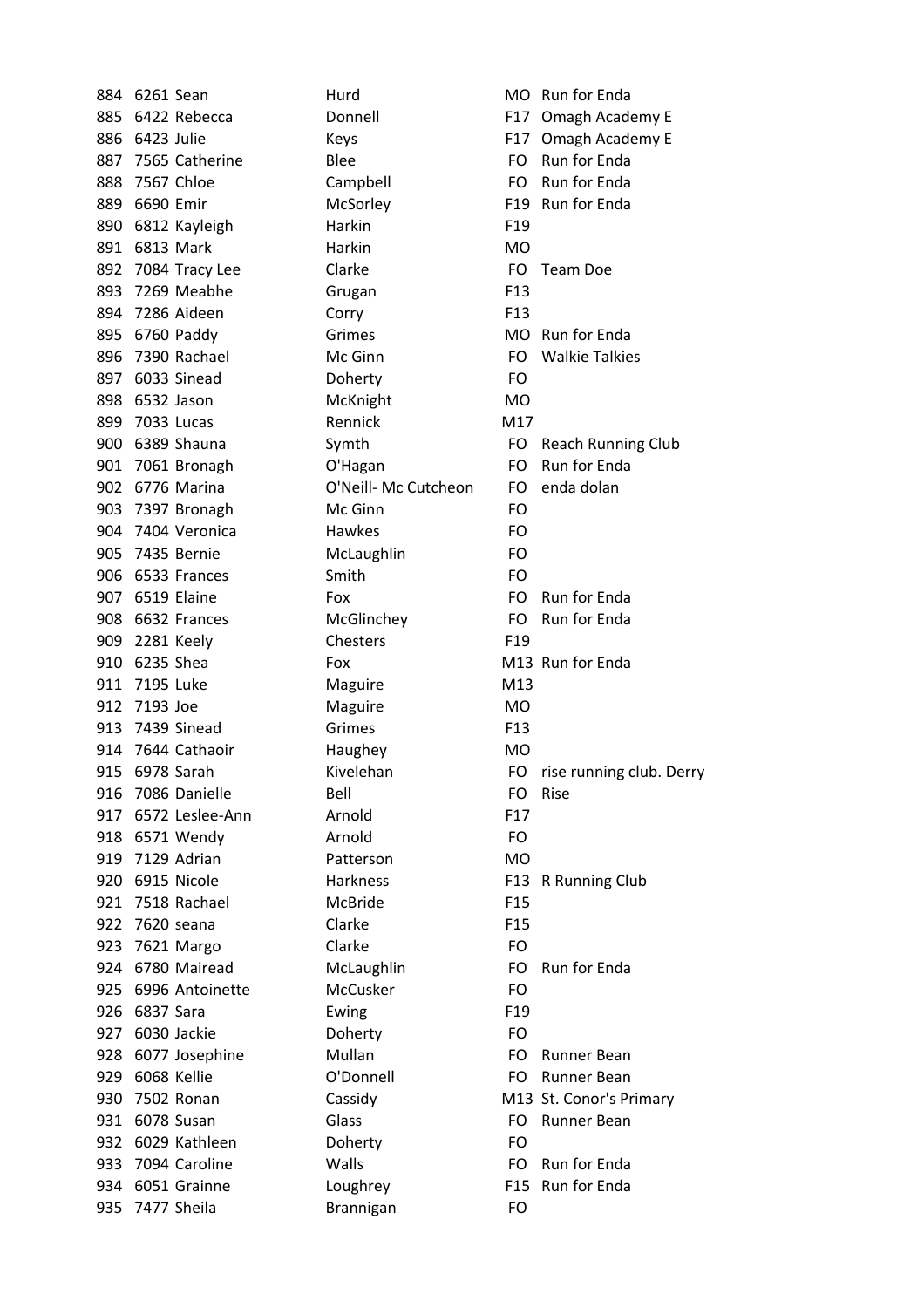| 936 |                | 7214 Christine     | Whiteman       | FO              |
|-----|----------------|--------------------|----------------|-----------------|
|     |                | 937 6498 Clodagh   | McCanny        | F <sub>13</sub> |
| 938 |                | 6304 Elizabeth     | Murray         | F <sub>13</sub> |
|     |                | 939 6206 Michael   | Maguire        | <b>MO</b>       |
| 940 |                | 6211 James         | Maguire        | M13             |
| 941 |                | 6838 Fiona         | Johnston       | F <sub>19</sub> |
|     |                | 942 6608 Marie     | <b>Barrett</b> | FO              |
|     |                | 943 6302 Elaine    | Murray         | FO              |
|     | 944 7418 Liam  |                    | McGinn         | M13             |
|     | 945 6554 Cara  |                    | Deehan         | FO              |
| 946 |                | 6562 Orlaith       | Parkhill       | FO              |
|     |                | 947 6612 Karen     | Vaughn         | FO              |
|     |                | 948 7270 Caoimhe   | Grugan         | F <sub>15</sub> |
|     | 949 6323 Orla  |                    | Kelly          | FO.             |
|     | 950 2295 Betty |                    | <b>Baxtor</b>  | FO              |
|     |                | 951 2294 Celine    | McCarroll      | FO              |
|     |                | 952 7372 Muriel    | McWade         | FO              |
| 953 | 6328 Aine      |                    | Miller         | F <sub>13</sub> |
|     |                | 954 6330 Donna     | Miller         | FO              |
|     | 955 6320 Alec  |                    | Symington      | M13             |
| 956 |                | 6504 Maureen       | Gormley        | FO              |
|     |                | 957 7251 Bronwyn   | Kelly          | F <sub>19</sub> |
|     |                | 958 6599 Sophie    | Lynch          | F <sub>19</sub> |
| 959 | 6236 Lisa      |                    | McGlone        | FO              |
| 960 | 6237 Orla      |                    | McGlone        | F <sub>13</sub> |
| 961 |                | 6238 Meghan        | McGlone        | F <sub>13</sub> |
| 962 |                | 6609 Brian         | <b>Barrett</b> | <b>MO</b>       |
| 963 |                | 6914 Mairead       | Molloy         | FO              |
|     |                | 964 6026 Elaine    | O'Reilly       | FO              |
| 965 |                | 6591 Anna          | Meehan         | FO              |
| 966 | 6593 Oisin     |                    | Doherty        | M15             |
| 967 |                | 2282 Sarah         | Doody          | F <sub>19</sub> |
| 968 |                | 6331 Catriona      | <b>Baxter</b>  | FO              |
| 969 |                | 7593 Anna          | Loughran       | F <sub>15</sub> |
| 970 | 7595 Millie    |                    | McKeogh        | F <sub>15</sub> |
|     |                | 971 6092 Catherine | McGee          | F <sub>15</sub> |
|     |                | 972 6430 Mairead   | Corry          | F17             |
|     |                | 973 7377 Maeve     | Omagan         | FO              |
|     |                | 974 6135 Majella   | McCausland     | FO              |
|     | 975 6134 Linda |                    | McCausland     | FO              |
|     | 976 6252 Paula |                    | <b>Browne</b>  | FO              |
|     | 977 7513 Clara |                    | Monan          | F <sub>19</sub> |
|     |                | 978 7514 Therese   | Monan          | F <sub>19</sub> |
| 979 |                | 6565 Aoife         | McGarvey       | F <sub>19</sub> |
| 980 |                | 6150 Kailey        | McCaul         | F <sub>13</sub> |
| 981 |                | 6151 Shane         | McCaul         | M13             |
| 982 | 6071 Kate      |                    | McMackin       | FO              |
|     |                | 983 7536 Jordan    | Quinn          | <b>MO</b>       |
|     | 984 6778 Lucy  |                    | Giles          | F <sub>13</sub> |
| 985 |                | 7248 Jessica       | Swann          | F <sub>13</sub> |
| 986 |                | 6696 Hayley        | O'Neill        | FO              |
| 987 |                | 6695 Kathryn       | Coulter        | FO              |

Whiteman FO Born 2 Run McCanny F13 Run for Enda Murray F13 Run for Enda Maguire MO Run for Enda Maguire M13 Run for Enda Barrett FO Run for Enda Murray FO Run for Enda Deehan FO Run for Enda Parkhill FO Rise Running Club Vaughn FO Rise Running Club Grugan F15 Omagh Harriers EQ Run for Enda Baxtor FO Knockmany Running club Miller F13 Run for Enda Miller **FO** Run for Enda Symington M13 Run for Enda McGlone FO Run for Enda McGlone F13 Run for Enda McGlone F13 Run for Enda Barrett MO Run for Enda Meehan FO Run for Enda Doherty M15 Run for Enda Baxter **FO** Run for Enda Loughran F15 Carrickmore McKeogh F15 Killyclogher McGee F15 Omagh Harriers McCausland FO Run for Enda McCausland FO Run for Enda Browne FO Run for Enda McGarvey F19 Run for Enda McCaul F13 Run for Enda McCaul M13 Run for Enda McMackin FO Runner Bean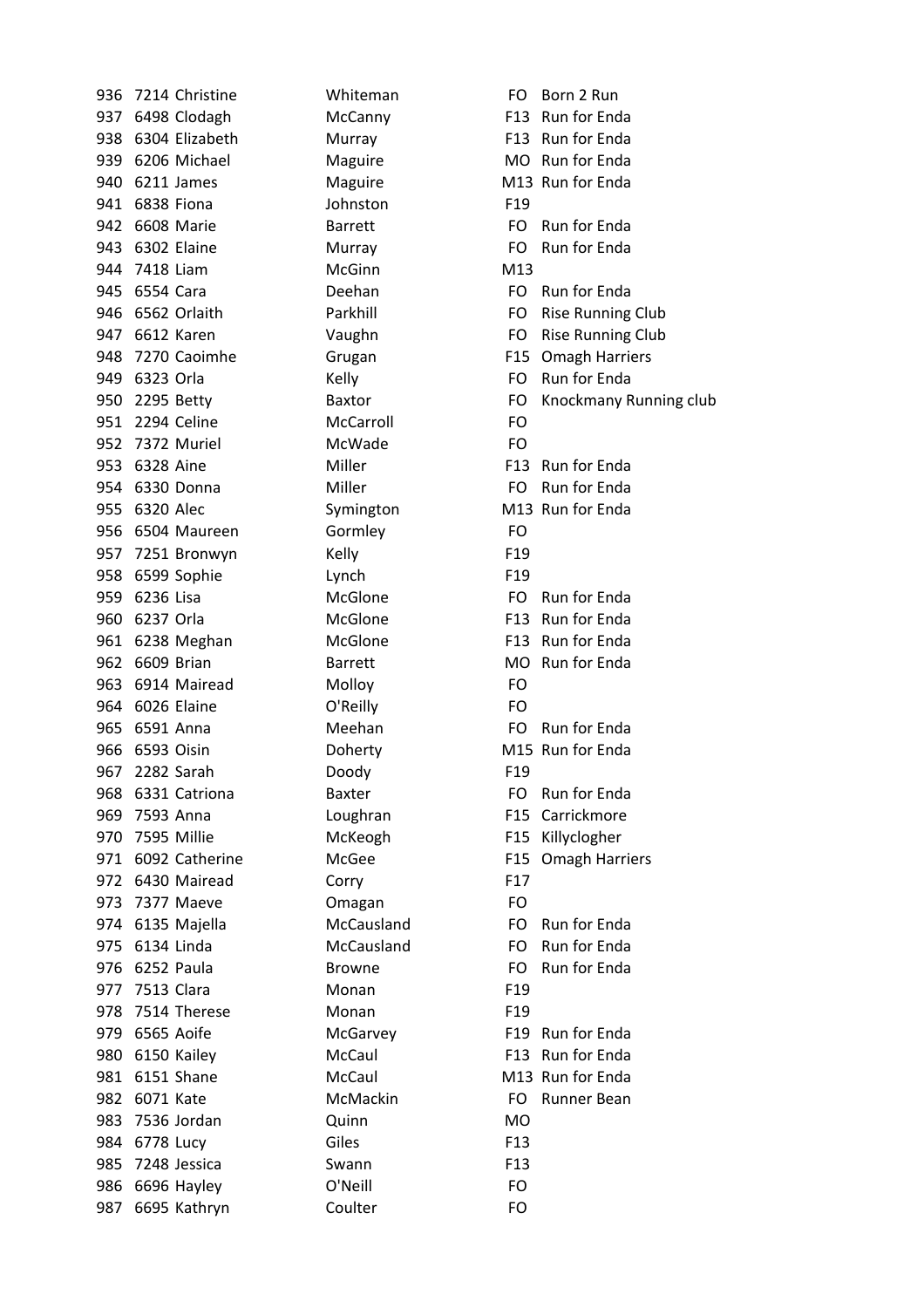988 6777 Joanne Giles Gibs 989 6990 Hannah Garrity F15 Run for Enda 990 6995 Niamh Bradley F15 Run for Enda 991 6624 Brendan McAnulla MO Run for Enda 992 7545 Cara McGurgan F13 993 6039 Adam **Dolan Dolan M13 Run** for Enda 994 6385 Roise **Dolan Dolan** F13 Run for Enda 995 7544 Aíne McGurgan F13 996 7614 Orla **Hamill** Hamill F15 Run for Enda 997 7615 Declan Corry Corrolle M13 Run for Enda 998 7392 Clodagh Monaghan F19 Run for Enda 999 7611 John Conway MO 1000 6626 Shaun<br>
2000 6626 Shaun<br>
2000 6626 Shaun 1001 7586 Pearse **C'Kane M13 All Saints** 1002 7585 Tomas O'Kane MO 1003 7546 Colleen McGurgan FO 1004 6499 Clare McCanny FO Run for Enda 1005 6264 Oonagh Andrews FO Run for Enda 1006 7004 Suzy Clements F15 1007 6118 Shane McKinney MC MO Run for Enda 1008 6120 Aoife McKinney F13 Run for Enda 1009 6828 Ruth Alexander FO 1010 6936 Aga Paplinska FO 1011 7171 Meabhe McMullan FO Run for Enda 1012 6601 Doyle Mclaughlin M13 Run for Enda 1013 6774 Naomi Campbell FO Run for Enda 1014 6152 Emma McCrory FO Run for Enda 1015 6149 Lindelle McCrory FO Run for Enda 1016 6321 Alice Symington F13 Run for Enda 1017 6212 Cormac Brown Brown M13 Run for Enda 1018 6319 Kathy Symington FO Run for Enda 1019 6213 Paul Brown Brown MO Run for Enda 1020 6265 Naoimi **Andrews** F13 Run for Enda 1021 6656 Anne Connolly FO Run for Enda 1022 6121 Anne Furey Furey FO Run for Enda 1023 6937 Natalia Paplinska F15 1024 6306 Glen McCrossan MO Run for Enda 1025 6307 Charlene McCrossan FO Run for Enda 1026 6299 Rodney **Doherty** Doherty MO Run for Enda 1027 7199 Karen Mc2Kee FO Born222Run 1028 7200 Marie Silo FO Born222Run 1029 7453 Nina Sharkey F13 1030 7093 Edwina Mc Namee F15 1031 7281 Naomi Mandal F13 1032 6012 John Bond MO 1033 7491 Susan Pauley FO 1034 7489 Diana Colhoun FO 1035 6575 Karen C'Neill FO Run for Enda 1036 7577 Bronagh Maguire FO 1037 7456 Ciara Owens F13 1038 7028 Kelly Fegan For Formulation Formulation Formulation Formulation Formulation Formulation Formulation 1039 7520 Teresa Morend FO Run for Enda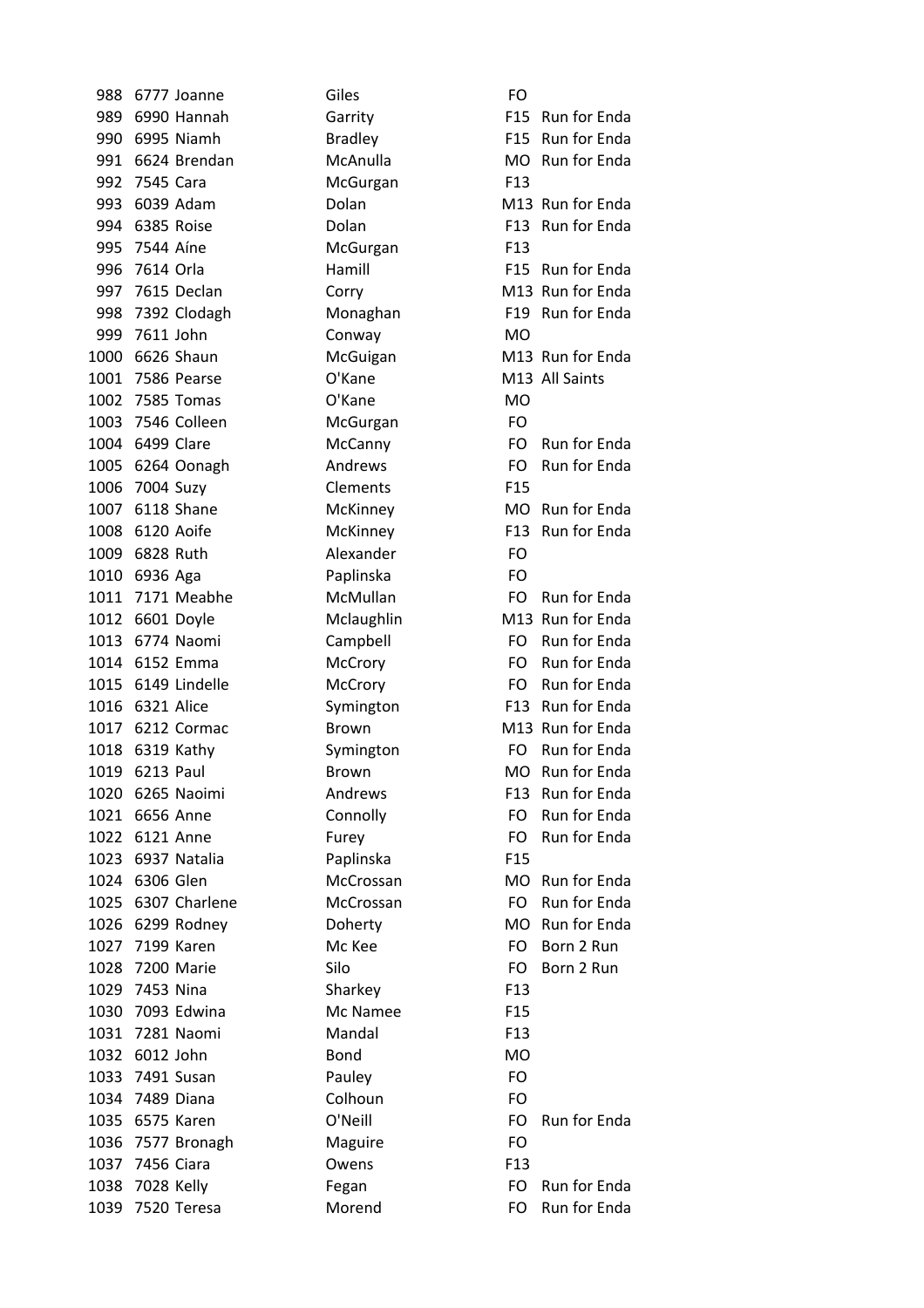1040 6691 Emma McGinn F19 Run for Enda 1041 6692 Martin McGinn MCGINN MO Run for Enda 1042 7231 Charlie **Oliver Oliver** M13 1043 6895 Cora Sweeney FO 1044 7162 Bronagh McNamee FO Run for Enda 1045 7472 Niamh McHugh McHugh F13 Aghyaran Athletics 1046 7034 Brendan Harper MO 1047 7471 Sinead McHugh FO Aghyaran Athletics 1048 7232 Harry Oliver M13 1049 7233 Andrew Oliver MO 1050 6179 Briege Walsh FO Run for Enda 1051 6180 Nigel Malsh MO Run for Enda 1052 6181 Cara **Malsh F13 Rundal** F13 Rundar 1053 6247 Lucy McBride F13 Run for Enda 1054 6741 Catherine Hamill FO 1055 6899 Tara Lynne O'Neill F13 1056 6938 Caitlin McCollum F15 1057 6952 Erin O'Hagan F15 1058 7437 Grainne Grimes FO 1059 7128 Leeanne Patterson FO 1060 6057 Breige Coyle FO 1061 7488 Ellie Colhoun F13 1062 7492 Mia Pauley F15 1063 6787 Catherine Fearon Fo Run for Enda 1064 7524 Monica Dobbs F50 1065 7436 Aisling McGaughey F15 1066 7455 Julie Sharkey FO 1067 7454 Monica Owens FO 1068 7160 Nicola **McGartland** FO Run for Enda 1069 7152 Rory McGinn MCGinn MO Run for Enda 1070 6191 Orla Bowes F17 Run for Enda 1071 7580 Kerry Brogan Brotan FO 1072 6156 Caitlin Sheehan F13 Run for Enda 1073 6190 Amy Bowes F13 Run for Enda 1074 6138 John Bradley MO Run for Enda 1075 6139 Ciara **Maguire** FO Run for Enda 1076 7438 Anne Marie Grimes Grimes FO 1077 6516 Julie **O'Connor** FO Run for Enda 1078 7375 Yasmin Samir Samir M13 Run for Enda 1079 6517 Grainne **O'Connor FO** Run for Enda 1080 6369 Michael Murphy M13 Run for Enda 1081 6370 Paul Og Murphy M13 Run for Enda 1082 7201 Catherine Gillespie FO 1083 6845 Noel Morrison MO Born 2 Run 1084 6050 Niamh Loughrey F17 Run for Enda 1085 6372 Grace Murphy FO Run for Enda 1086 6795 Lauren **Duddy FO** Run for Enda 1087 6827 Heather Watson FO 1088 6189 Crea Bowes Bowes FO Run for Enda 1089 7376 Val Samir Samir FO Run for Enda 1090 6317 Mia Keyes F13 Run for Enda 1091 6427 Laura Corcoran F13 Omagh Harriers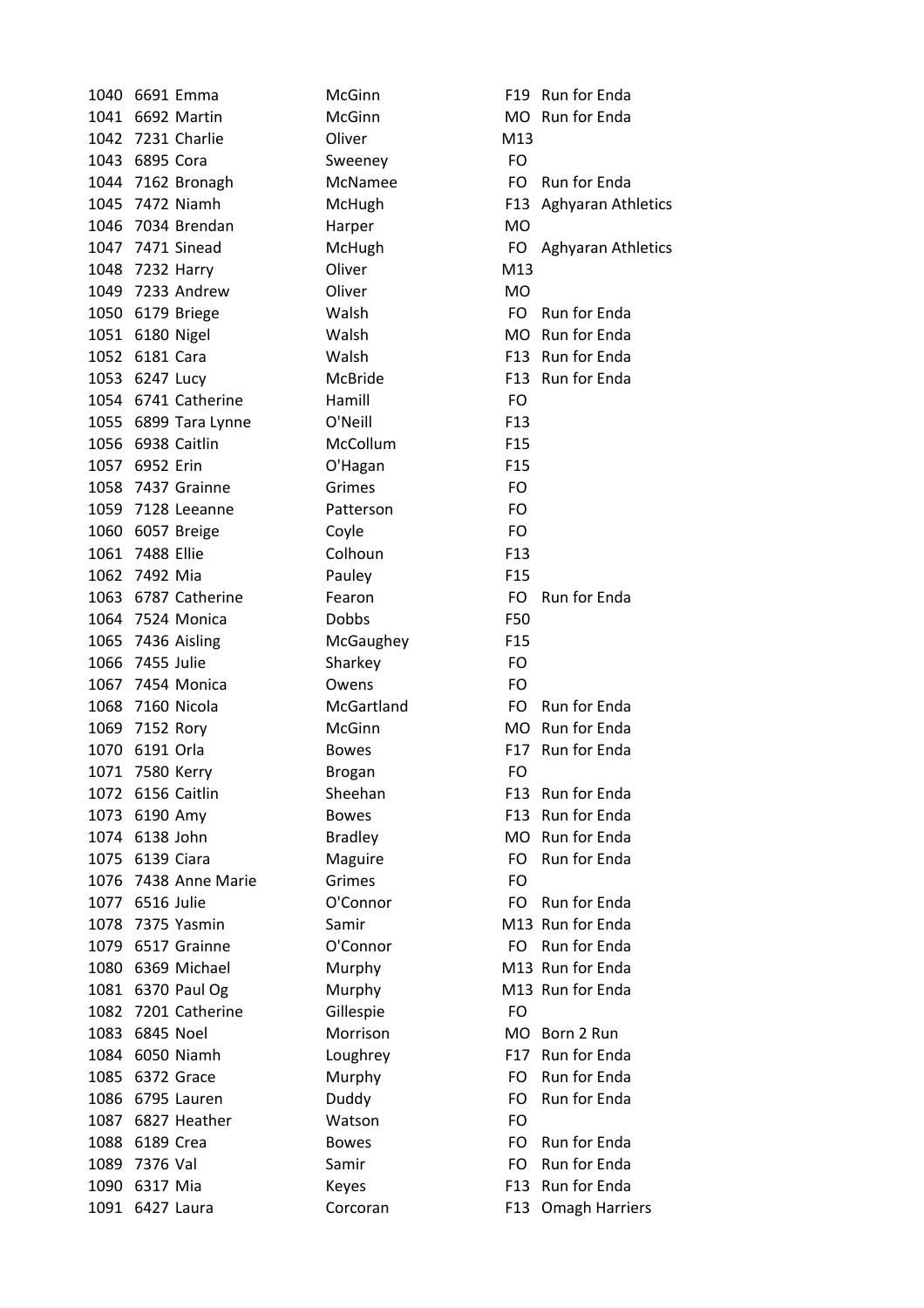1092 6966 Rachel Maguire FO 1093 6625 Rian McGuigan M13 Run for Enda 1094 6622 Ronan McGuigan MO Run for Enda 1096 6186 Tina **McEnhill** FO Run for Enda 1097 7591 Geraldine Skinnader FO 1098 6371 Bronagh Murphy FO Run for Enda 1099 6551 Finucane Glackin M13 Run for Enda 1100 6550 Kerry Ann Glackin FO Run for Enda 1101 7610 Callum Brogan M13 1102 7345 Jason Doyle Doyle MO Run for Enda 1103 7344 Shauna **Doyle Doyle FO Run for Enda** 1104 7554 Conor Grimley Grimley M13 1105 7555 Carla Grimley F13 1106 7185 Rebecca **Donaghy** F17 St Brigids PS 1107 7293 Kieran McGinn MCGinn 1108 7292 Rachel McGinn F17 1109 6699 Patricia Colton FO Run for Enda 1110 6897 Fiona **Duffy Duffy** F17 Run for Enda 1111 7089 Roisin **Carson** Carson FO Run for Enda 1112 6766 Sara McSwiggan FO 1113 7432 Patricia McGaughey FO 1114 6552 Niall **Glackin** Glackin MO Run for Enda 1115 7278 Fianna Eireann Glackin F13 Run for Enda 1116 6881 Christine McLaughlin FO 1117 6880 Caragh McLaughlin FO 1118 7301 Grainne Nugent FO 1119 7255 Kathleen Gartland FO 1120 7581 Carmel Murry FO 1121 7582 Ciaran Murry MO 1122 6253 Chloe Jones F19 Run for Enda 1123 7072 Anne Mc McGarvey FO Omagh Integrated 1124 7608 Louise Donaghy FO 1125 7609 Ellen Brogan Brogan FO 1126 7009 Raymond Hill MO 1127 7342 Dylan McMahon M15 Omagh CBS 1128 7297 Martina Dolan MO 1129 6198 Hannah **Eannetta** F13 Run for Enda 1130 6290 Tiaran McCrumlish M13 Run for Enda 1131 6207 Fiona **Maguire** FO Run for Enda 1132 6405 Pauline McAleer FO Run for Enda 1133 7560 Brendan McAleer MO 1134 6183 Nuala **Loughran** Loughran **FO** Run for Enda 1135 7238 Mairead Sweeney FO Run for Enda 1136 7239 Catherine Loughrey FO Run for Enda 1137 7041 Mairead Leonard FO Run for Enda 1138 7042 Martina McGarvey **MGARVEY ROUGE FO** Run for Enda 1139 6291 Helen McCrumlish FO Run for Enda 1140 6693 Eirinn McGinn McGinn F13 Run for Enda 1141 7213 Kieran McSorley MO 1142 7339 Ashlynn **Doncaster** F15 Run for Enda 1143 6163 Margaret Moohan FO Run for Enda

1095 6738 Nikki McKevlin McKevlin FO north fermanagh fitness club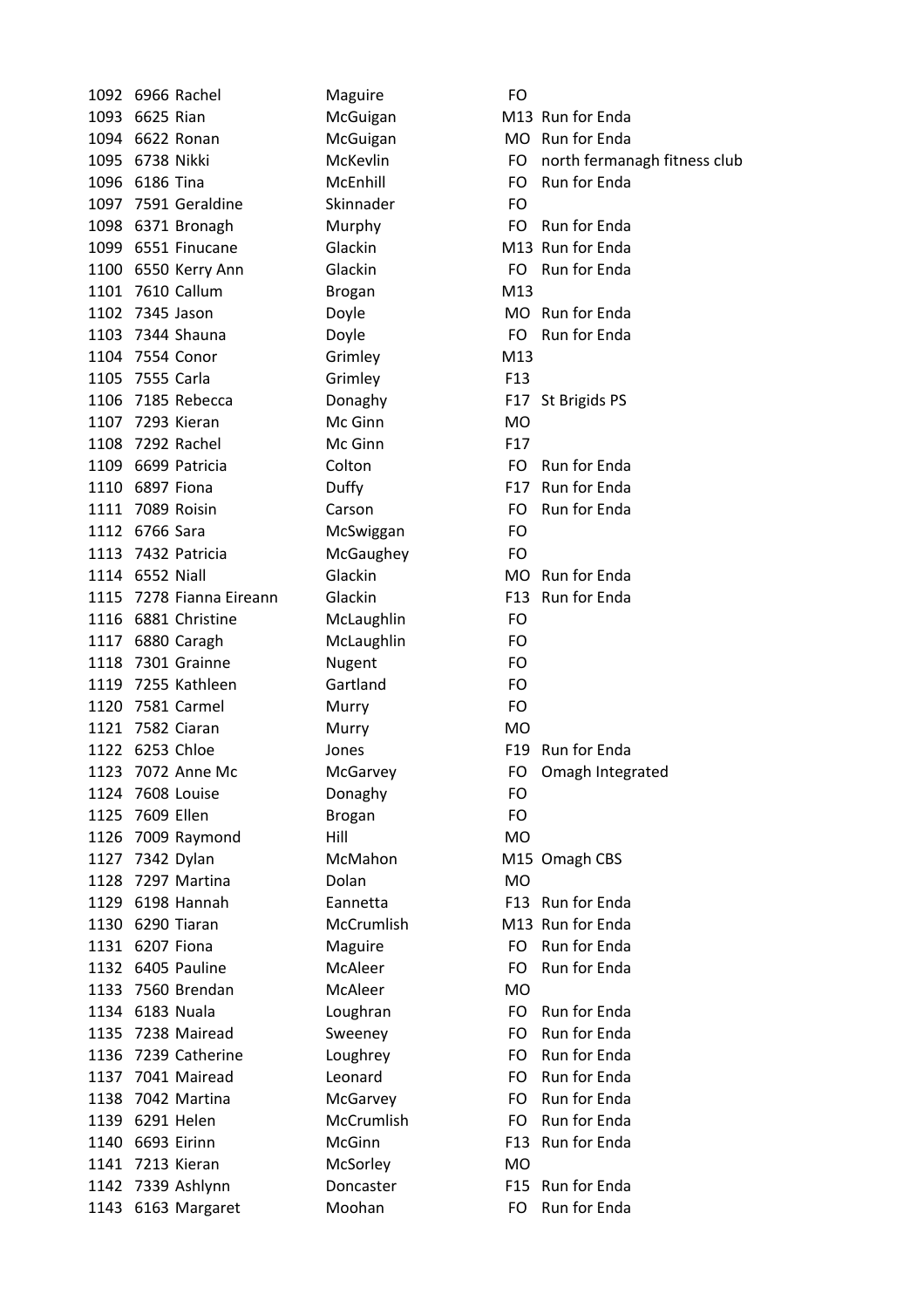|      | 1144 6289 Paschal                    | McCrumlish          |                        | MO Run for Enda              |
|------|--------------------------------------|---------------------|------------------------|------------------------------|
| 1145 | 7259 Jill                            | Teague              | FO.                    | Run for Enda                 |
| 1146 | 7419 Christina                       | McCrory             | FO                     |                              |
|      | 1147 7420 Sharon                     | Clarke              | <b>FO</b>              |                              |
|      | 1148 6094 Caroline                   | Corr                | FO                     |                              |
|      | 1149 6095 Karina                     | McKinney            | FO                     | <b>Edlinton Road Runners</b> |
|      | 1150 7211 Fatima                     | Doherty             | <b>FO</b>              |                              |
|      | 1151 7650 Patrica                    | McKinney            | FO                     |                              |
|      | 1152 7157 Vicky                      | O'Hagan             | FO.                    | Run for Enda                 |
|      | 1153 7155 Barry                      | McCaul              |                        | MO Run for Enda              |
|      | 1154 7484 Aoibneann                  | Fegan               | FO                     |                              |
|      | 1155 7271 Eimear                     | Grugan              | FO                     |                              |
|      | 1156 7285 Colette                    | Corry               | FO                     |                              |
|      | 1157 2297 Karen                      | Wilson              | FO                     |                              |
|      | 1158 2296 Sean Paul                  | Wilson              | M15                    |                              |
|      | 1159 7030 Seanain                    | Kelly               | <b>FO</b>              |                              |
|      | 1160 6731 Annie                      | Flanagan            | F <sub>13</sub>        |                              |
|      | 1161 6732 Martina                    | Flanagan            | FO                     |                              |
|      | 1162 7380 Jean                       | Chambers            | FO                     |                              |
|      | 1163 6187 Imelda                     | <b>McCarron</b>     | FO.                    | Run for Enda                 |
|      | 1164 6852 Kirstin                    | Duncan              |                        | F19 Run for Enda             |
|      | 1165 6853 Keeva                      | McIlwaine           |                        | F19 Run for Enda             |
| 1166 | 7330 Natalie                         | Mimnagh             | FO                     |                              |
| 1167 | 7332 Rosheen                         | McColgan            | FO                     |                              |
|      | 1168 7571 Julie                      | Glackin             | FO.                    |                              |
| 1169 |                                      | Quinn               | <b>MO</b>              |                              |
| 1170 | 7572 Barry<br>7570 Mary              | Glackin             | <b>FO</b>              |                              |
|      | 1171 7355 Aine                       |                     |                        |                              |
|      |                                      | Arundell<br>Nesbitt | F <sub>17</sub><br>F15 | Run for Enda                 |
|      | 1172 6455 Ceri                       |                     |                        | F15 Run for Enda             |
|      | 1173 6456 Megan<br>1174 6412 Mairead | Gamble              |                        |                              |
|      |                                      | Turbitt             | FO.                    | Run for Enda                 |
|      | 1175 7139 Matthew                    | Caldwell            | M13                    |                              |
|      | 1176 6069 Matthew                    | Cleary              |                        | MO Runner Bean               |
| 1177 | 7019 Paddy                           | Mullan              | <b>MO</b>              |                              |
| 1178 | 7463                                 |                     |                        |                              |
|      | 1179 6850 Danielle                   | McKelvey            | FO.                    | Run for Enda                 |
| 1180 | 7573 Laura                           | Bogan               |                        | F19 Loreto Grammar School    |
| 1181 | 7601 Claire                          | Grogan              | F19                    | Run for Enda                 |
| 1182 | 7604 Mary                            | Fox                 |                        | F19 Run for Enda             |
|      | 1183 6973 Leah                       | Garnon              |                        | F13 Rise Running Club        |
|      | 1184 6974 Majella                    | Daly                | FO.                    | <b>Rise Running Club</b>     |
|      | 1185 6727 Emma                       | Convey              | F <sub>13</sub>        |                              |
|      | 1186 7302 Anthea                     | Mc Nally            | FO                     |                              |
|      | 1187 6865 Bronagh                    | Leonard             | FO                     | Run for Enda                 |
|      | 1188 6864 Seamus                     | Leonard             | MO.                    | Run for Enda                 |
|      | 1189 7140 Rebecca                    | Caldwell            | F <sub>13</sub>        |                              |
|      | 1190 6882 Brenda                     | Sweeney             | FO.                    | Run for Enda                 |
|      | 1191 6883 Hugo                       | Sweeney             |                        | MO Run for Enda              |
|      | 1192 6840 Una                        | <b>McGirr</b>       | FO.                    | Run for Enda                 |
| 1193 | 6814 Paul                            | Devlin              | MO.                    | Run for Enda                 |
|      | 1194 7542 Pat                        | McAleer             | <b>MO</b>              |                              |
|      | 1195 6292 Corona                     | McMorrow            | FO                     | Run for Enda                 |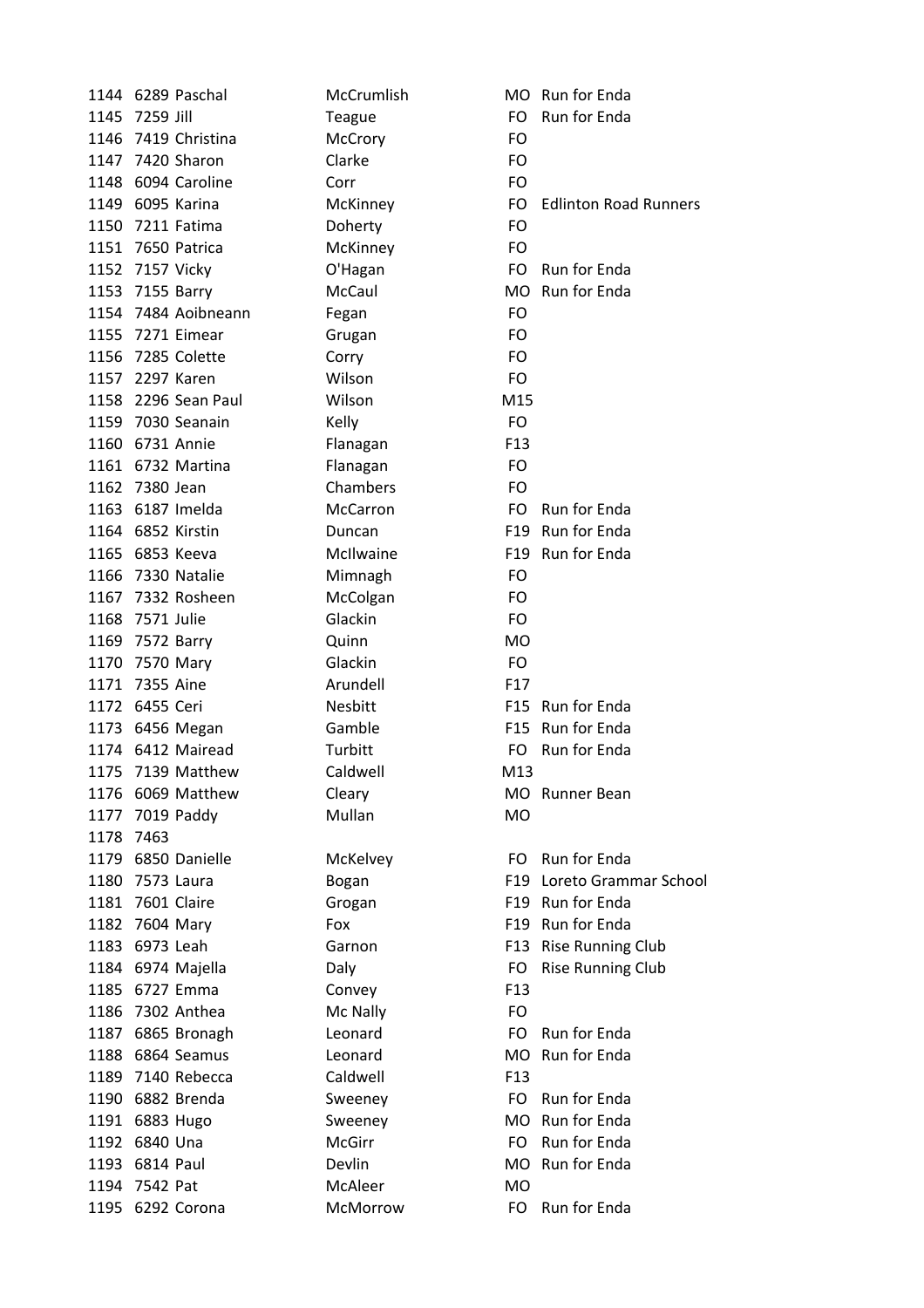|      | 1196 6132 Stephen-Gerald | Dillon            |                 | M13 Run for Enda             |
|------|--------------------------|-------------------|-----------------|------------------------------|
|      | 1197 6686 Anita          | Carlin            | FO.             |                              |
| 1198 | 6687 Oisín               | McAleer           | M13             |                              |
|      | 1199 6728 Sharon         | Convey            | FO              |                              |
|      | 1200 6729 Paul           | Convey            | <b>MO</b>       |                              |
| 1201 | 7659 M                   | woods             | FO.             |                              |
|      | 1202 6040 Nataline       | Dolan             | FO.             | Run for Enda                 |
| 1203 | 7660 Michael             | Woods             | <b>MO</b>       |                              |
|      | 1204 7501 Tara           | Mills             | FO.             |                              |
|      | 1205 7503 Eileen         | Cassidy           | FO.             |                              |
| 1206 | 7622 Caroline            | Maguire           | FO.             |                              |
|      | 1207 7623 Collette       | <b>McGurk</b>     | FO              |                              |
|      | 1208 6131 Donna          | <b>McGoldrick</b> | FO.             | Run for Enda                 |
|      | 1209 6684 Hannah-Rose    | Leonard           | F <sub>13</sub> |                              |
|      | 1210 6685 Corinna        | Leonard           | FO.             |                              |
|      | 1211 7430 Amelia         | McGirr            | F <sub>13</sub> |                              |
|      | 1212 7431 Andrew         | <b>Beattie</b>    | M13             |                              |
|      | 1213 6823 Emma           | Donaghey          | F17             | <b>Run for Enda</b>          |
|      | 1214 6107 Elaine         | McDermott         | FO.             | Run for Enda                 |
|      | 1215 6581 Adeline        | Fox               | FO.             |                              |
|      | 1216 6584 Declan         | McKillop          | <b>MO</b>       |                              |
|      | 1217 7639 Rosemary       | Carson            | FO.             |                              |
| 1218 | 7643 Grace               | Higgett           | FO.             |                              |
|      | 1219 6010 Lorraine       | McSorley          | FO              |                              |
|      | 1220 6011 Phyllis        | <b>Bond</b>       | FO.             |                              |
|      | 1221 6462 Ferghal        | McVerry           |                 | MO Run for Enda              |
|      | 1222 6463 Joanne         | McVerry           | FO.             | Run for Enda                 |
|      | 1223 6927 Grainne        | Sludden           |                 | F17 Run for Enda             |
|      | 1224 6929 Monica         | Teague            | F17             | Run for Enda                 |
|      | 1225 6972 Joe            | Garnon            |                 | MO Rise Running Club         |
|      | 1226 6919 Andrew         | <b>Bonner</b>     | <b>MO</b>       |                              |
|      | 1227 7646 Naomi          | McCrea            | FO              |                              |
|      | 1228 6661 Kevin          | Dolan             |                 | MO Run for Enda              |
| 1229 | 7096 Benny               | Dolan             |                 | MO Run for Enda              |
|      | 1230 7509 Anne           | Maguire           | FO              |                              |
|      | 1231 7478 Martina        | McGuigan          | FO              |                              |
|      | 1232 6093 Mary           | McGee             | FO.             |                              |
|      | 1233 6133 Dominic        | Dillon            |                 | M13 Run for Enda             |
|      | 1234 7429 Caoimhe        | McCrory           | F <sub>13</sub> |                              |
|      | 1235 6582 Pat            | Fox               |                 | MO Run for Enda              |
|      | 1236 6019 Geraldine      | McLaughlin        | FO.             |                              |
|      | 1237 6567 Patricia       | McNamee           | FO.             | Run for Enda                 |
|      | 1238 6568 Christina      | McNamee           | FO.             | Run for Enda                 |
|      | 1239 6662 Margaret       | Dolan             | FO.             | Run for Enda                 |
|      | 1240 6282 Julie          | Laird             |                 | F13 Run for Enda             |
|      | 1241 6283 Pam            | Laird             | FO.             | Run for Enda                 |
|      | 1242 6281 Jamie          | Laird             |                 | M13 Run for Enda             |
|      | 1243 7031 Jacqueline     | O'Kane            | FO.             | <b>Eglinton Road Runners</b> |
|      | 1244 7228 Tony           | Laird             | MO              | Run for Enda                 |
|      | 1245 7479 Sharon         | Fee               | FO.             |                              |
|      | 1246 7025 Alana          | Casey             | F13             | <b>Omagh Harriers</b>        |
|      | 1247 7026 Susan          | Casey             | FO              |                              |
|      |                          |                   |                 |                              |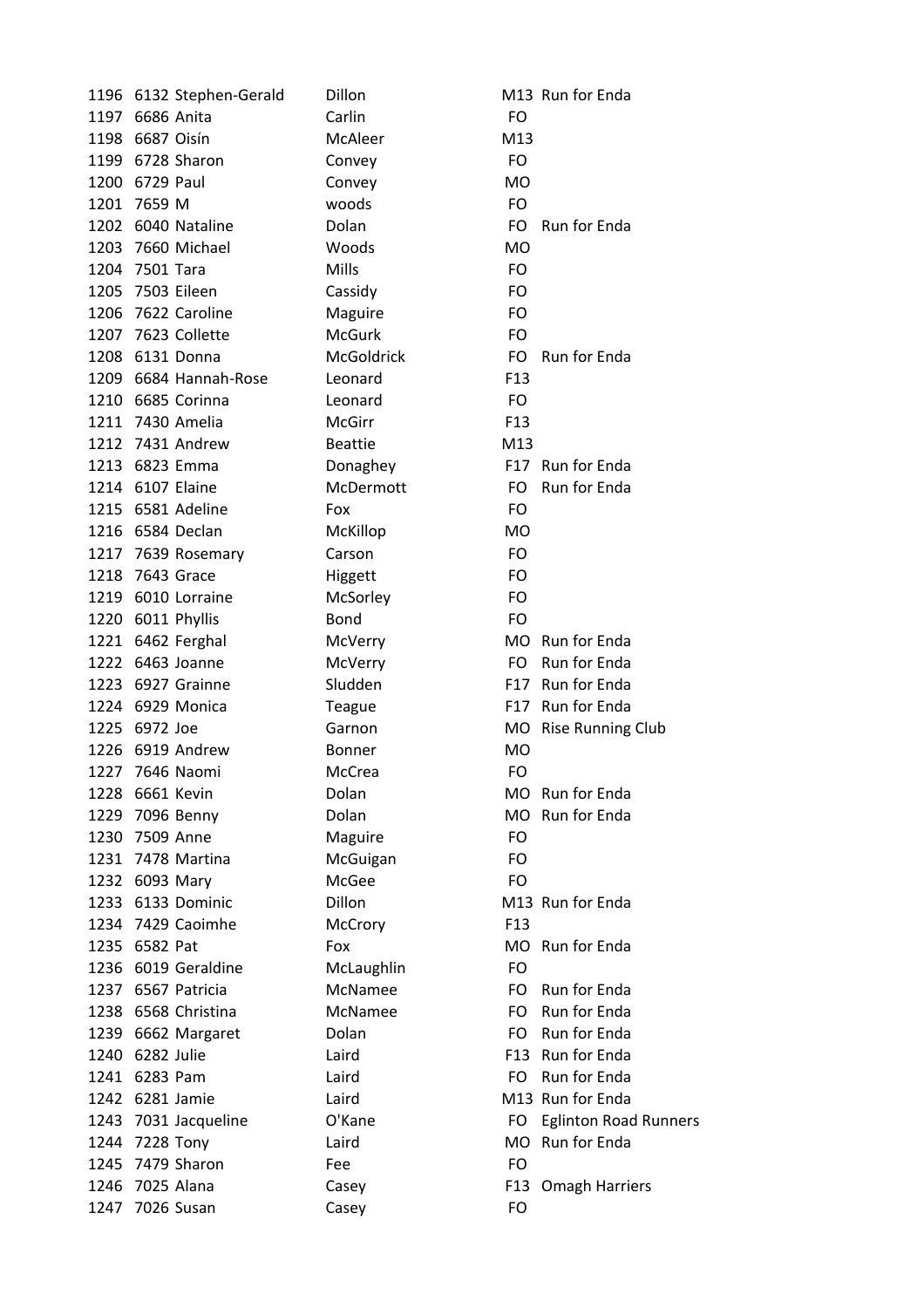| 1248 | 6672 Gavin           | Forsythe       | M13             |                               |
|------|----------------------|----------------|-----------------|-------------------------------|
| 1249 | 7273 Daniel          | Irwin          | M13             |                               |
|      | 1250 7379 Kate       | Fyffe          | FO              |                               |
|      | 1251 6263 Barry      | Andrews        |                 | MO Run for Enda               |
|      | 1252 6266 Dylan      | Andrews        |                 | M13 Run for Enda              |
|      | 1253 7274 Sarah      | Irwin          | F <sub>13</sub> |                               |
|      | 1254 6794 Teresa     | Duddy          | FO.             | Run for Enda                  |
|      | 1255 6457 Sandra     | <b>Nesbitt</b> | FO.             | Run for Enda                  |
|      | 1256 7190 Stephen    | Meehan         | M13             |                               |
|      | 1257 7312 Mary       | O'Brien        | FO              |                               |
|      | 1258 7313 Rosemary   | O'Brien        | <b>FO</b>       |                               |
|      | 1259 6074 James      | Hamilton       |                 | MO Runner Bean                |
|      | 1260 7578 Colleen    | Conway         | FO              | St. Mary's Univeristy College |
|      | 1261 7424 Sharon     | Warnock        | FO              |                               |
|      | 1262 7422 Alison     | Donnelly       | FO              |                               |
|      | 1263 7275 Alison     | Irwin          | FO              |                               |
|      | 1264 6091 Shauna     | Ward           | FO              | <b>Omagh Harriers</b>         |
|      | 1265 7224 Jill       | Gault          | FO              |                               |
| 1266 | 7225 Ann             | Devine         | FO              |                               |
|      | 1267 7226 Kate       | Tierney        | <b>FO</b>       |                               |
|      | 1268 6067 Nigel      | Ferguson       |                 | MO Runner Bean                |
|      | 1269 6553 Dympna     | Hannon         | FO              | Run for Enda                  |
|      | 1270 6749 Liz        | Haughey        | FO.             | Run for Enda                  |
|      | 1271 6688 Anna       | Cusick         |                 | F13 Run for Enda              |
|      | 1272 7212 Carmel     | Doherty        | FO              |                               |
|      | 1273 6192 Denise     | <b>Bradley</b> | FO              | Run for Enda                  |
|      | 1274 6598 Valerie    | Lynch          | FO              | Run for Enda                  |
| 1275 | 7056 Emma            | McGowan        | FO.             | Run for Enda                  |
|      | 1276 6600 Ellie      | Lynch          |                 | F13 Run for Enda              |
|      | 1277 7642 Collette   | Connolly       | FO              |                               |
| 1278 | 6818 Siobhan         | Fox            | FO.             | Run for Enda                  |
|      | 1279 6724 Niamh      | Meenagh        | FO              | Alzheimer's Society           |
| 1280 | 7529 Catherine       | McCaffery      | FO              |                               |
|      | 1281 7138 Anne-Marie | McCaffrey      | FO              |                               |
|      | 1282 7081 Maeveen    | McNabb         | FO              |                               |
|      | 1283 7483 Lorna      | <b>McManus</b> | FO              |                               |
|      | 1284 6547 Caitlin    | Dyson          |                 | F17 Run for Enda              |
|      | 1285 6046 Rita       | Pearson        | FO.             | Run for Enda                  |
| 1286 | 7338 Aaron           | Doncaster      |                 | M13 Run for Enda              |
|      | 1287 6045 Brian      | McMenamin      |                 | MO Run for Enda               |
|      | 1288 6047 Ollie      | Pearson        |                 | MO Run for Enda               |
|      | 1289 6539 Seana      | Martin         |                 | F15 Run for Enda              |
|      | 1290 7114 James      | O'Neill        | M13             |                               |
|      | 1291 7115 Paula      | O'Neill        | <b>FO</b>       |                               |
| 1292 | 7113 Eva             | O'Neill        | F <sub>13</sub> |                               |
|      | 1293 7473 Sharron    | McHugh         | FO              | <b>Aghyaran Athletics</b>     |
|      | 1294 6334 Dolores    | Austin         | FO.             | Run for Enda                  |
| 1295 | 7205 Lisa            | <b>Norris</b>  | FO              |                               |
| 1296 | 7206 Carole          | Quinn          | FO              |                               |
|      | 1297 6596 Eleanor    | Cusick         | FO.             | Run for Enda                  |
|      |                      |                |                 | M13 Run for Enda              |
|      | 1298 6322 Henry      | Symington      |                 |                               |
|      | 1299 7294 Paddy      | Dolan          |                 | MO Run for Enda               |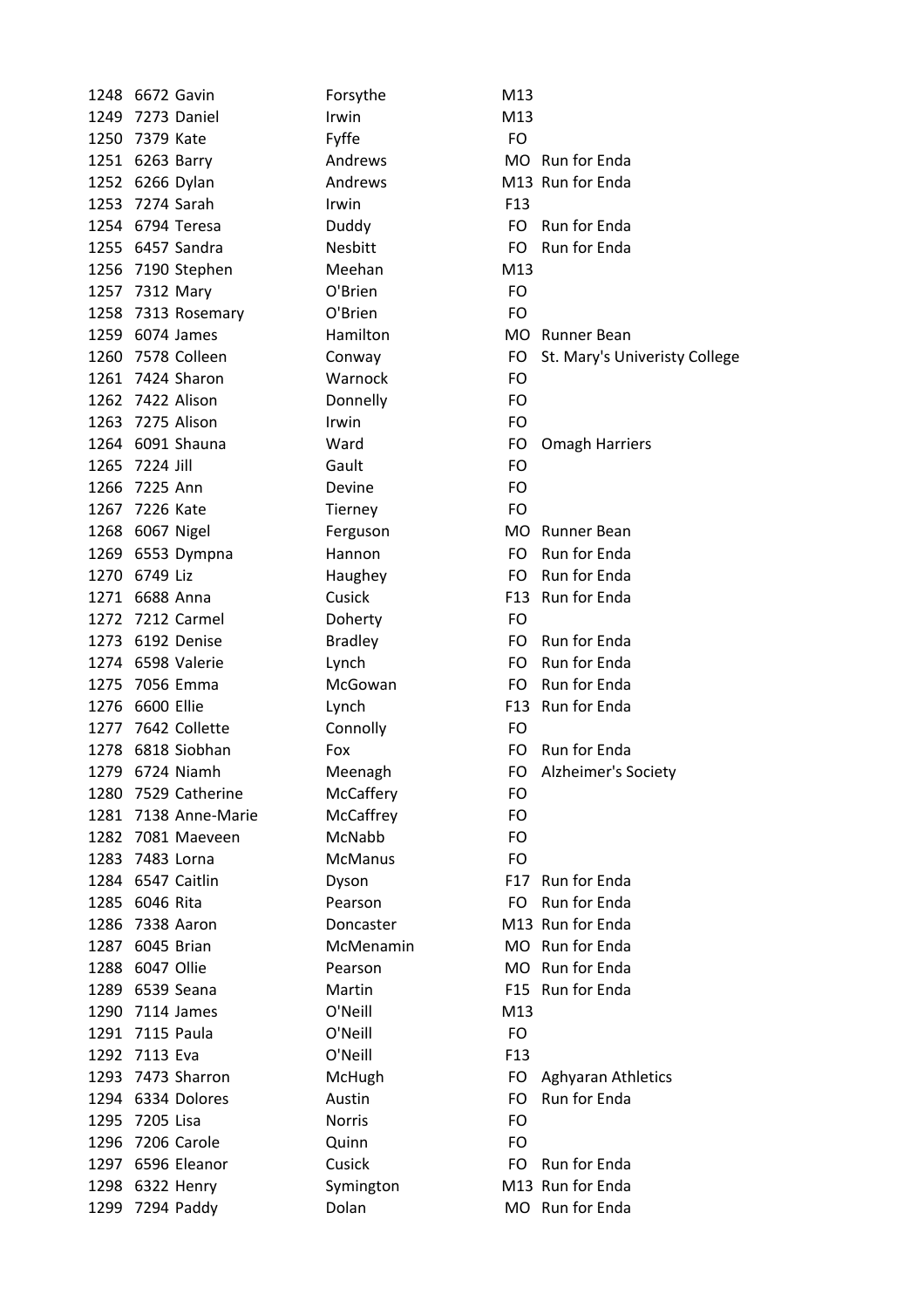|                 | 1300 6318 Stuart     | Symington         |                 | MO Run for Enda                 |
|-----------------|----------------------|-------------------|-----------------|---------------------------------|
|                 | 1301 6280 Jarlaith   | Kelly Drumm       |                 | M13 Run for Enda                |
|                 | 1302 6279 Lee-Ann    | Drumm             |                 | FO Run for Enda                 |
|                 | 1303 7426 Patrick    | Masterson         | <b>MO</b>       |                                 |
|                 | 1304 7427 Catherine  | Masterson         | FO.             |                                 |
|                 | 1305 6058 Barbara    | McCausland        | FO              |                                 |
| 1306 7626 Clare |                      | McConnon          | FO              |                                 |
| 1307 7628 Sean  |                      | McConnon          | M13             |                                 |
|                 | 1308 6351 Donna      | <b>Shiels</b>     |                 | FO Run for Enda                 |
| 1309 7625 Ella  |                      | McConnon          |                 | F13 St. Patrick's, Aughadarragh |
|                 | 1310 6352 Megan      | <b>Shiels</b>     |                 | F13 Run for Enda                |
|                 | 1311 6742 Leone      | McNally           | FO              |                                 |
|                 | 1312 6743 Ashleen    | Owens             | FO              |                                 |
| 1313 7315 Anita |                      | Quinn             | FO              |                                 |
| 1314 6258 Amy   |                      | McCloskey         |                 | F13 Run for Enda                |
|                 | 1315 7314 Emily      | <b>McGoldrick</b> | F <sub>13</sub> |                                 |
|                 | 1316 6255 Cathy      | McCloskey         |                 | FO Run for Enda                 |
| 1317 7507 Julie |                      | Devlin            | FO              |                                 |
| 1318 7508 Paul  |                      | Devlin            | MO              |                                 |
|                 | 1319 7506 Rihanna    | Devlin            | F <sub>13</sub> |                                 |
| 1320 6205 Cara  |                      | Eannetta          |                 | F13 Run for Enda                |
|                 | 1321 6750 Bernadette | Donaghy           | FO.             |                                 |
|                 | 1322 6798 Gertrude   | Fox               |                 | FO Run for Enda                 |
|                 | 1323 6176 Owen       | Treacy            |                 | MO Run for Enda                 |
|                 | 1324 6751 Phyllis    | Kelly             | FO.             |                                 |
| 1325 6174 Eoin  |                      | Treacy            |                 | M13 Run for Enda                |
|                 | 1326 6172 Megan      | Treacy            |                 | F19 Run for Enda                |
|                 | 1327 6175 Michael    | Treacy            |                 | M13 Run for Enda                |
|                 | 1328 6177 Leanne     | Treacy            |                 | FO Run for Enda                 |
|                 | 1329 7334 Louise     | <b>Bothwell</b>   | FO              |                                 |
|                 | 1330 6754 Leanne     | <b>Butler</b>     | FO              |                                 |
| 1331 6140 Rita  |                      | McLaughlin        | FO.             | Run for Enda                    |
| 1332 6178 Anita |                      | Fisher            | FO              | Run for Enda                    |
| 1333 6767 Clare |                      | McSwiggan         | FO              |                                 |
| 1334 6224 Anne  |                      | Coyle             | FO              | Run for Enda                    |
|                 | 1335 7335 Bronagh    | Donald            | FO              |                                 |
|                 | 1336 6523 Geraldine  | Duffy             | FO.             | Run for Enda                    |
|                 | 1337 6764 Aaron      | McFarland         | M13             |                                 |
| 1338 6765 Jake  |                      | McFarland         | M13             |                                 |
|                 | 1339 7356 Shauna     | Arundell          | M13             |                                 |
|                 | 1340 6763 Tracy      | Dalton            | FO              |                                 |
|                 | 1341 7357 Geraldine  | Arundell          | <b>FO</b>       |                                 |
| 1342 7354 Kerri |                      | Arundell          | F <sub>13</sub> |                                 |
| 1343 6249 Beth  |                      | <b>McBride</b>    |                 | F13 Run for Enda                |
|                 | 1344 6218 Emma       | McFadden          |                 | F13 Run for Enda                |
| 1345 6248 Ella  |                      | <b>McBride</b>    |                 | F13 Run for Enda                |
|                 | 1346 6214 Karen      | McFadden          | FO -            | Run for Enda                    |
|                 | 1347 6217 Connie     | McFadden          |                 | F13 Run for Enda                |
| 1348 6245 Luke  |                      | McBride           |                 | MO Run for Enda                 |
|                 | 1349 6346 Sinead     | McGaughey         | FO.             | Run for Enda                    |
|                 | 1350 6347 Aimee      | McGaughey         |                 | F13 Run for Enda                |
|                 | 1351 6340 Maria      | Diamond           |                 | F13 Run for Enda                |
|                 |                      |                   |                 |                                 |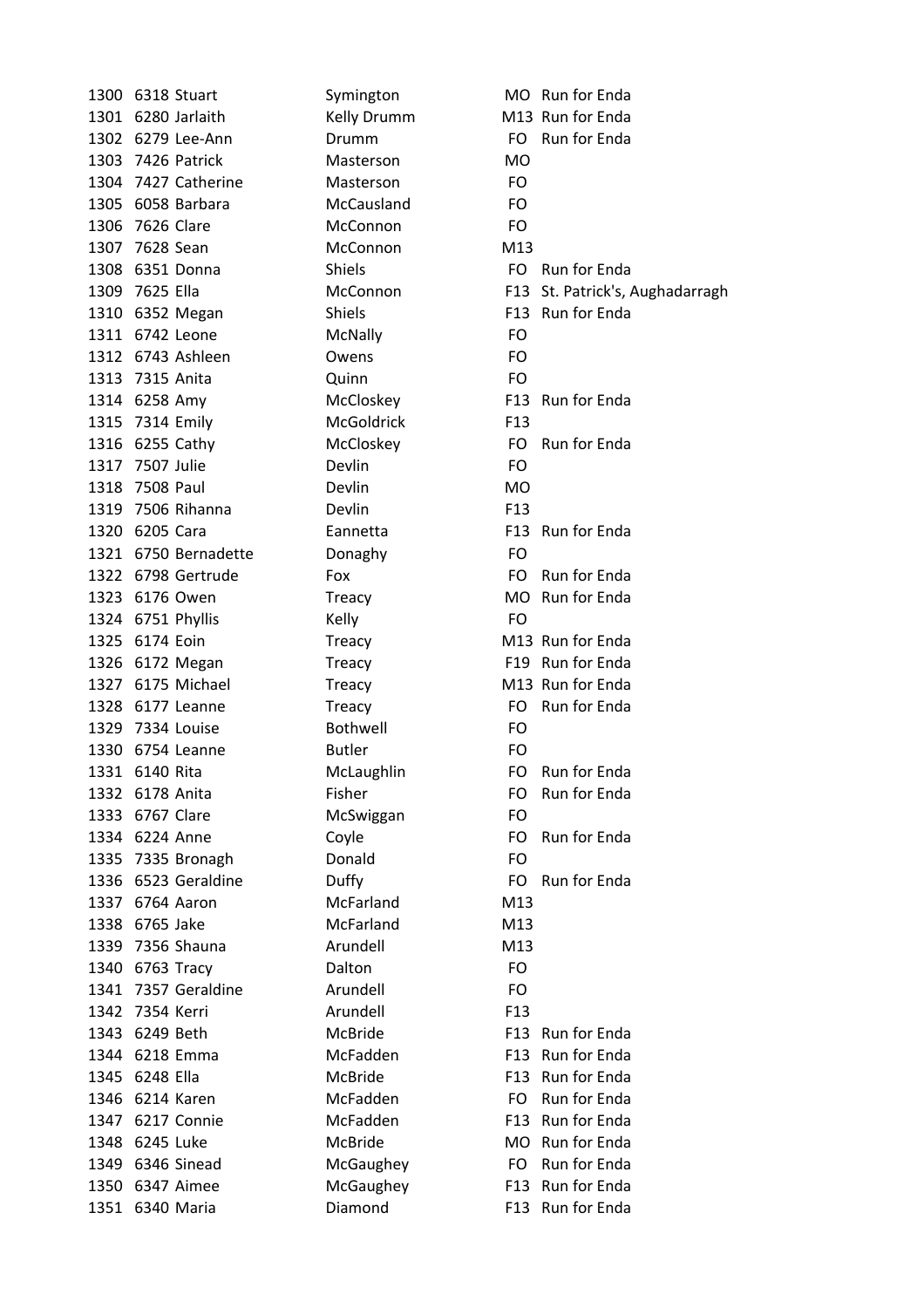|           | 1352 6031 Moira  | McHale    |     | FO Born 2 Run         |
|-----------|------------------|-----------|-----|-----------------------|
|           | 1353 2288 Eileen | Armstrong | FO. |                       |
| 1354 7654 |                  |           |     |                       |
|           | 1355 6871 Aine   | McIvor    |     | FO Reach Running Club |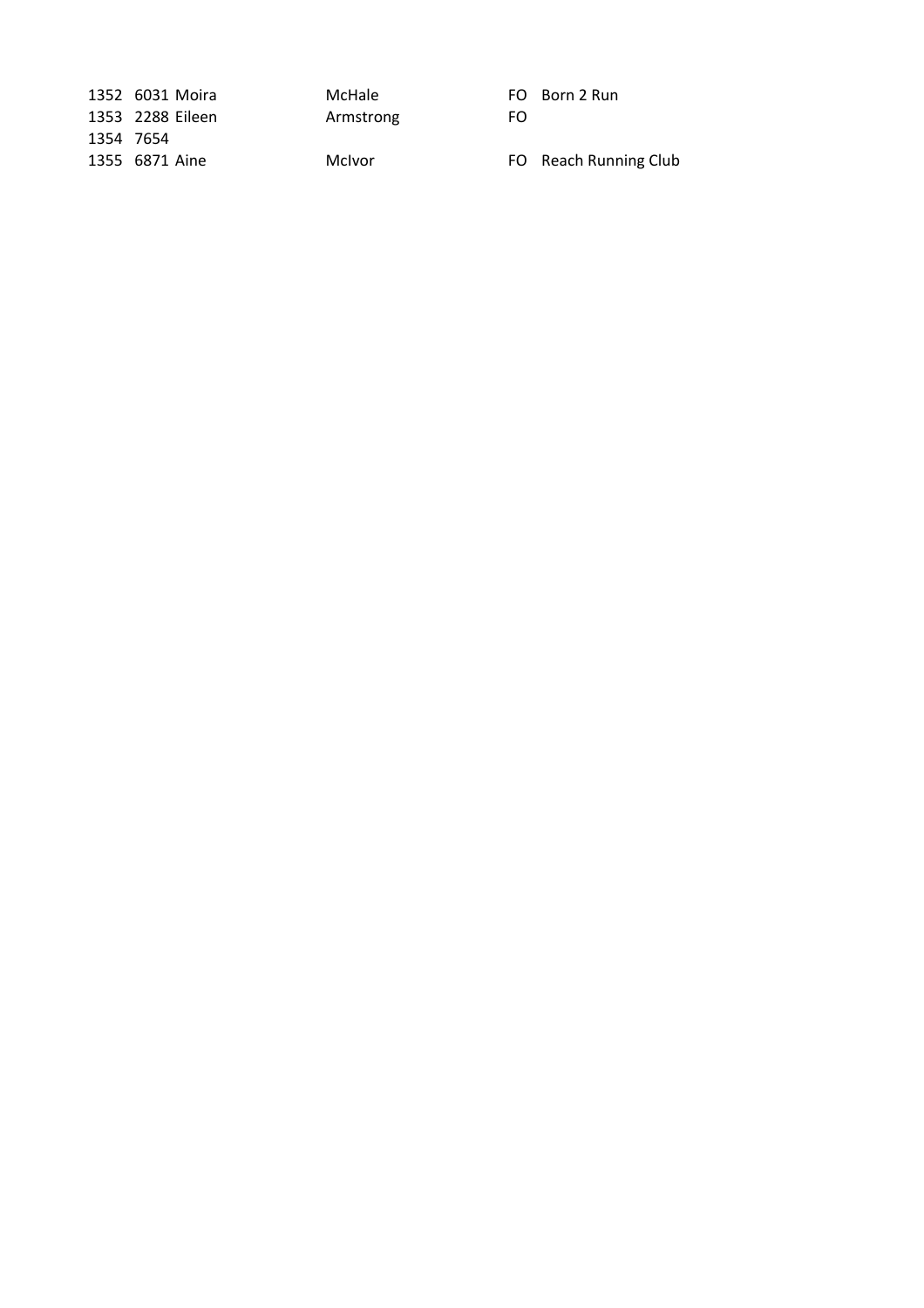| Finish   | <b>5km Time</b> | Chiptime |
|----------|-----------------|----------|
| 00:18:21 | 00:17:06        | 00:18:22 |
| 00:18:51 | 00:17:34        | 00:19:12 |
| 00:19:06 | 00:17:49        | 00:19:06 |
| 00:19:25 | 00:18:10        | 00:19:25 |
| 00:19:29 | 00:18:21        | 00:19:30 |
| 00:19:33 | 00:18:15        | 00:19:31 |
| 00:20:06 | 00:18:49        | 00:20:05 |
| 00:20:13 | 00:18:56        | 00:20:14 |
| 00:20:42 | 00:19:16        | 00:20:42 |
| 00:20:48 | 00:19:35        | 00:20:49 |
| 00:20:52 | 00:19:36        | 00:20:51 |
| 00:20:52 | 00:19:21        | 00:20:53 |
| 00:21:00 | 00:19:36        | 00:21:00 |
| 00:21:09 | 00:19:46        | 00:21:07 |
| 00:21:20 | 00:19:50        | 00:21:17 |
| 00:21:29 | 00:20:02        | 00:21:30 |
| 00:21:37 | 00:20:18        | 00:21:12 |
| 00:21:45 | 00:20:15        | 00:21:40 |
| 00:21:50 | 00:20:22        | 00:21:26 |
| 00:21:53 | 00:20:27        | 00:21:53 |
| 00:21:55 | 00:20:31        | 00:21:54 |
| 00:22:00 | 00:20:38        | 00:21:58 |
| 00:22:11 | 00:20:47        | 00:22:08 |
| 00:22:16 | 00:20:47        | 00:22:16 |
| 00:22:34 | 00:20:59        | 00:22:34 |
| 00:22:49 | 00:21:20        | 00:22:45 |
| 00:22:51 | 00:21:24        | 00:22:51 |
| 00:22:51 | 00:21:31        | 00:22:49 |
| 00:22:56 | 00:21:31        | 00:22:56 |
| 00:22:59 | 00:21:34        | 00:22:34 |
| 00:23:04 | 00:21:30        | 00:22:53 |
| 00:23:05 | 00:21:34        | 00:23:01 |
| 00:23:07 | 00:21:41        | 00:23:06 |
| 00:23:07 | 00:21:42        | 00:23:05 |
| 00:23:09 | 00:21:42        | 00:22:45 |
| 00:23:10 | 00:21:42        | 00:23:01 |
| 00:23:12 | 00:21:35        | 00:23:07 |
| 00:23:18 | 00:21:55        | 00:23:11 |
| 00:23:18 | 00:21:37        | 00:23:18 |
| 00:23:32 | 00:22:00        | 00:23:33 |
| 00:23:42 | 00:22:22        | 00:23:28 |
| 00:23:42 | 00:22:06        | 00:23:39 |
| 00:23:44 | 00:22:20        | 00:23:29 |
| 00:23:46 | 00:22:08        | 00:23:36 |
| 00:23:50 | 00:22:19        | 00:23:50 |
| 00:23:51 | 00:22:24        | 00:23:36 |
| 00:23:52 | 00:22:26        | 00:23:38 |
| 00:23:58 | 00:22:27        | 00:23:52 |
| 00:23:59 | 00:22:08        | 00:23:47 |
| 00:24:09 | 00:22:39        | 00:23:21 |
| 00:24:10 | 00:22:50        | 00:23:06 |
|          |                 |          |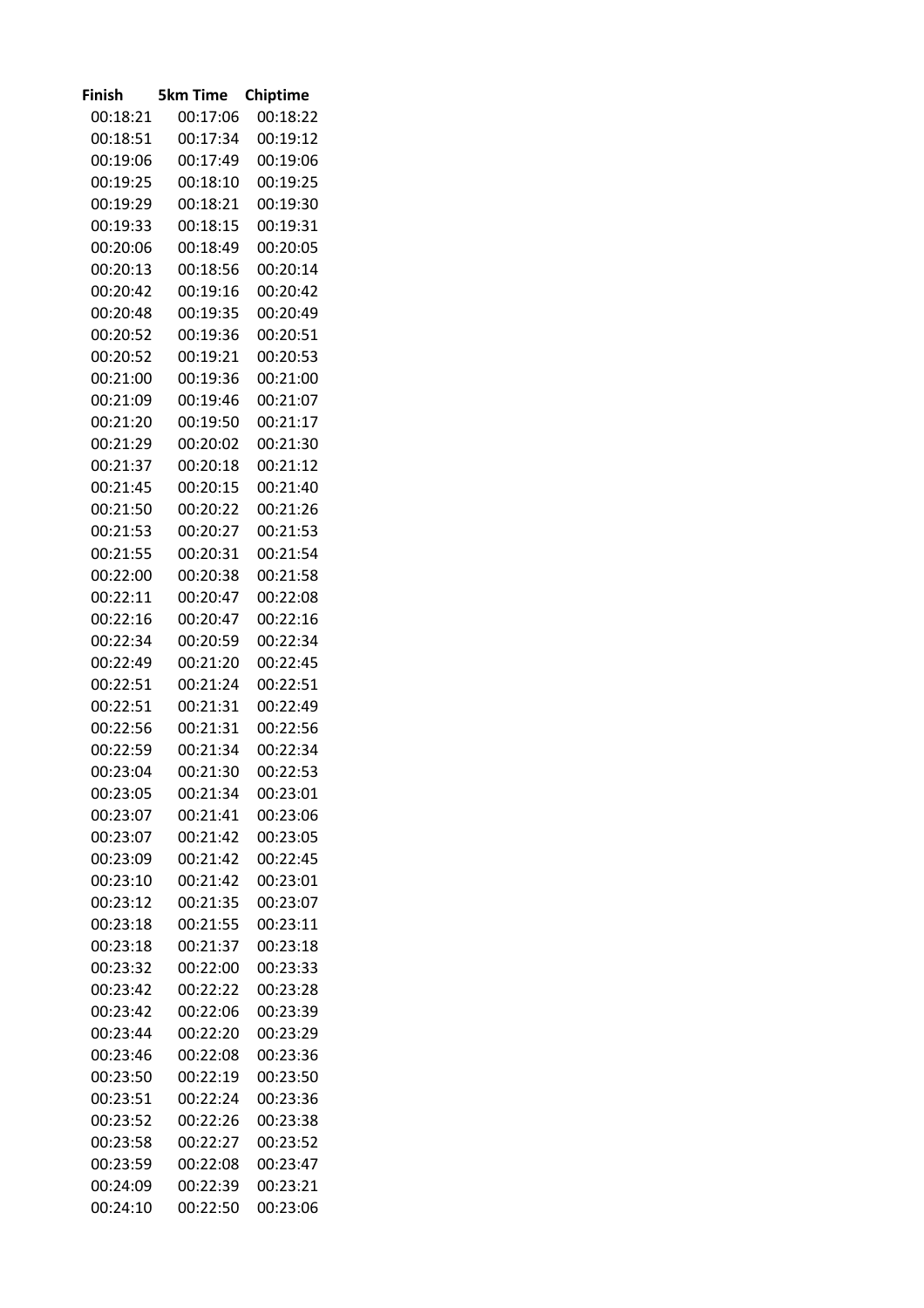| 00:24:10 | 00:22:50 | 00:23:51 |
|----------|----------|----------|
| 00:24:18 | 00:22:36 | 00:24:10 |
| 00:24:22 | 00:22:46 | 00:24:13 |
| 00:24:30 | 00:22:54 | 00:24:30 |
| 00:24:35 | 00:23:13 | 00:23:02 |
| 00:24:38 | 00:23:01 | 00:24:23 |
| 00:24:40 | 00:23:18 | 00:23:35 |
| 00:24:44 | 00:23:14 | 00:24:38 |
| 00:24:48 | 00:23:19 | 00:24:47 |
| 00:24:49 | 00:23:20 | 00:24:38 |
| 00:25:02 | 00:23:17 | 00:24:41 |
| 00:25:03 | 00:23:22 | 00:24:56 |
| 00:25:09 | 00:23:41 | 00:23:48 |
| 00:25:09 | 00:23:47 | 00:24:27 |
| 00:25:11 | 00:23:23 | 00:25:05 |
| 00:25:12 | 00:23:30 | 00:25:09 |
| 00:25:12 | 00:23:32 | 00:25:10 |
| 00:25:22 | 00:23:21 | 00:25:21 |
| 00:25:27 | 00:24:00 | 00:25:13 |
| 00:25:27 | 00:23:47 | 00:24:35 |
| 00:25:35 | 00:24:08 | 00:24:52 |
| 00:25:37 | 00:24:08 | 00:24:54 |
| 00:25:39 | 00:24:13 | 00:24:30 |
| 00:25:39 | 00:24:23 | 00:24:32 |
| 00:25:40 | 00:24:11 | 00:24:19 |
| 00:25:41 | 00:24:09 | 00:25:38 |
| 00:25:45 | 00:24:27 | 00:24:49 |
| 00:25:49 | 00:24:23 | 00:23:16 |
| 00:26:02 | 00:24:25 | 00:25:52 |
| 00:26:03 | 00:24:35 | 00:25:58 |
| 00:26:04 | 00:24:18 | 00:25:11 |
| 00:26:07 | 00:24:36 | 00:25:41 |
| 00:26:09 | 00:24:39 | 00:24:39 |
| 00:26:16 | 00:24:45 | 00:25:34 |
| 00:26:20 | 00:24:48 | 00:25:10 |
| 00:26:21 | 00:24:53 | 00:24:24 |
| 00:26:32 | 00:24:44 | 00:26:32 |
| 00:26:38 | 00:24:58 | 00:25:17 |
| 00:26:38 | 00:24:51 | 00:26:23 |
| 00:26:38 | 00:24:49 | 00:26:36 |
| 00:26:39 | 00:25:04 | 00:25:51 |
| 00:26:41 | 00:25:05 | 00:25:35 |
| 00:26:43 | 00:24:55 | 00:26:36 |
| 00:26:44 | 00:24:57 | 00:26:38 |
| 00:26:45 | 00:25:00 | 00:26:38 |
| 00:26:46 | 00:25:07 | 00:26:30 |
| 00:26:50 | 00:25:27 | 00:25:29 |
| 00:26:52 | 00:25:16 | 00:26:27 |
| 00:26:52 | 00:25:22 | 00:25:42 |
| 00:26:53 | 00:25:16 | 00:26:05 |
| 00:26:53 | 00:25:11 | 00:26:28 |
| 00:26:54 | 00:25:24 | 00:25:01 |
|          |          |          |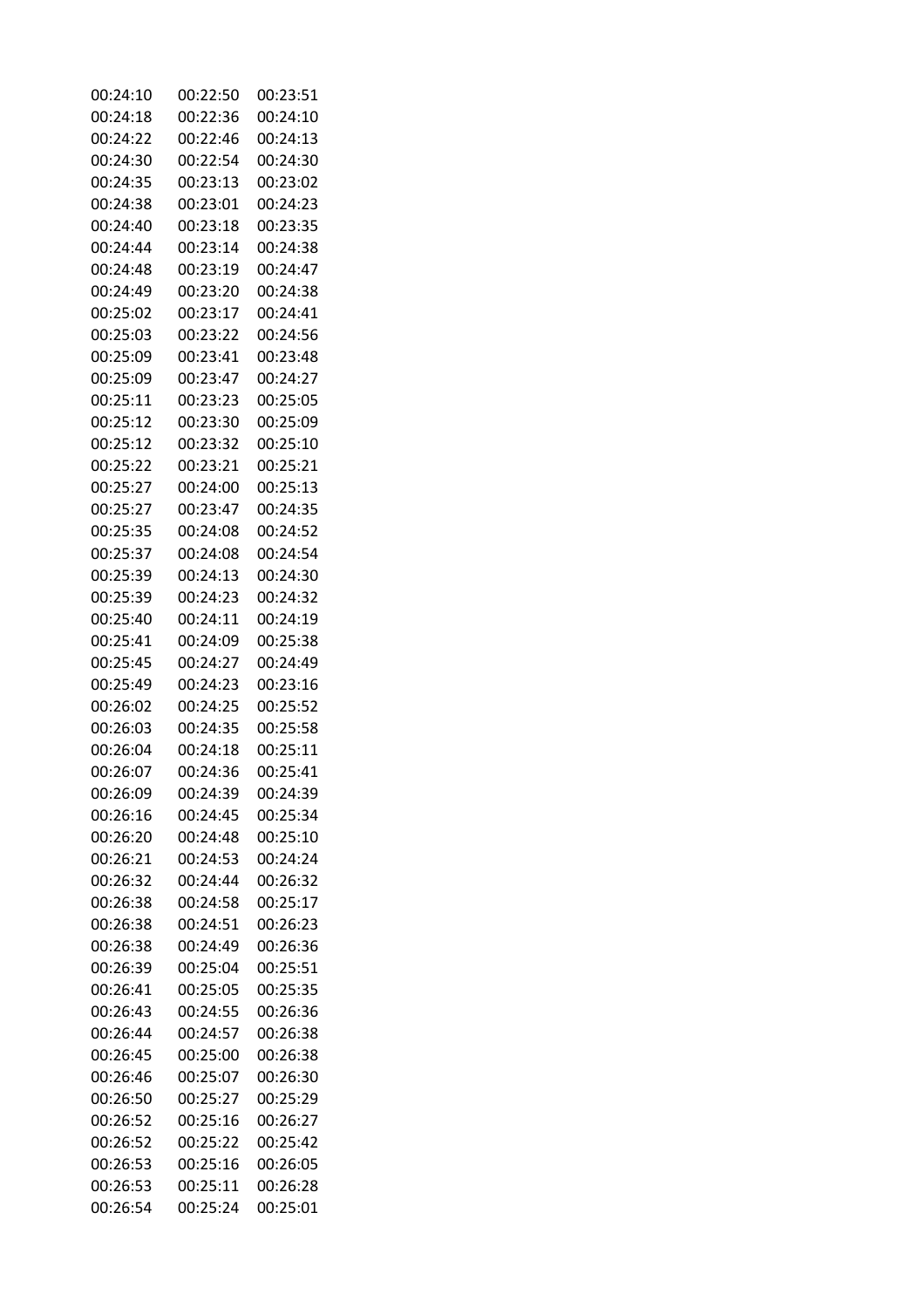| 00:26:54 | 00:25:23 | 00:24:19 |
|----------|----------|----------|
| 00:26:57 | 00:25:13 | 00:26:34 |
| 00:26:57 | 00:25:26 | 00:25:00 |
| 00:26:59 | 00:25:25 | 00:25:02 |
| 00:27:01 | 00:25:41 | 00:26:24 |
| 00:27:10 | 00:25:14 | 00:27:11 |
| 00:27:10 | 00:25:14 | 00:27:10 |
| 00:27:12 | 00:25:27 | 00:26:46 |
| 00:27:15 | 00:25:29 | 00:25:42 |
| 00:27:16 | 00:25:36 | 00:26:56 |
| 00:27:16 | 00:25:43 | 00:25:03 |
| 00:27:17 | 00:25:40 | 00:25:11 |
| 00:27:18 | 00:25:43 | 00:26:30 |
| 00:27:18 | 00:25:37 | 00:25:56 |
| 00:27:19 | 00:25:29 | 00:26:26 |
| 00:27:21 | 00:25:39 | 00:25:46 |
| 00:27:24 | 00:25:35 | 00:27:24 |
| 00:27:26 | 00:25:40 | 00:26:53 |
| 00:27:29 | 00:25:51 | 00:27:15 |
| 00:27:31 | 00:26:13 | 00:24:40 |
| 00:27:32 | 00:26:10 | 00:26:12 |
| 00:27:32 | 00:25:51 | 00:27:22 |
| 00:27:32 | 00:25:47 | 00:26:00 |
| 00:27:32 | 00:26:00 | 00:26:18 |
| 00:27:36 | 00:26:05 | 00:24:59 |
| 00:27:40 | 00:26:16 | 00:26:29 |
| 00:27:41 | 00:26:11 | 00:27:29 |
| 00:27:43 | 00:26:04 | 00:25:47 |
| 00:27:45 | 00:26:08 | 00:25:49 |
| 00:27:45 | 00:26:01 | 00:26:48 |
| 00:27:46 | 00:26:13 | 00:25:41 |
| 00:27:47 | 00:26:20 | 00:26:32 |
| 00:27:48 | 00:26:09 | 00:27:35 |
| 00:27:48 | 00:26:08 | 00:26:49 |
| 00:27:48 | 00:26:05 | 00:26:57 |
| 00:27:49 | 00:26:18 | 00:26:42 |
| 00:27:51 | 00:26:12 | 00:26:56 |
| 00:27:51 | 00:26:11 | 00:27:40 |
| 00:27:51 | 00:26:04 | 00:27:25 |
| 00:27:52 | 00:26:11 | 00:27:41 |
| 00:27:53 | 00:26:24 | 00:26:43 |
| 00:27:54 | 00:26:17 | 00:27:44 |
| 00:27:55 | 00:26:22 | 00:26:10 |
| 00:27:58 | 00:26:17 | 00:27:10 |
| 00:28:00 | 00:26:16 | 00:26:14 |
| 00:28:01 | 00:26:18 | 00:27:56 |
|          |          |          |
| 00:28:03 | 00:26:15 | 00:27:49 |
| 00:28:04 | 00:26:14 | 00:27:39 |
| 00:28:05 | 00:26:25 | 00:26:17 |
| 00:28:05 | 00:26:28 | 00:27:00 |
| 00:28:10 | 00:26:20 | 00:26:28 |
| 00:28:14 | 00:26:57 | 00:26:00 |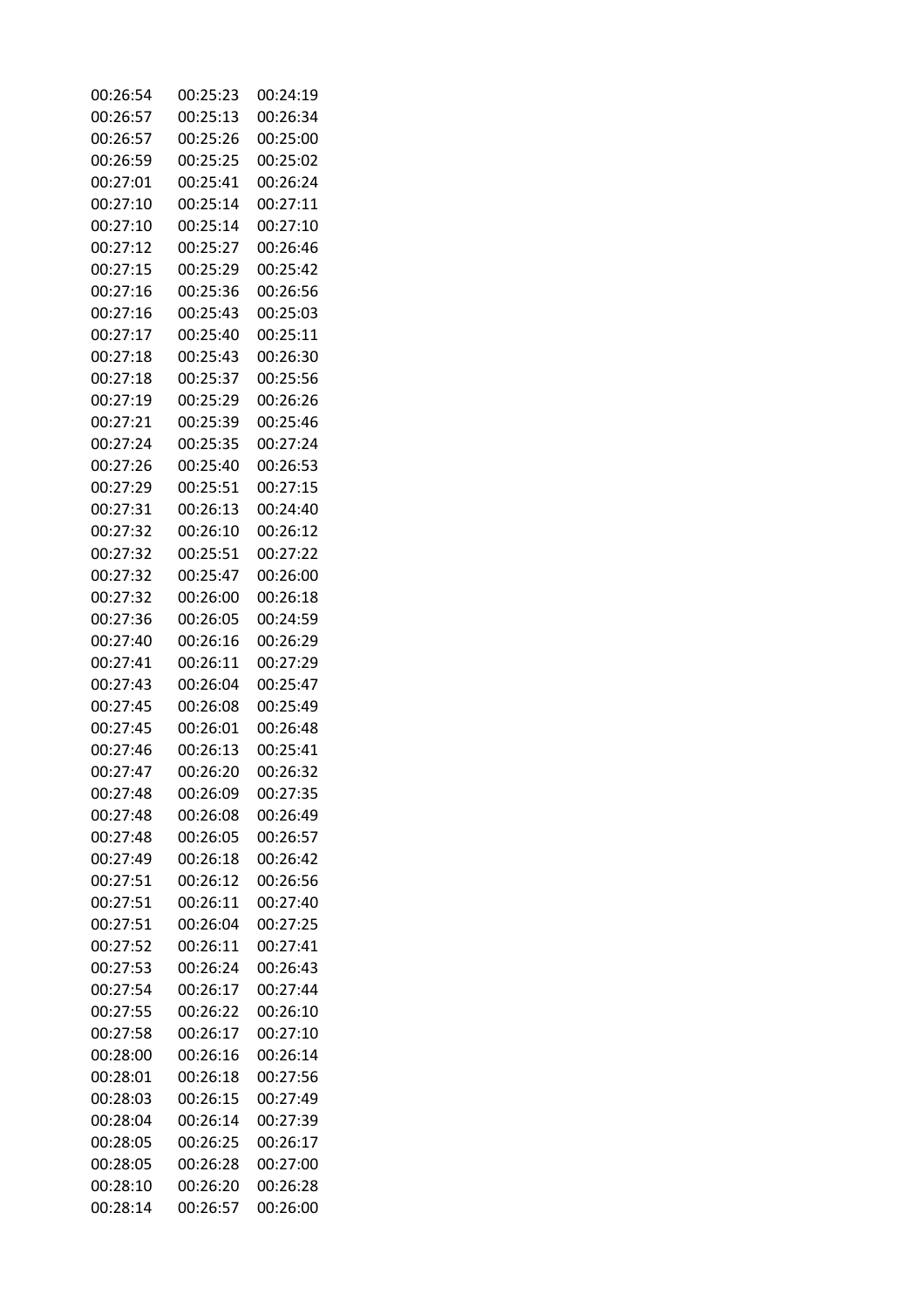| 00:28:15 | 00:26:42 | 00:28:00 |
|----------|----------|----------|
| 00:28:15 | 00:26:31 | 00:27:20 |
| 00:28:16 | 00:26:39 | 00:27:28 |
| 00:28:17 | 00:26:44 | 00:25:16 |
| 00:28:17 | 00:26:32 | 00:27:22 |
| 00:28:18 | 00:26:33 | 00:25:52 |
| 00:28:21 | 00:26:52 | 00:26:15 |
| 00:28:21 | 00:26:33 | 00:26:56 |
| 00:28:22 | 00:26:34 | 00:27:16 |
| 00:28:24 | 00:26:53 | 00:25:26 |
| 00:28:29 | 00:26:42 | 00:28:17 |
| 00:28:35 | 00:26:58 | 00:27:20 |
| 00:28:36 | 00:26:51 | 00:27:59 |
| 00:28:37 | 00:27:01 | 00:28:37 |
| 00:28:37 | 00:27:00 | 00:28:31 |
| 00:28:39 | 00:26:42 | 00:28:08 |
| 00:28:40 | 00:26:59 | 00:26:53 |
| 00:28:41 | 00:26:54 | 00:28:25 |
| 00:28:42 | 00:26:54 | 00:27:38 |
| 00:28:47 | 00:26:59 | 00:27:31 |
| 00:28:48 | 00:27:19 | 00:26:27 |
| 00:28:51 | 00:27:02 | 00:28:01 |
| 00:28:52 | 00:27:10 | 00:28:37 |
| 00:28:52 | 00:26:56 | 00:28:13 |
| 00:28:54 | 00:27:18 | 00:26:18 |
| 00:28:55 | 00:27:11 | 00:27:50 |
| 00:28:56 | 00:27:26 | 00:26:42 |
| 00:28:57 | 00:27:09 | 00:28:24 |
| 00:29:01 | 00:27:04 | 00:28:38 |
| 00:29:01 | 00:27:10 | 00:28:48 |
| 00:29:04 | 00:27:06 | 00:28:35 |
| 00:29:05 | 00:27:20 | 00:27:26 |
| 00:29:06 | 00:27:29 | 00:27:59 |
| 00:29:06 | 00:27:33 | 00:28:04 |
| 00:29:06 | 00:27:22 | 00:28:08 |
| 00:29:06 | 00:27:29 | 00:27:59 |
| 00:29:09 | 00:27:17 | 00:28:48 |
| 00:29:13 | 00:27:28 | 00:28:20 |
| 00:29:13 | 00:27:37 | 00:27:15 |
| 00:29:13 | 00:27:32 | 00:27:47 |
| 00:29:14 | 00:27:07 | 00:29:02 |
| 00:29:14 | 00:27:38 | 00:27:49 |
| 00:29:15 | 00:27:35 | 00:29:07 |
|          |          |          |
| 00:29:16 | 00:27:29 | 00:28:06 |
| 00:29:25 | 00:27:40 | 00:28:33 |
| 00:29:26 | 00:27:25 | 00:28:36 |
| 00:29:27 | 00:27:39 | 00:29:13 |
| 00:29:28 | 00:27:44 | 00:28:20 |
| 00:29:28 | 00:27:54 | 00:27:02 |
| 00:29:29 | 00:27:45 | 00:27:28 |
| 00:29:29 | 00:27:45 | 00:27:28 |
| 00:29:34 | 00:27:57 | 00:27:14 |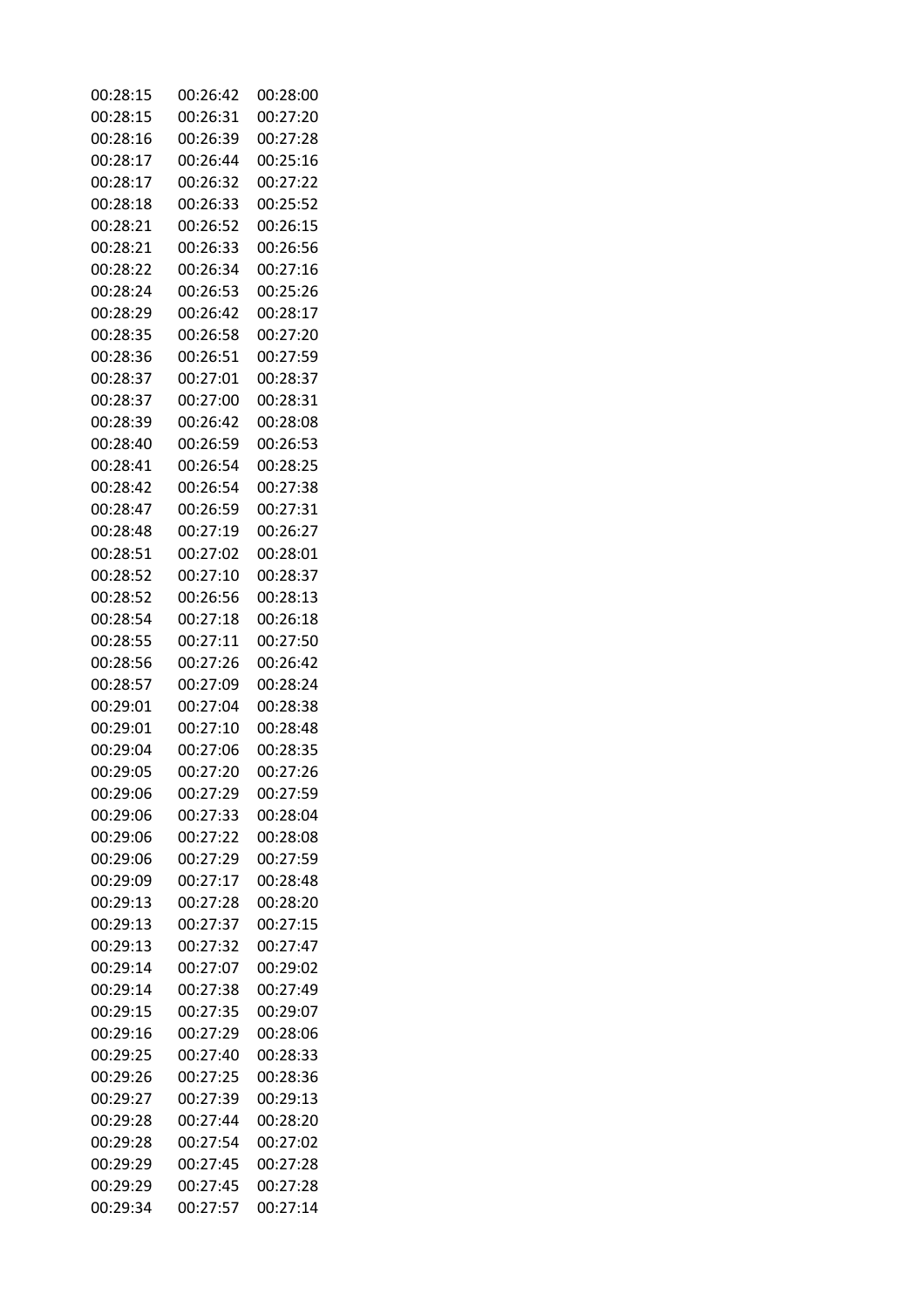| 00:29:34 | 00:27:32 | 00:29:19 |
|----------|----------|----------|
| 00:29:34 | 00:27:32 | 00:29:19 |
| 00:29:35 | 00:28:03 | 00:27:38 |
| 00:29:37 | 00:27:46 | 00:28:29 |
| 00:29:37 | 00:27:55 | 00:27:24 |
| 00:29:38 | 00:27:58 | 00:28:15 |
| 00:29:38 | 00:27:50 | 00:27:52 |
| 00:29:38 | 00:27:41 | 00:29:31 |
| 00:29:39 | 00:27:36 | 00:29:19 |
| 00:29:43 | 00:27:42 | 00:29:32 |
| 00:29:46 | 00:27:57 | 00:28:55 |
| 00:29:47 | 00:28:17 | 00:28:49 |
| 00:29:48 | 00:28:07 | 00:28:26 |
| 00:29:50 | 00:28:15 | 00:28:53 |
| 00:29:50 | 00:27:51 | 00:29:34 |
| 00:29:52 | 00:27:50 | 00:29:03 |
| 00:29:53 | 00:28:02 | 00:28:27 |
| 00:29:54 | 00:28:01 | 00:28:20 |
| 00:29:57 | 00:27:53 | 00:29:30 |
| 00:29:58 | 00:28:09 | 00:29:03 |
| 00:30:01 | 00:28:30 | 00:27:55 |
| 00:30:07 | 00:28:26 | 00:29:09 |
| 00:30:10 | 00:28:14 | 00:28:47 |
| 00:30:10 | 00:28:44 | 00:27:34 |
| 00:30:11 | 00:28:33 | 00:29:13 |
| 00:30:13 | 00:28:18 | 00:29:06 |
| 00:30:13 | 00:28:13 | 00:29:42 |
| 00:30:16 | 00:28:36 | 00:27:25 |
| 00:30:17 | 00:28:41 | 00:27:38 |
| 00:30:21 | 00:28:30 | 00:29:26 |
| 00:30:28 | 00:28:53 | 00:29:06 |
| 00:30:29 | 00:28:53 | 00:29:09 |
| 00:30:34 | 00:28:51 | 00:28:29 |
| 00:30:36 | 00:28:57 | 00:28:36 |
| 00:30:36 | 00:28:56 | 00:28:37 |
| 00:30:38 | 00:28:54 | 00:27:52 |
| 00:30:39 | 00:28:50 | 00:29:55 |
| 00:30:39 | 00:28:44 | 00:30:07 |
| 00:30:41 | 00:28:50 | 00:29:44 |
| 00:30:45 | 00:29:10 | 00:29:47 |
| 00:30:45 | 00:29:03 | 00:28:05 |
| 00:30:45 | 00:29:03 | 00:28:05 |
| 00:30:45 | 00:29:04 | 00:28:05 |
| 00:30:46 | 00:29:04 | 00:29:13 |
| 00:30:47 | 00:28:55 | 00:28:58 |
| 00:30:48 | 00:29:06 | 00:29:02 |
| 00:30:49 | 00:28:55 | 00:29:38 |
| 00:30:53 | 00:28:58 | 00:28:55 |
| 00:30:53 | 00:29:00 | 00:29:24 |
| 00:30:56 | 00:29:29 | 00:28:43 |
| 00:31:00 |          |          |
|          | 00:28:57 | 00:30:31 |
| 00:31:01 | 00:29:11 | 00:28:17 |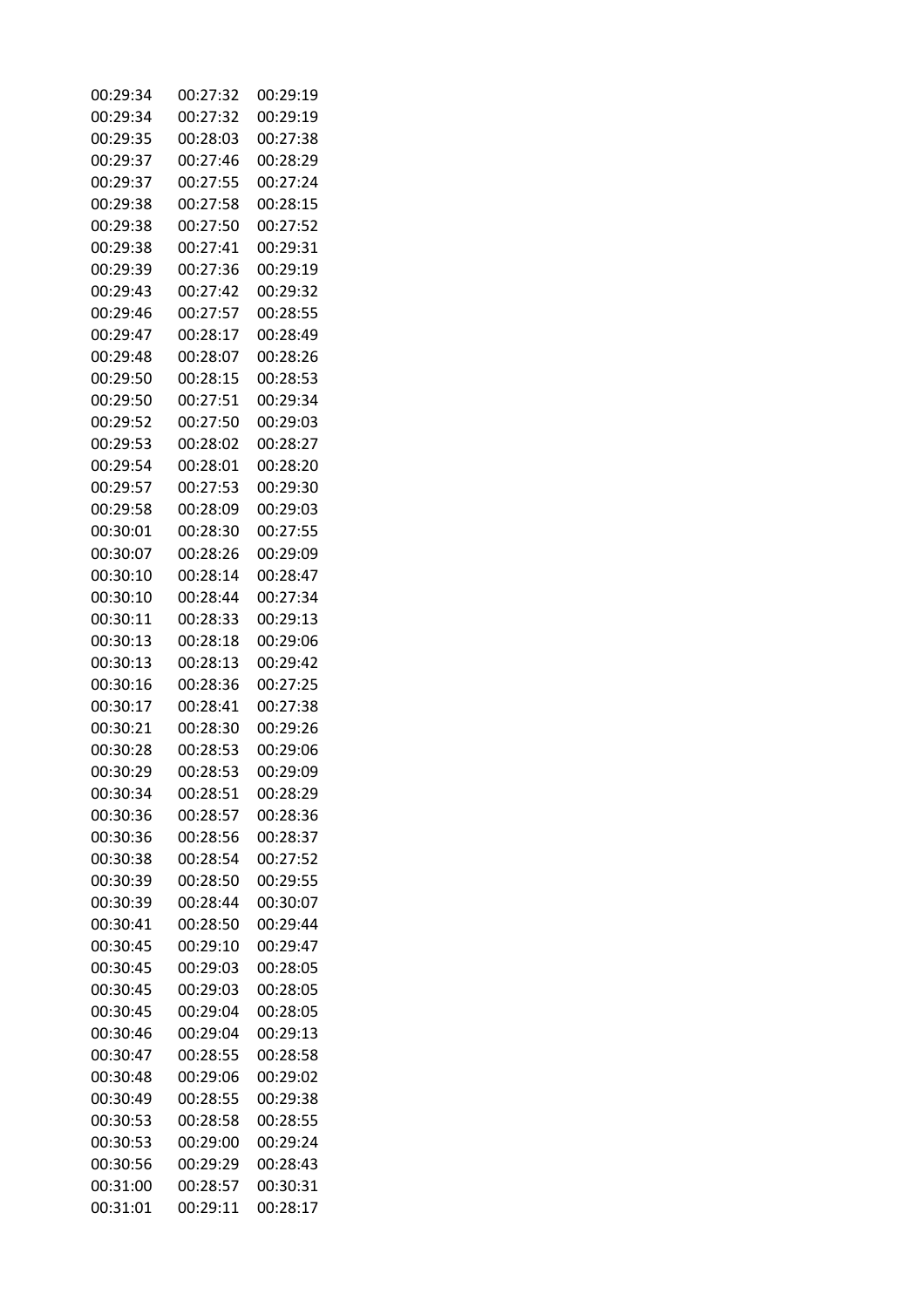| 00:31:01 | 00:29:11 | 00:28:16 |
|----------|----------|----------|
| 00:31:01 | 00:29:02 | 00:30:28 |
| 00:31:03 | 00:29:27 | 00:29:53 |
| 00:31:06 | 00:29:15 | 00:30:45 |
| 00:31:08 | 00:29:04 | 00:30:35 |
| 00:31:11 | 00:29:24 | 00:30:14 |
| 00:31:11 | 00:29:24 | 00:30:14 |
| 00:31:12 | 00:29:38 | 00:28:37 |
| 00:31:13 | 00:29:37 | 00:29:38 |
| 00:31:14 | 00:29:33 | 00:30:06 |
| 00:31:14 | 00:29:30 | 00:29:00 |
| 00:31:17 | 00:29:09 | 00:30:41 |
| 00:31:17 | 00:29:16 | 00:30:06 |
| 00:31:20 | 00:29:35 | 00:29:49 |
| 00:31:20 | 00:29:37 | 00:28:19 |
| 00:31:20 | 00:29:34 | 00:29:46 |
| 00:31:24 | 00:29:36 | 00:29:49 |
| 00:31:25 | 00:29:40 | 00:30:17 |
|          |          |          |
| 00:31:25 | 00:29:36 | 00:29:12 |
| 00:31:28 | 00:29:22 | 00:30:18 |
| 00:31:29 | 00:29:39 | 00:30:27 |
| 00:31:30 | 00:29:41 | 00:29:47 |
| 00:31:30 | 00:29:26 | 00:30:44 |
| 00:31:32 | 00:29:40 | 00:30:21 |
| 00:31:32 | 00:29:20 | 00:29:51 |
| 00:31:33 | 00:29:46 | 00:29:26 |
| 00:31:35 | 00:30:00 | 00:30:14 |
| 00:31:35 | 00:29:32 | 00:30:52 |
| 00:31:36 | 00:29:36 | 00:30:15 |
| 00:31:40 | 00:29:44 | 00:31:13 |
| 00:31:42 | 00:29:43 | 00:31:10 |
| 00:31:44 | 00:29:55 | 00:30:39 |
| 00:31:47 | 00:30:04 | 00:29:27 |
| 00:31:48 | 00:29:39 | 00:31:39 |
| 00:31:49 | 00:29:54 | 00:31:49 |
| 00:31:50 | 00:29:50 | 00:31:39 |
| 00:31:51 | 00:29:49 | 00:31:06 |
| 00:31:52 | 00:30:00 | 00:31:19 |
| 00:31:52 | 00:29:53 | 00:30:43 |
| 00:31:52 | 00:29:53 | 00:30:43 |
| 00:31:53 | 00:29:51 | 00:29:46 |
| 00:31:55 | 00:29:58 | 00:30:22 |
| 00:31:56 | 00:30:04 | 00:29:13 |
| 00:31:59 | 00:30:07 | 00:29:32 |
| 00:32:05 | 00:30:31 | 00:31:06 |
| 00:32:06 | 00:30:31 | 00:31:07 |
| 00:32:07 | 00:30:13 | 00:30:32 |
| 00:32:08 | 00:30:05 | 00:31:15 |
| 00:32:09 | 00:30:24 | 00:31:33 |
| 00:32:10 | 00:30:19 | 00:32:01 |
| 00:32:10 | 00:30:21 | 00:31:09 |
| 00:32:11 | 00:30:33 | 00:29:03 |
|          |          |          |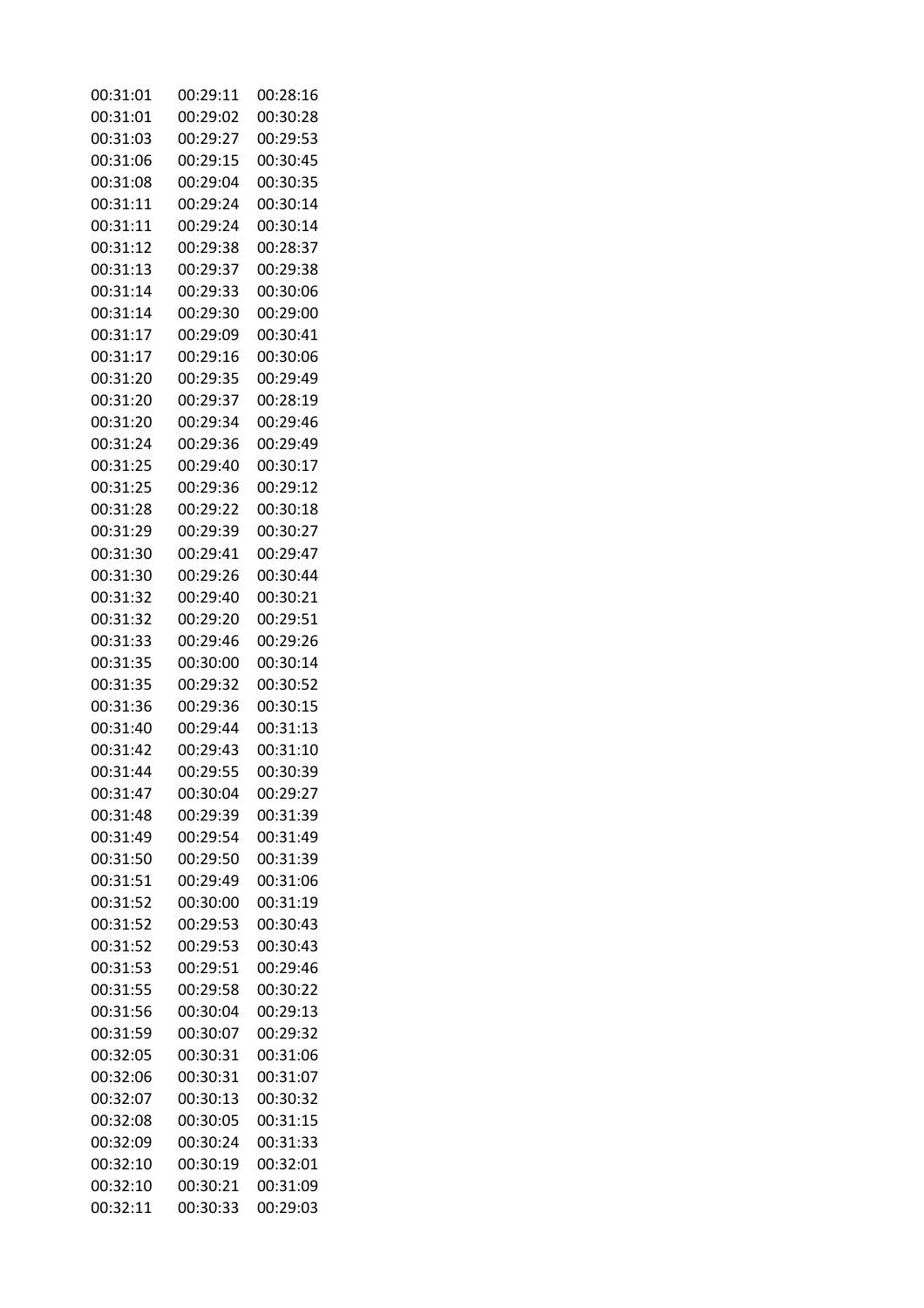| 00:32:11 | 00:30:15 | 00:31:26 |
|----------|----------|----------|
| 00:32:12 | 00:30:34 | 00:31:09 |
| 00:32:12 | 00:29:49 | 00:31:44 |
| 00:32:14 | 00:30:22 | 00:31:23 |
| 00:32:15 | 00:30:29 | 00:30:02 |
| 00:32:16 | 00:30:19 | 00:31:31 |
| 00:32:17 | 00:30:18 | 00:29:39 |
| 00:32:17 | 00:30:26 | 00:31:13 |
| 00:32:18 | 00:30:31 | 00:32:03 |
| 00:32:18 | 00:30:16 | 00:31:15 |
| 00:32:19 | 00:30:19 | 00:29:40 |
| 00:32:20 | 00:30:21 | 00:31:15 |
| 00:32:20 | 00:30:25 | 00:31:16 |
| 00:32:24 | 00:30:33 | 00:30:03 |
| 00:32:27 | 00:30:32 | 00:29:32 |
| 00:32:30 | 00:30:28 | 00:31:03 |
| 00:32:31 | 00:30:34 | 00:31:17 |
| 00:32:33 | 00:30:38 | 00:31:22 |
| 00:32:35 | 00:30:39 | 00:31:57 |
| 00:32:36 | 00:30:54 | 00:29:56 |
| 00:32:36 | 00:31:00 | 00:29:55 |
| 00:32:36 | 00:30:39 | 00:31:59 |
| 00:32:36 | 00:31:00 | 00:29:56 |
| 00:32:38 | 00:30:37 | 00:31:05 |
| 00:32:39 | 00:30:40 | 00:31:35 |
| 00:32:39 | 00:30:37 | 00:31:06 |
| 00:32:42 | 00:30:44 | 00:32:10 |
| 00:32:43 | 00:30:30 | 00:32:06 |
| 00:32:44 | 00:30:56 | 00:32:15 |
| 00:32:45 | 00:31:06 | 00:31:16 |
| 00:32:49 | 00:31:06 | 00:31:06 |
| 00:32:49 | 00:30:58 | 00:30:15 |
| 00:32:50 | 00:30:41 | 00:32:07 |
| 00:32:52 | 00:30:52 | 00:31:57 |
| 00:32:54 | 00:30:35 | 00:31:18 |
| 00:32:55 | 00:30:51 | 00:32:20 |
| 00:32:57 | 00:30:58 | 00:31:56 |
| 00:32:58 | 00:30:59 | 00:30:18 |
| 00:32:58 | 00:30:53 | 00:31:10 |
| 00:32:58 | 00:31:03 | 00:32:26 |
| 00:32:58 | 00:31:02 | 00:32:24 |
| 00:32:59 | 00:30:53 | 00:31:10 |
| 00:32:59 | 00:30:58 | 00:32:35 |
| 00:33:02 | 00:31:20 | 00:32:21 |
| 00:33:03 | 00:30:54 | 00:32:30 |
| 00:33:04 | 00:31:14 | 00:31:34 |
| 00:33:07 | 00:30:56 | 00:32:52 |
| 00:33:07 | 00:31:05 | 00:32:17 |
| 00:33:08 | 00:31:18 | 00:31:26 |
| 00:33:08 | 00:31:03 | 00:32:04 |
| 00:33:09 | 00:31:17 | 00:31:41 |
| 00:33:09 | 00:31:02 | 00:32:15 |
|          |          |          |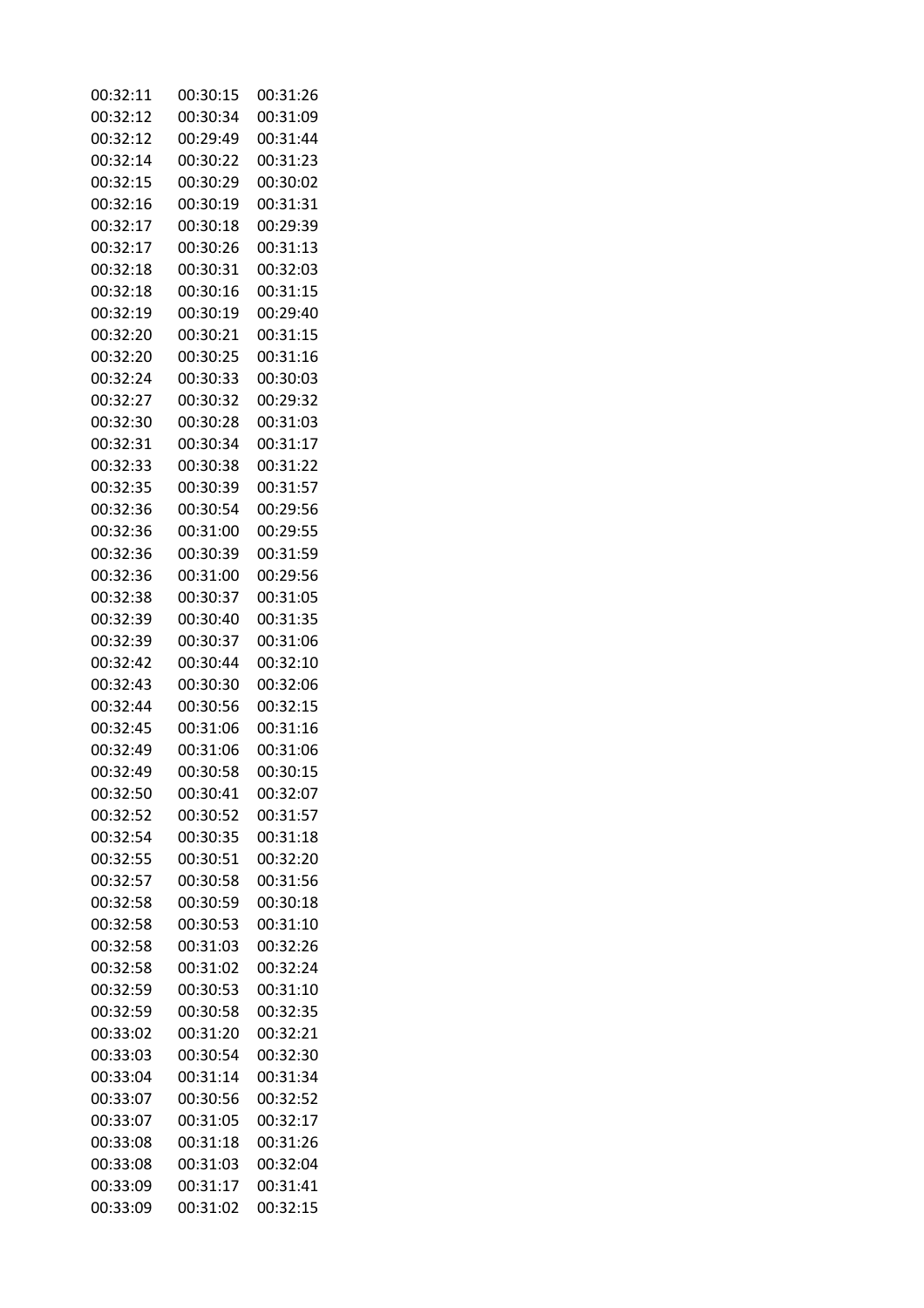| 00:33:10 | 00:31:08 | 00:32:35 |
|----------|----------|----------|
| 00:33:12 | 00:31:02 | 00:32:19 |
| 00:33:14 | 00:31:19 | 00:31:37 |
| 00:33:14 | 00:31:18 | 00:31:37 |
| 00:33:15 | 00:31:15 | 00:31:33 |
| 00:33:17 | 00:31:21 | 00:32:34 |
| 00:33:18 | 00:31:26 | 00:33:18 |
| 00:33:20 | 00:31:11 | 00:32:58 |
| 00:33:22 | 00:31:29 | 00:32:20 |
| 00:33:22 | 00:31:20 | 00:31:35 |
| 00:33:23 | 00:31:25 | 00:31:55 |
| 00:33:23 | 00:31:45 | 00:31:49 |
| 00:33:23 | 00:31:08 | 00:32:47 |
| 00:33:25 | 00:31:20 | 00:33:03 |
| 00:33:25 | 00:31:19 | 00:33:02 |
| 00:33:25 | 00:31:27 | 00:31:45 |
| 00:33:29 | 00:31:13 | 00:33:29 |
| 00:33:31 | 00:31:53 | 00:30:51 |
| 00:33:31 | 00:31:26 | 00:32:29 |
| 00:33:31 | 00:31:18 | 00:31:47 |
| 00:33:33 | 00:31:05 | 00:32:30 |
| 00:33:33 | 00:31:22 | 00:31:11 |
| 00:33:34 | 00:31:31 | 00:32:08 |
| 00:33:34 | 00:31:36 | 00:31:54 |
| 00:33:35 | 00:31:25 | 00:32:53 |
| 00:33:36 | 00:31:52 | 00:32:51 |
| 00:33:37 | 00:31:46 | 00:31:42 |
| 00:33:38 | 00:31:44 | 00:32:22 |
| 00:33:39 | 00:31:35 | 00:32:12 |
| 00:33:41 | 00:31:34 | 00:33:41 |
| 00:33:42 | 00:31:42 | 00:31:57 |
| 00:33:44 | 00:31:50 | 00:31:27 |
| 00:33:50 | 00:31:47 | 00:33:28 |
| 00:33:50 | 00:31:43 | 00:32:37 |
| 00:33:51 | 00:31:52 | 00:31:15 |
| 00:33:51 | 00:31:52 | 00:31:16 |
| 00:33:51 | 00:31:41 | 00:32:29 |
| 00:33:51 | 00:31:41 | 00:32:28 |
| 00:33:51 | 00:32:02 | 00:32:39 |
| 00:33:52 | 00:31:45 | 00:32:16 |
| 00:33:52 | 00:32:02 | 00:32:39 |
| 00:33:52 | 00:32:02 | 00:33:49 |
| 00:33:55 | 00:31:57 | 00:31:41 |
| 00:33:55 | 00:31:58 | 00:31:41 |
| 00:33:57 | 00:31:52 | 00:32:48 |
| 00:33:57 | 00:31:57 | 00:31:43 |
| 00:33:58 | 00:31:57 | 00:32:25 |
| 00:33:58 | 00:32:16 | 00:33:58 |
| 00:34:00 | 00:32:11 | 00:32:26 |
| 00:34:04 | 00:32:08 | 00:31:50 |
| 00:34:05 | 00:32:08 | 00:31:50 |
| 00:34:05 | 00:32:08 | 00:31:50 |
|          |          |          |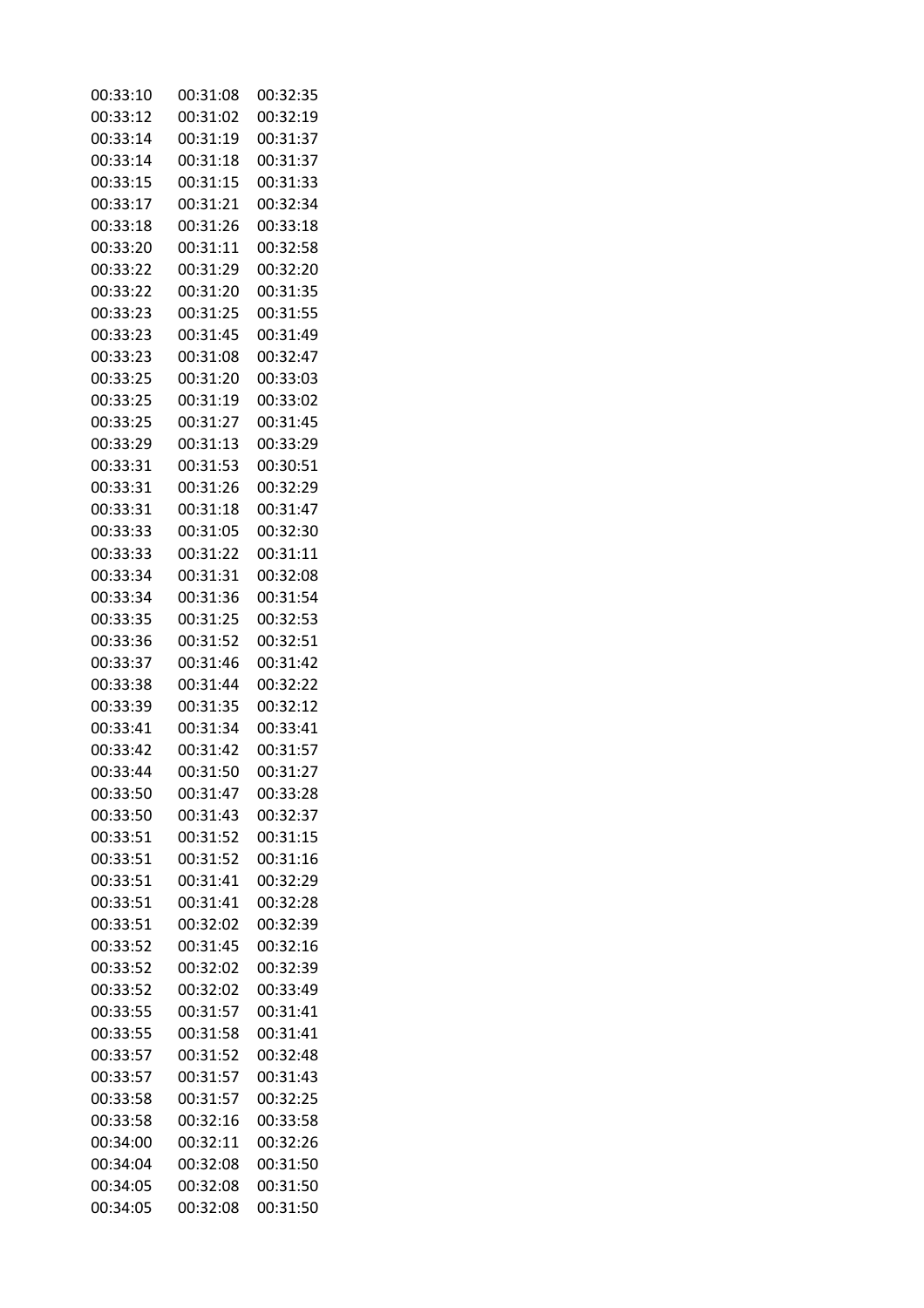| 00:34:10 | 00:32:16 | 00:31:58 |
|----------|----------|----------|
| 00:34:10 | 00:31:55 | 00:32:59 |
| 00:34:14 | 00:32:19 | 00:30:53 |
| 00:34:14 | 00:32:35 | 00:32:39 |
| 00:34:16 | 00:32:05 | 00:33:03 |
| 00:34:17 | 00:32:31 | 00:33:00 |
| 00:34:21 | 00:32:00 | 00:33:07 |
| 00:34:22 | 00:32:01 | 00:33:09 |
| 00:34:27 | 00:33:20 | 00:34:27 |
| 00:34:28 | 00:32:18 | 00:33:19 |
| 00:34:28 | 00:32:18 | 00:33:20 |
| 00:34:31 | 00:32:28 | 00:33:31 |
| 00:34:32 | 00:32:36 | 00:31:53 |
| 00:34:32 | 00:32:36 | 00:33:11 |
| 00:34:36 | 00:32:45 | 00:33:19 |
| 00:34:36 | 00:32:42 | 00:34:10 |
| 00:34:37 | 00:32:32 | 00:33:20 |
| 00:34:37 | 00:32:37 | 00:33:24 |
| 00:34:38 | 00:32:48 | 00:32:00 |
| 00:34:39 | 00:32:24 | 00:33:27 |
| 00:34:40 | 00:32:38 | 00:31:31 |
| 00:34:42 | 00:32:27 | 00:33:30 |
| 00:34:43 | 00:32:57 | 00:33:53 |
| 00:34:43 | 00:34:43 | 00:34:43 |
| 00:34:44 | 00:32:57 | 00:32:52 |
| 00:34:44 | 00:32:38 | 00:33:03 |
| 00:34:46 | 00:32:45 | 00:33:23 |
| 00:34:46 | 00:32:49 | 00:32:09 |
| 00:34:46 | 00:32:34 | 00:34:08 |
| 00:34:50 | 00:32:40 | 00:33:17 |
| 00:34:51 | 00:32:49 | 00:33:33 |
| 00:34:51 | 00:32:42 | 00:34:52 |
| 00:34:51 | 00:32:46 | 00:32:22 |
| 00:34:52 | 00:32:50 | 00:34:16 |
| 00:34:55 | 00:32:50 | 00:32:48 |
| 00:34:55 | 00:32:50 | 00:32:48 |
| 00:34:59 | 00:33:00 | 00:32:21 |
| 00:35:02 | 00:32:55 | 00:34:00 |
| 00:35:02 | 00:32:59 | 00:34:03 |
| 00:35:02 | 00:33:04 | 00:32:57 |
| 00:35:03 | 00:32:59 | 00:34:03 |
| 00:35:04 | 00:32:41 | 00:33:14 |
| 00:35:05 | 00:33:29 | 00:31:36 |
| 00:35:06 | 00:33:03 | 00:33:02 |
| 00:35:09 | 00:32:54 | 00:34:00 |
| 00:35:10 | 00:33:05 | 00:33:14 |
| 00:35:12 | 00:33:15 | 00:32:18 |
| 00:35:13 | 00:33:11 | 00:33:19 |
| 00:35:13 | 00:33:26 | 00:32:55 |
| 00:35:15 | 00:33:11 | 00:34:55 |
| 00:35:15 | 00:33:09 | 00:33:17 |
| 00:35:17 | 00:32:57 | 00:34:10 |
|          |          |          |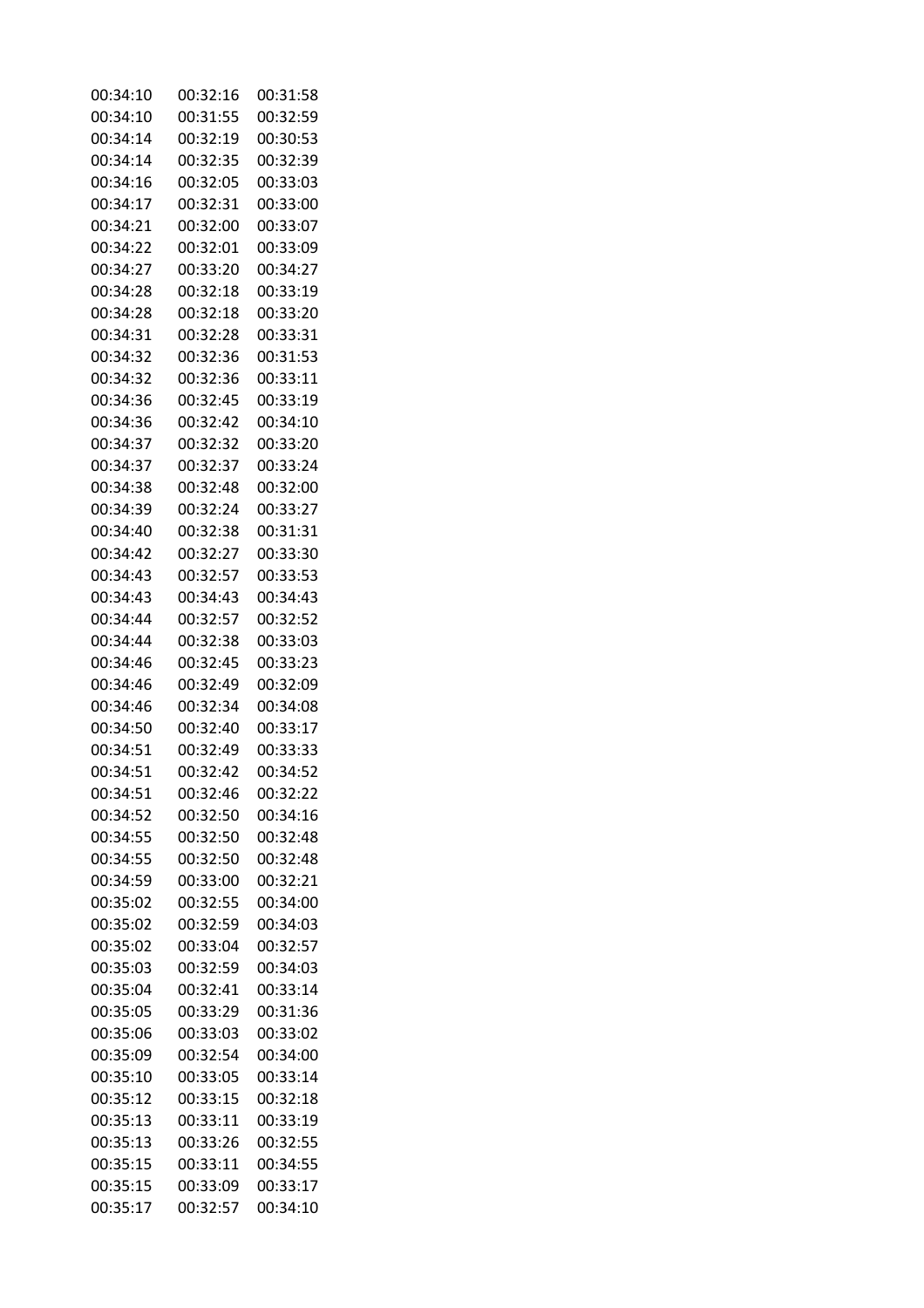| 00:35:20 | 00:33:13 | 00:32:41 |
|----------|----------|----------|
| 00:35:21 | 00:33:44 | 00:34:27 |
| 00:35:24 | 00:33:26 | 00:33:11 |
| 00:35:24 | 00:33:25 | 00:33:12 |
| 00:35:25 | 00:33:25 | 00:34:12 |
| 00:35:25 | 00:33:23 | 00:34:13 |
| 00:35:26 | 00:33:16 | 00:33:21 |
| 00:35:27 | 00:33:32 | 00:33:28 |
| 00:35:27 | 00:33:16 | 00:33:51 |
| 00:35:27 | 00:33:29 | 00:34:14 |
| 00:35:28 | 00:33:29 | 00:34:15 |
| 00:35:30 | 00:33:26 | 00:34:16 |
| 00:35:30 | 00:33:45 | 00:33:29 |
| 00:35:30 | 00:33:45 | 00:33:29 |
| 00:35:30 | 00:33:14 | 00:32:47 |
| 00:35:32 | 00:33:42 | 00:32:02 |
| 00:35:33 | 00:33:30 | 00:33:43 |
| 00:35:33 | 00:33:20 | 00:34:27 |
| 00:35:34 | 00:33:31 | 00:33:43 |
| 00:35:37 | 00:33:52 | 00:33:15 |
| 00:35:39 | 00:33:42 | 00:32:09 |
| 00:35:39 | 00:33:46 | 00:33:20 |
| 00:35:39 | 00:33:38 | 00:33:00 |
| 00:35:39 | 00:33:38 | 00:32:59 |
| 00:35:41 | 00:33:27 | 00:33:24 |
| 00:35:41 | 00:33:48 | 00:33:58 |
| 00:35:42 | 00:33:35 | 00:34:38 |
| 00:35:44 | 00:33:58 | 00:32:14 |
| 00:35:44 | 00:33:28 | 00:35:07 |
| 00:35:45 | 00:33:55 | 00:33:50 |
| 00:35:46 | 00:33:56 | 00:33:51 |
| 00:35:48 | 00:33:36 | 00:33:28 |
| 00:35:48 | 00:33:15 | 00:35:47 |
| 00:35:49 | 00:33:39 | 00:33:28 |
| 00:35:49 | 00:33:33 | 00:33:55 |
| 00:35:52 | 00:33:27 | 00:35:51 |
| 00:35:54 | 00:33:32 | 00:35:30 |
| 00:35:54 | 00:34:30 | 00:35:54 |
| 00:35:58 | 00:33:45 | 00:34:17 |
| 00:35:59 | 00:33:51 | 00:33:45 |
| 00:36:01 | 00:33:48 | 00:35:44 |
| 00:36:03 | 00:33:49 | 00:34:30 |
| 00:36:04 | 00:33:59 | 00:33:50 |
| 00:36:04 | 00:33:59 | 00:33:50 |
| 00:36:04 | 00:33:48 | 00:34:21 |
| 00:36:06 | 00:33:49 | 00:33:53 |
| 00:36:07 | 00:33:53 | 00:34:53 |
| 00:36:08 | 00:33:58 | 00:34:49 |
| 00:36:08 | 00:33:59 | 00:34:48 |
| 00:36:08 | 00:33:55 | 00:34:51 |
| 00:36:08 | 00:33:42 | 00:35:22 |
| 00:36:08 | 00:33:35 | 00:35:50 |
|          |          |          |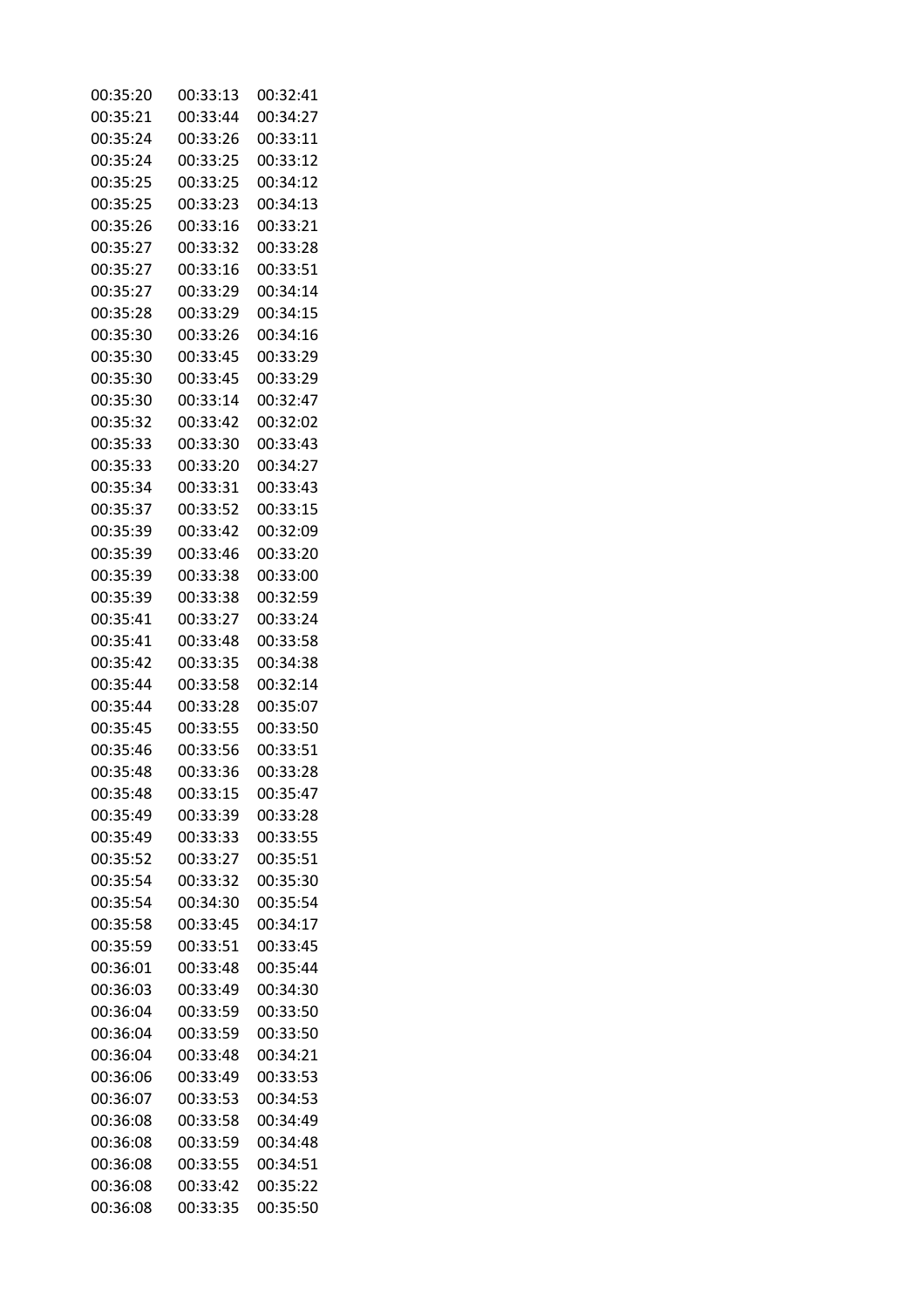| 00:36:09 | 00:33:50 | 00:35:09 |
|----------|----------|----------|
| 00:36:09 | 00:33:35 | 00:36:09 |
| 00:36:09 | 00:33:50 | 00:35:00 |
| 00:36:11 | 00:33:47 | 00:35:08 |
| 00:36:16 | 00:34:08 | 00:33:30 |
| 00:36:17 | 00:34:09 | 00:34:02 |
| 00:36:17 | 00:34:02 | 00:35:40 |
| 00:36:18 | 00:34:12 | 00:34:03 |
| 00:36:19 | 00:34:09 | 00:34:18 |
| 00:36:19 | 00:33:57 | 00:35:57 |
| 00:36:22 | 00:34:32 | 00:33:33 |
| 00:36:22 | 00:33:47 | 00:35:28 |
| 00:36:22 | 00:34:02 | 00:34:50 |
| 00:36:23 | 00:33:33 | 00:34:47 |
| 00:36:23 | 00:34:40 | 00:33:33 |
| 00:36:24 | 00:34:21 | 00:34:08 |
| 00:36:30 | 00:34:09 | 00:35:47 |
| 00:36:30 | 00:34:23 | 00:33:51 |
| 00:36:31 | 00:34:09 | 00:33:46 |
| 00:36:31 | 00:34:09 | 00:33:43 |
| 00:36:31 | 00:34:14 | 00:33:22 |
| 00:36:31 | 00:34:21 | 00:33:50 |
| 00:36:32 | 00:34:20 | 00:34:20 |
| 00:36:33 | 00:34:20 | 00:34:19 |
| 00:36:36 | 00:34:28 | 00:35:22 |
| 00:36:37 | 00:34:27 | 00:35:23 |
| 00:36:37 | 00:34:37 | 00:34:13 |
| 00:36:39 | 00:34:26 | 00:35:37 |
| 00:36:40 | 00:34:25 | 00:36:24 |
| 00:36:40 | 00:34:25 | 00:36:24 |
| 00:36:40 | 00:35:30 | 00:36:40 |
| 00:36:40 | 00:34:16 | 00:34:06 |
| 00:36:41 | 00:34:26 | 00:34:36 |
| 00:36:41 | 00:34:26 | 00:34:36 |
| 00:36:42 | 00:34:55 | 00:34:08 |
| 00:36:42 | 00:34:55 | 00:33:54 |
| 00:36:43 | 00:34:38 | 00:34:29 |
| 00:36:44 | 00:34:41 | 00:34:11 |
| 00:36:44 | 00:34:31 | 00:35:05 |
| 00:36:45 | 00:34:42 | 00:34:12 |
| 00:36:45 | 00:34:41 | 00:34:25 |
| 00:36:47 | 00:34:43 | 00:34:25 |
| 00:36:48 | 00:34:56 | 00:33:59 |
| 00:36:48 | 00:34:45 | 00:34:28 |
| 00:36:48 | 00:33:51 | 00:35:38 |
| 00:36:50 | 00:33:40 | 00:35:41 |
| 00:36:50 | 00:34:36 | 00:35:16 |
| 00:36:51 | 00:34:32 | 00:35:42 |
| 00:36:55 | 00:34:18 | 00:36:08 |
| 00:36:56 | 00:34:48 | 00:35:51 |
| 00:36:56 | 00:34:57 | 00:35:10 |
| 00:36:58 | 00:34:51 | 00:34:46 |
|          |          |          |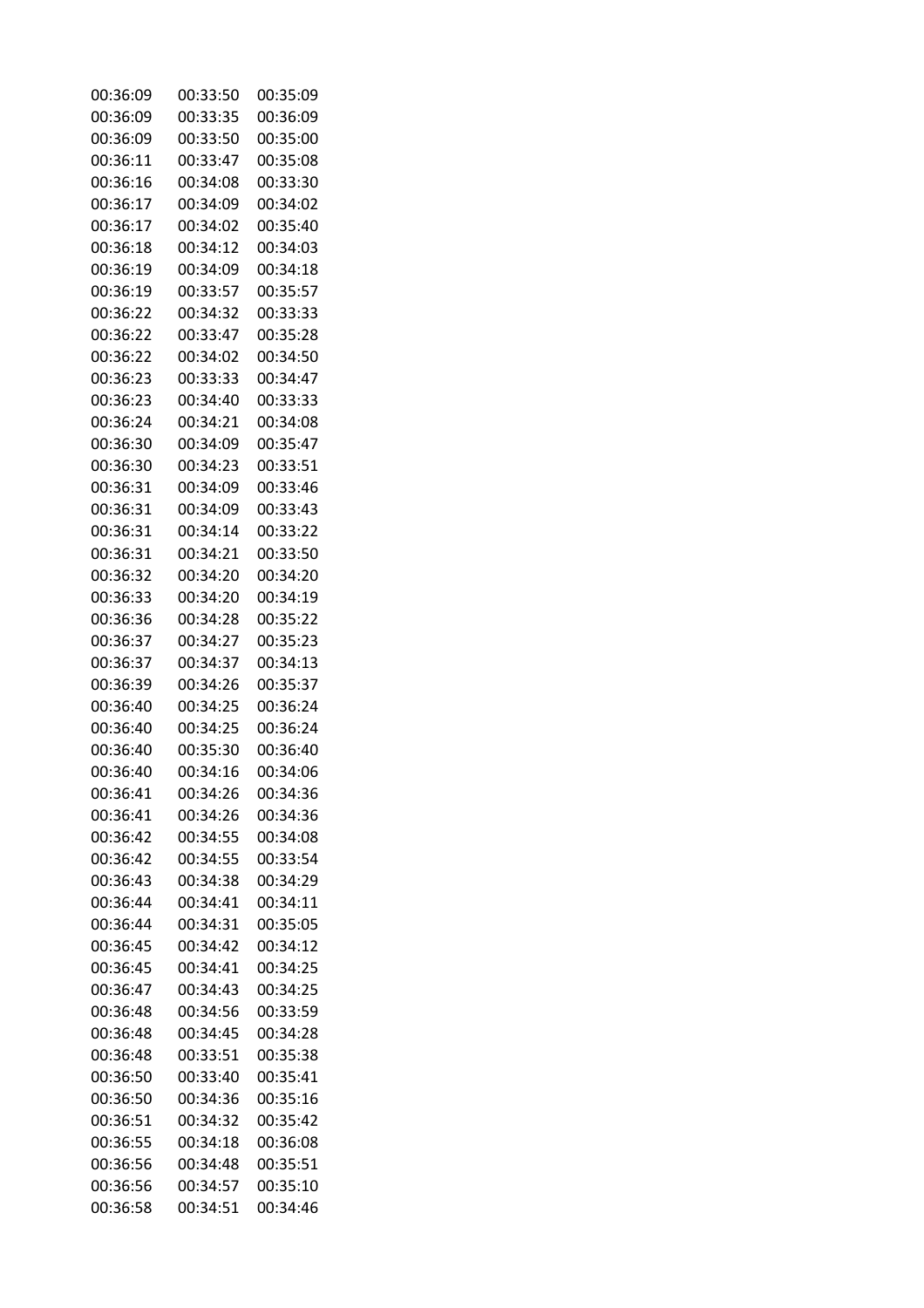| 00:36:58 | 00:34:42 | 00:35:24 |
|----------|----------|----------|
| 00:36:59 | 00:34:42 | 00:35:25 |
| 00:37:00 | 00:34:37 | 00:36:39 |
| 00:37:00 | 00:34:37 | 00:34:21 |
| 00:37:03 | 00:34:44 | 00:35:30 |
| 00:37:04 | 00:34:42 | 00:35:58 |
| 00:37:09 | 00:34:45 | 00:36:32 |
| 00:37:09 | 00:34:53 | 00:36:57 |
| 00:37:10 | 00:35:21 | 00:34:10 |
| 00:37:10 | 00:35:22 | 00:34:59 |
| 00:37:11 | 00:35:23 | 00:35:01 |
| 00:37:11 | 00:34:53 | 00:36:58 |
| 00:37:12 | 00:34:40 | 00:36:04 |
| 00:37:13 | 00:35:17 | 00:33:44 |
| 00:37:14 | 00:34:51 | 00:35:00 |
| 00:37:14 | 00:34:52 | 00:35:01 |
|          |          |          |
| 00:37:16 | 00:35:22 | 00:34:16 |
| 00:37:17 | 00:35:22 | 00:34:13 |
| 00:37:20 | 00:34:56 | 00:35:50 |
| 00:37:22 | 00:34:56 | 00:34:47 |
| 00:37:23 | 00:35:10 | 00:34:47 |
| 00:37:25 | 00:35:16 | 00:35:32 |
| 00:37:25 | 00:35:07 | 00:35:09 |
| 00:37:28 | 00:34:40 | 00:36:09 |
| 00:37:28 | 00:34:41 | 00:36:10 |
| 00:37:29 | 00:35:17 | 00:35:34 |
| 00:37:32 | 00:35:20 | 00:34:23 |
| 00:37:33 | 00:35:07 | 00:35:25 |
| 00:37:33 | 00:35:53 | 00:37:33 |
| 00:37:34 | 00:35:18 | 00:35:53 |
| 00:37:35 | 00:35:14 | 00:36:23 |
| 00:37:35 | 00:35:14 | 00:35:46 |
| 00:37:37 | 00:35:35 | 00:37:17 |
| 00:37:37 | 00:35:34 | 00:34:52 |
| 00:37:38 | 00:35:22 | 00:34:38 |
| 00:37:39 | 00:35:40 | 00:35:07 |
| 00:37:40 | 00:35:36 | 00:37:13 |
| 00:37:40 | 00:35:25 | 00:36:14 |
| 00:37:41 | 00:35:29 | 00:35:02 |
| 00:37:41 | 00:35:15 | 00:36:17 |
| 00:37:43 | 00:35:37 | 00:37:25 |
| 00:37:43 | 00:35:37 | 00:37:24 |
| 00:37:44 | 00:35:27 | 00:36:45 |
| 00:37:44 | 00:35:17 | 00:35:24 |
| 00:37:47 | 00:35:48 | 00:35:05 |
| 00:37:47 | 00:35:48 | 00:35:05 |
| 00:37:48 | 00:35:36 | 00:36:10 |
| 00:37:48 | 00:35:38 | 00:36:10 |
| 00:37:51 | 00:35:39 | 00:36:33 |
| 00:37:51 | 00:35:24 | 00:37:40 |
| 00:37:51 | 00:35:22 | 00:37:14 |
|          | 00:35:22 | 00:37:14 |
| 00:37:51 |          |          |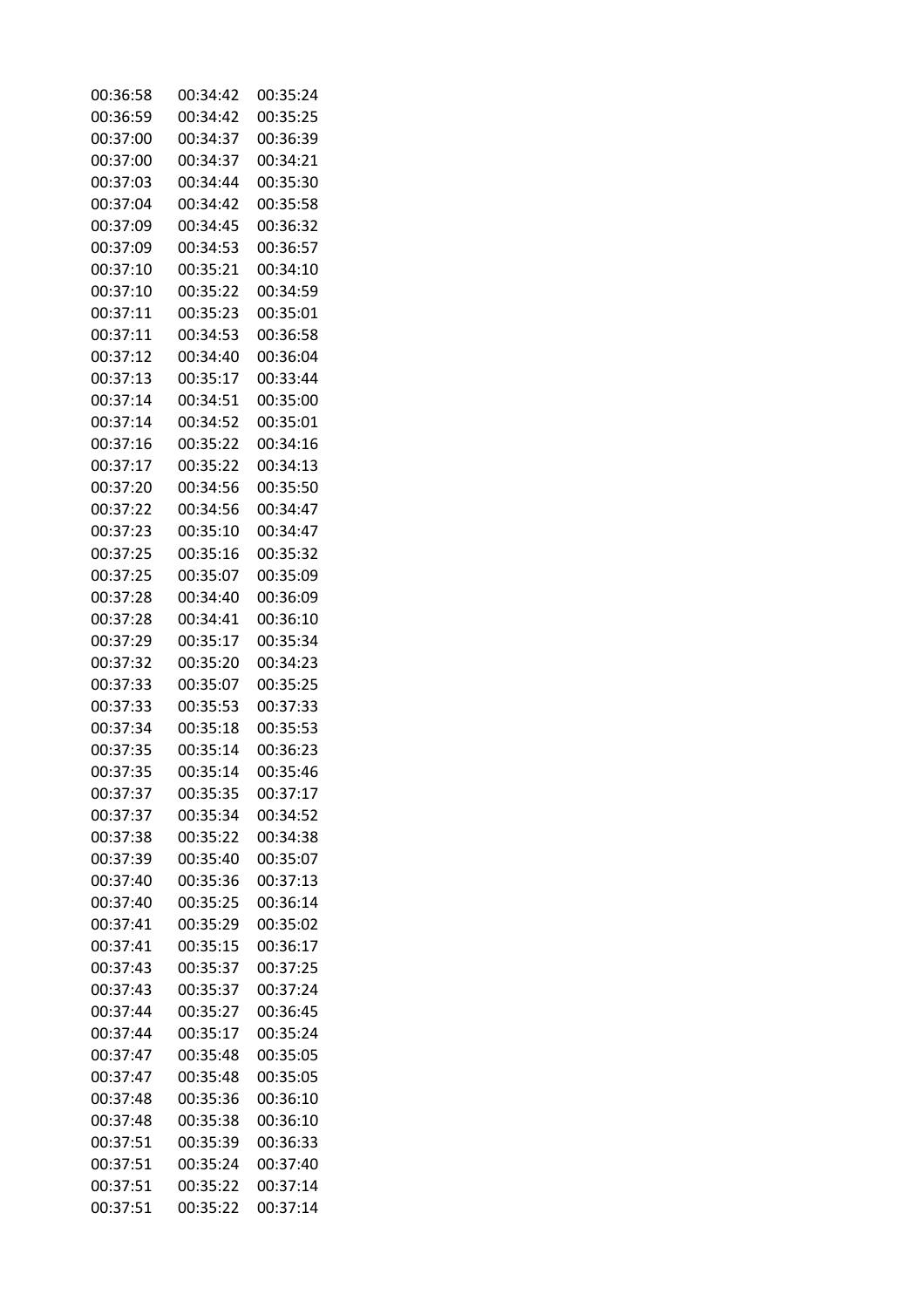| 00:37:52 | 00:36:09             | 00:34:38 |
|----------|----------------------|----------|
| 00:37:54 | 00:35:53             | 00:35:56 |
| 00:37:54 | 00:35:53             | 00:35:56 |
| 00:37:56 | 00:35:38             | 00:37:25 |
| 00:37:56 | 00:35:39             | 00:37:25 |
| 00:37:58 | 00:36:04             | 00:35:49 |
| 00:37:58 | 00:35:42             | 00:35:24 |
| 00:37:59 | 00:35:51             | 00:36:07 |
| 00:37:59 | 00:35:50             | 00:36:07 |
| 00:38:00 | 00:35:47             | 00:35:59 |
| 00:38:01 | 00:35:46             | 00:36:00 |
| 00:38:08 | 00:36:10             | 00:35:19 |
| 00:38:08 | 00:35:50             | 00:36:24 |
| 00:38:09 | 00:35:58             | 00:35:29 |
| 00:38:10 | 00:36:03             | 00:35:23 |
| 00:38:15 | 00:36:01             | 00:35:47 |
| 00:38:16 | 00:36:19             | 00:34:49 |
| 00:38:16 | 00:36:01             | 00:35:49 |
| 00:38:17 | 00:35:51             | 00:36:57 |
| 00:38:17 | 00:35:51             | 00:36:57 |
| 00:38:18 | 00:36:08             | 00:36:05 |
| 00:38:22 | 00:35:51             | 00:36:56 |
| 00:38:23 | 00:36:06             | 00:36:17 |
| 00:38:23 | 00:36:05             | 00:36:17 |
| 00:38:24 | 00:36:12             | 00:36:17 |
| 00:38:24 | 00:36:12             | 00:36:17 |
| 00:38:25 | 00:35:56             | 00:38:07 |
| 00:38:26 | 00:36:59             | 00:35:26 |
| 00:38:28 | 00:36:03             | 00:35:54 |
| 00:38:28 | 00:36:02             | 00:35:54 |
| 00:38:29 | 00:36:33             | 00:36:53 |
| 00:38:30 | 00:36:09             | 00:35:27 |
| 00:38:32 | 00:36:35             | 00:37:10 |
| 00:38:35 | 00:36:15             | 00:35:34 |
| 00:38:35 |                      | 00:35:29 |
| 00:38:36 | 00:36:15<br>00:36:58 | 00:38:36 |
|          |                      | 00:36:42 |
| 00:38:36 | 00:36:15             |          |
| 00:38:36 | 00:36:58             | 00:38:20 |
| 00:38:37 | 00:36:27             | 00:37:02 |
| 00:38:39 | 00:36:10             | 00:36:31 |
| 00:38:40 | 00:36:13             | 00:38:21 |
| 00:38:40 | 00:36:52             | 00:37:20 |
| 00:38:40 | 00:36:50             | 00:37:18 |
| 00:38:40 | 00:36:51             | 00:37:26 |
| 00:38:41 | 00:36:22             | 00:38:03 |
| 00:38:41 | 00:36:17             | 00:37:34 |
| 00:38:44 | 00:36:19             | 00:36:42 |
| 00:38:44 | 00:36:18             | 00:37:37 |
| 00:38:44 | 00:36:18             | 00:37:37 |
| 00:38:46 | 00:36:49             | 00:36:31 |
| 00:38:46 | 00:36:08             | 00:36:37 |
| 00:38:48 | 00:36:34             | 00:36:57 |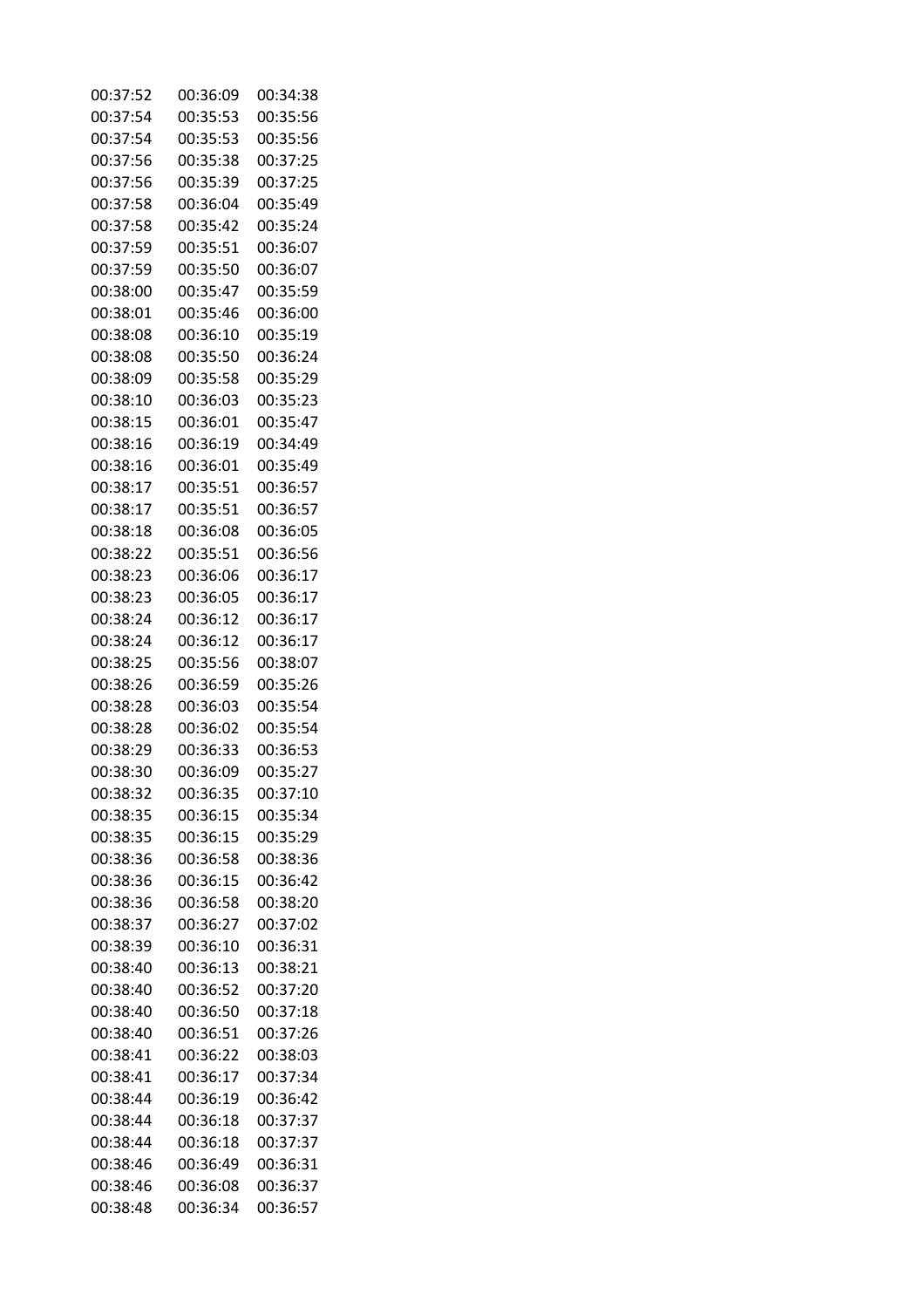| 00:38:49 | 00:36:52 | 00:37:23 |
|----------|----------|----------|
| 00:38:51 | 00:36:48 | 00:36:36 |
| 00:38:53 | 00:36:41 | 00:35:25 |
| 00:38:53 | 00:36:50 | 00:37:30 |
| 00:38:53 | 00:36:50 | 00:37:30 |
| 00:38:55 | 00:37:30 | 00:38:55 |
| 00:38:56 | 00:36:39 | 00:36:25 |
| 00:38:56 | 00:36:39 | 00:36:24 |
| 00:38:57 | 00:36:25 | 00:37:16 |
| 00:38:58 | 00:36:37 | 00:35:30 |
| 00:38:58 | 00:36:38 | 00:35:31 |
| 00:38:59 | 00:36:52 | 00:36:22 |
| 00:38:59 | 00:36:47 | 00:36:43 |
|          | 00:36:56 | 00:37:21 |
| 00:39:02 |          |          |
| 00:39:03 | 00:36:54 | 00:39:03 |
| 00:39:04 | 00:36:54 | 00:36:22 |
| 00:39:04 | 00:38:17 | 00:39:04 |
| 00:39:10 | 00:36:55 | 00:36:21 |
| 00:39:10 | 00:37:01 | 00:36:57 |
| 00:39:11 | 00:37:06 | 00:35:49 |
| 00:39:13 | 00:37:00 | 00:37:22 |
| 00:39:15 | 00:37:06 | 00:35:53 |
| 00:39:15 | 00:36:44 | 00:37:38 |
| 00:39:15 | 00:36:43 | 00:37:38 |
| 00:39:16 | 00:37:06 | 00:35:53 |
| 00:39:16 | 00:36:57 | 00:36:29 |
| 00:39:16 | 00:37:04 | 00:36:53 |
| 00:39:16 | 00:37:04 | 00:36:53 |
| 00:39:17 | 00:37:04 | 00:36:53 |
| 00:39:17 | 00:37:05 | 00:36:53 |
| 00:39:17 | 00:37:05 | 00:36:54 |
| 00:39:18 | 00:37:08 | 00:36:28 |
| 00:39:19 | 00:37:08 | 00:36:28 |
| 00:39:23 | 00:37:03 | 00:38:18 |
| 00:39:25 | 00:37:02 | 00:37:50 |
| 00:39:28 | 00:36:44 | 00:36:56 |
| 00:39:28 | 00:36:44 | 00:36:56 |
| 00:39:29 | 00:37:10 | 00:37:17 |
| 00:39:32 | 00:37:02 | 00:37:01 |
| 00:39:33 | 00:37:01 | 00:38:05 |
| 00:39:36 | 00:37:22 | 00:37:45 |
|          |          |          |
| 00:39:37 | 00:37:39 | 00:37:15 |
| 00:39:38 | 00:37:21 | 00:36:08 |
| 00:39:38 | 00:37:05 | 00:37:28 |
| 00:39:38 | 00:37:36 | 00:39:38 |
| 00:39:39 | 00:37:37 | 00:39:39 |
| 00:39:39 | 00:37:39 | 00:37:18 |
| 00:39:40 | 00:37:19 | 00:36:52 |
| 00:39:40 | 00:37:19 | 00:36:52 |
| 00:39:40 | 00:37:22 | 00:37:50 |
| 00:39:41 | 00:38:00 | 00:37:32 |
| 00:39:45 | 00:37:05 | 00:39:11 |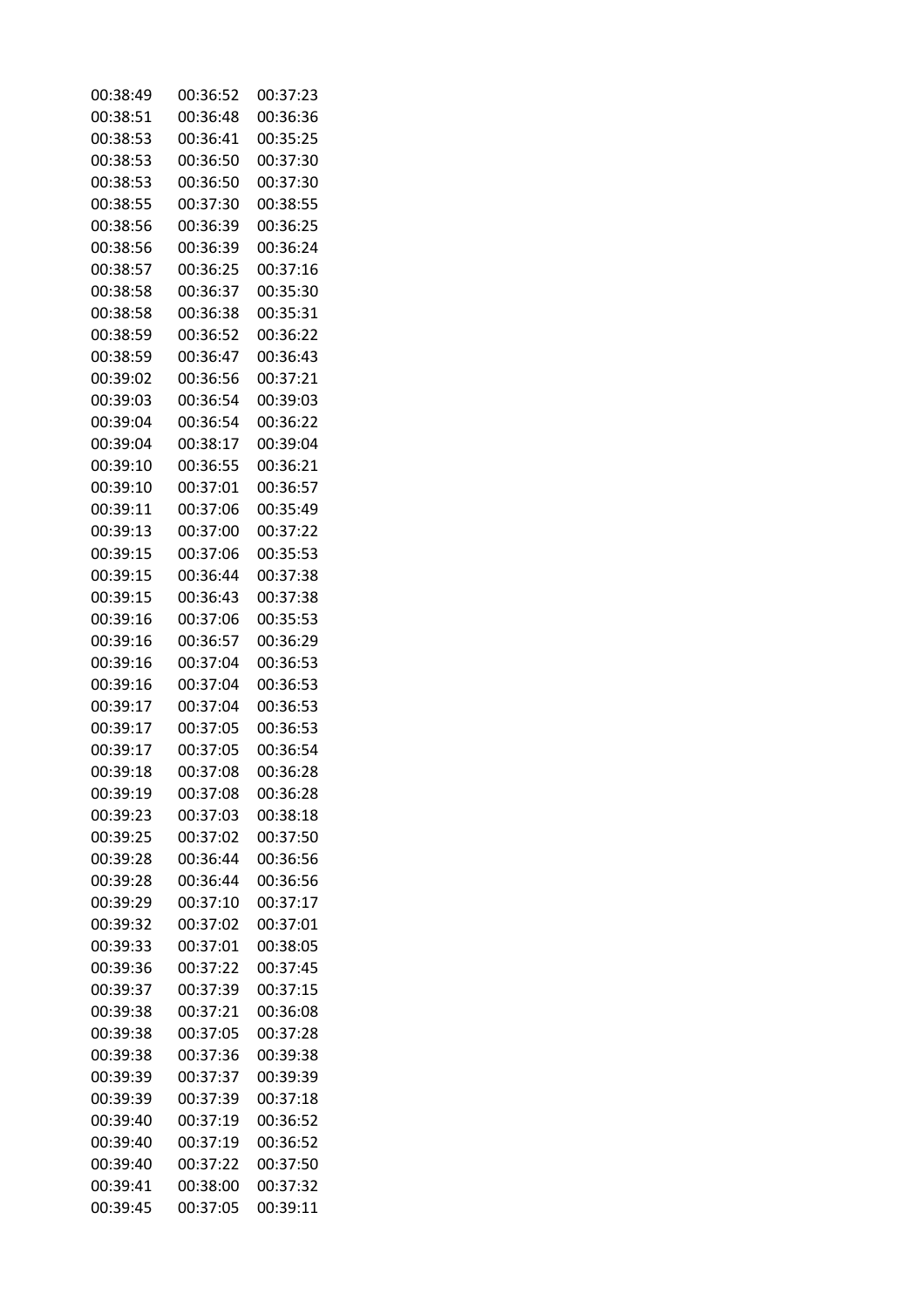| 00:39:45 | 00:37:11 | 00:36:44 |
|----------|----------|----------|
| 00:39:49 | 00:37:27 | 00:37:12 |
| 00:39:54 | 00:37:23 | 00:38:43 |
| 00:39:55 | 00:37:30 | 00:38:22 |
| 00:39:55 | 00:37:30 | 00:38:22 |
| 00:40:02 | 00:38:05 | 00:37:22 |
| 00:40:03 | 00:37:43 | 00:37:35 |
| 00:40:04 | 00:37:20 | 00:39:05 |
| 00:40:05 | 00:37:31 | 00:38:09 |
| 00:40:09 | 00:37:51 | 00:38:24 |
| 00:40:10 | 00:38:28 | 00:38:48 |
| 00:40:12 | 00:37:47 | 00:38:00 |
| 00:40:14 | 00:37:53 | 00:37:24 |
| 00:40:14 | 00:37:52 | 00:37:24 |
| 00:40:16 | 00:38:06 | 00:38:45 |
| 00:40:16 | 00:38:00 | 00:40:16 |
| 00:40:17 | 00:37:34 | 00:38:41 |
| 00:40:20 | 00:38:19 | 00:37:21 |
| 00:40:21 | 00:37:53 | 00:39:11 |
| 00:40:21 | 00:37:52 | 00:37:41 |
| 00:40:23 | 00:38:14 | 00:38:16 |
| 00:40:23 | 00:38:15 | 00:38:17 |
| 00:40:25 | 00:38:27 | 00:39:13 |
| 00:40:26 | 00:37:59 | 00:38:23 |
| 00:40:26 | 00:37:59 | 00:38:21 |
| 00:40:27 | 00:37:58 | 00:38:22 |
| 00:40:28 | 00:37:51 | 00:39:28 |
| 00:40:29 | 00:37:52 | 00:39:27 |
| 00:40:36 | 00:38:20 | 00:39:27 |
| 00:40:37 | 00:38:13 | 00:39:47 |
| 00:40:37 | 00:38:20 | 00:39:06 |
| 00:40:38 | 00:38:40 | 00:37:55 |
| 00:40:43 | 00:38:22 | 00:39:16 |
| 00:40:50 | 00:38:18 | 00:40:08 |
| 00:40:54 | 00:38:19 | 00:39:42 |
| 00:40:54 | 00:38:23 | 00:38:55 |
| 00:40:56 | 00:38:28 | 00:38:30 |
| 00:40:57 | 00:38:46 | 00:39:35 |
| 00:40:58 | 00:38:32 | 00:37:49 |
| 00:40:58 | 00:38:34 | 00:37:50 |
| 00:41:00 | 00:38:39 | 00:39:41 |
| 00:41:00 | 00:38:39 | 00:39:41 |
| 00:41:01 | 00:38:39 | 00:39:41 |
| 00:41:02 | 00:37:53 | 00:38:44 |
| 00:41:02 | 00:37:53 | 00:38:45 |
| 00:41:02 | 00:38:13 | 00:38:15 |
| 00:41:07 | 00:38:16 | 00:38:35 |
| 00:41:08 | 00:38:18 | 00:38:35 |
| 00:41:13 | 00:38:15 | 00:39:00 |
| 00:41:14 | 00:38:18 | 00:39:00 |
| 00:41:16 | 00:38:35 | 00:40:39 |
| 00:41:17 | 00:38:35 | 00:40:40 |
|          |          |          |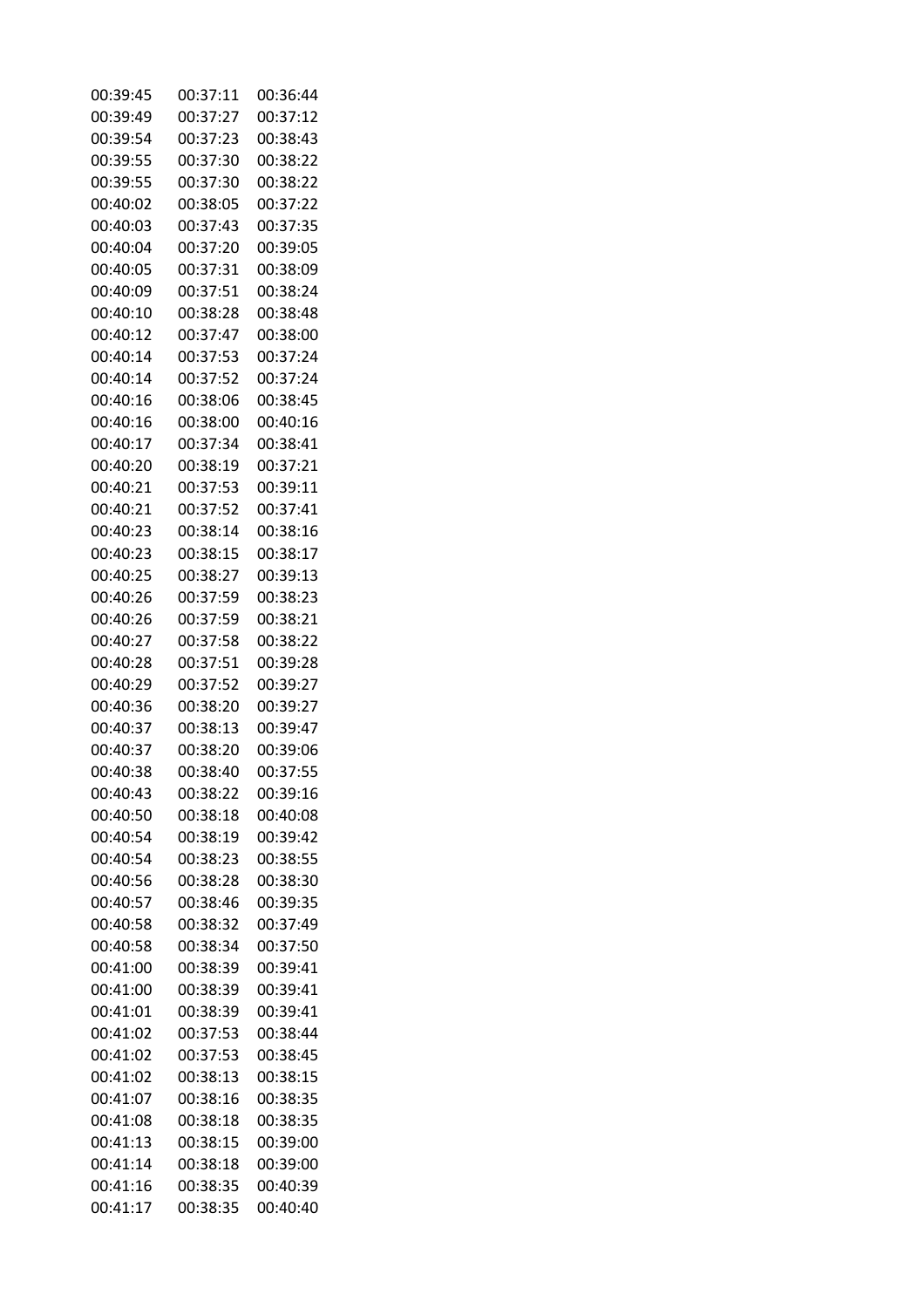| 00:41:19 | 00:38:52 | 00:39:25 |
|----------|----------|----------|
| 00:41:28 | 00:39:01 | 00:39:08 |
| 00:41:32 | 00:39:10 | 00:38:11 |
| 00:41:34 | 00:39:07 | 00:39:36 |
| 00:41:35 | 00:38:58 | 00:40:33 |
| 00:41:35 | 00:38:58 | 00:40:34 |
| 00:41:39 | 00:38:44 | 00:40:27 |
| 00:41:40 | 00:39:03 | 00:41:13 |
| 00:41:40 | 00:39:03 | 00:39:17 |
| 00:41:41 | 00:39:53 | 00:40:15 |
| 00:41:44 | 00:39:53 | 00:38:20 |
| 00:41:44 | 00:38:56 | 00:39:24 |
| 00:41:48 | 00:39:15 | 00:40:30 |
| 00:41:48 | 00:39:15 | 00:40:31 |
| 00:41:48 |          |          |
| 00:41:51 | 00:41:01 | 00:41:48 |
|          | 00:39:24 | 00:39:39 |
| 00:41:52 | 00:39:24 | 00:39:40 |
| 00:41:53 | 00:38:21 | 00:39:08 |
| 00:41:53 | 00:39:34 | 00:39:47 |
| 00:41:54 | 00:38:53 | 00:39:09 |
| 00:41:57 | 00:39:37 | 00:39:29 |
| 00:41:57 | 00:39:37 | 00:39:29 |
| 00:41:59 | 00:39:40 | 00:41:59 |
| 00:42:01 | 00:39:40 | 00:41:42 |
| 00:42:01 | 00:40:00 | 00:40:12 |
| 00:42:07 | 00:39:42 | 00:40:31 |
| 00:42:07 | 00:39:21 | 00:41:02 |
| 00:42:08 | 00:39:28 | 00:39:54 |
| 00:42:09 | 00:39:31 | 00:41:26 |
| 00:42:10 | 00:39:21 | 00:41:06 |
| 00:42:12 | 00:39:59 | 00:41:03 |
| 00:42:13 | 00:39:55 | 00:39:41 |
| 00:42:14 | 00:39:54 | 00:39:41 |
| 00:42:15 | 00:39:55 | 00:41:25 |
| 00:42:16 | 00:40:06 | 00:40:56 |
| 00:42:16 | 00:39:46 | 00:39:59 |
| 00:42:20 | 00:39:47 | 00:39:01 |
| 00:42:24 | 00:40:15 | 00:41:09 |
| 00:42:24 | 00:39:43 | 00:41:08 |
| 00:42:25 | 00:39:47 | 00:41:12 |
| 00:42:26 | 00:39:46 | 00:41:12 |
| 00:42:28 | 00:40:00 | 00:40:40 |
| 00:42:30 | 00:40:25 | 00:39:09 |
| 00:42:30 | 00:39:58 | 00:40:28 |
| 00:42:31 | 00:39:58 | 00:40:30 |
| 00:42:37 | 00:40:10 | 00:42:37 |
| 00:42:38 | 00:39:59 | 00:41:30 |
| 00:42:38 | 00:39:59 | 00:41:30 |
| 00:42:39 | 00:40:26 | 00:39:50 |
| 00:42:40 | 00:39:55 | 00:41:34 |
| 00:42:43 | 00:39:51 | 00:42:23 |
| 00:42:43 | 00:39:51 | 00:42:22 |
|          |          |          |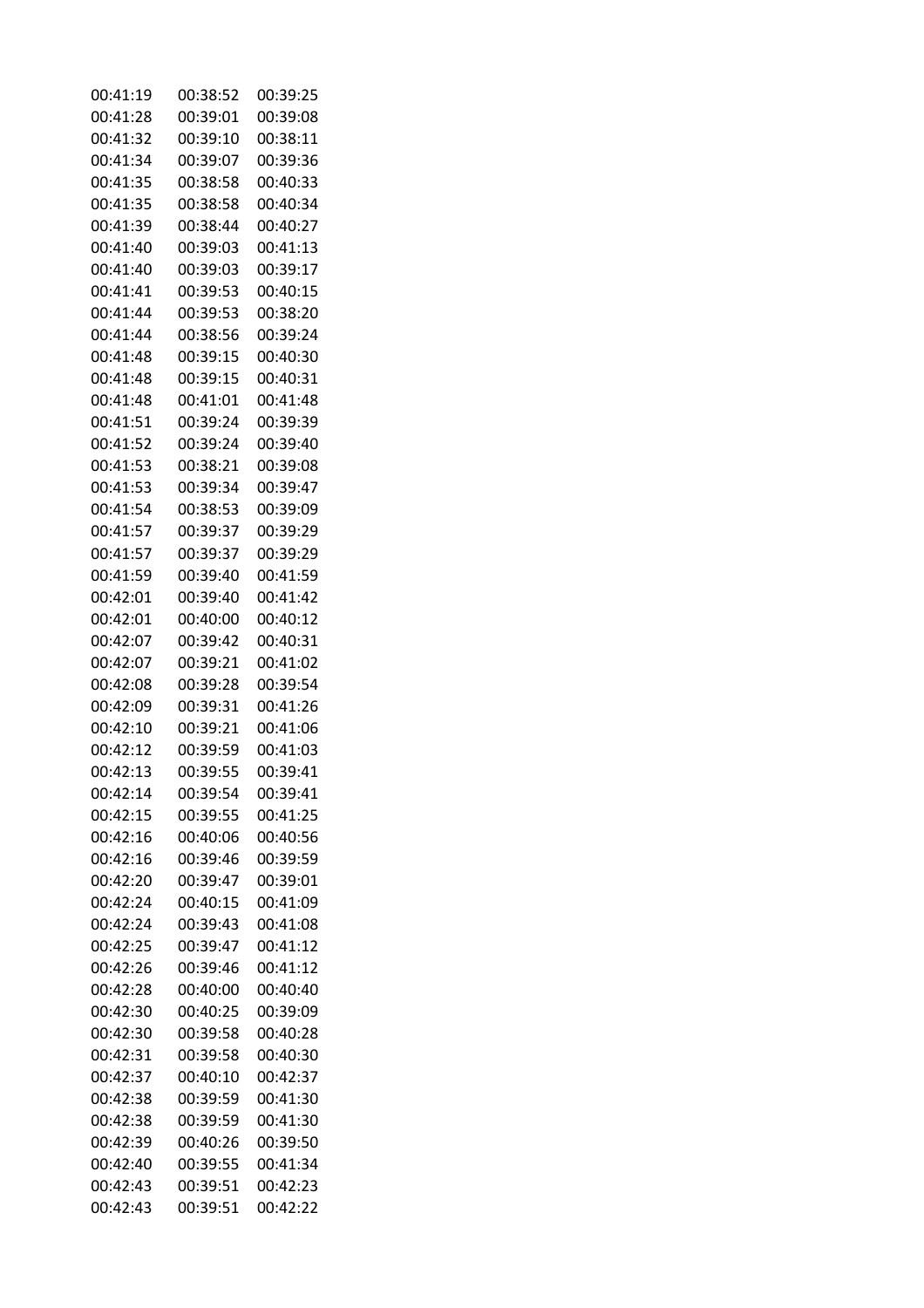| 00:42:43 | 00:40:09 | 00:40:53 |
|----------|----------|----------|
| 00:42:43 | 00:40:09 | 00:40:53 |
| 00:42:43 | 00:40:15 | 00:41:28 |
| 00:42:44 | 00:40:51 | 00:40:59 |
| 00:42:45 | 00:39:52 | 00:42:25 |
| 00:42:46 | 00:40:26 | 00:41:04 |
| 00:42:49 | 00:40:45 | 00:41:26 |
| 00:42:49 | 00:40:45 | 00:41:59 |
| 00:42:54 | 00:40:12 | 00:41:27 |
| 00:42:54 | 00:40:11 | 00:41:26 |
| 00:42:57 | 00:40:43 | 00:40:30 |
| 00:42:59 | 00:40:32 | 00:40:39 |
| 00:43:00 | 00:40:14 | 00:41:20 |
| 00:43:00 | 00:40:14 | 00:41:19 |
|          |          | 00:42:29 |
| 00:43:02 | 00:40:52 |          |
| 00:43:04 | 00:40:39 | 00:40:50 |
| 00:43:04 | 00:40:39 | 00:40:50 |
| 00:43:04 | 00:40:31 | 00:40:20 |
| 00:43:05 | 00:40:44 | 00:40:03 |
| 00:43:08 | 00:40:56 | 00:40:06 |
| 00:43:12 | 00:40:35 | 00:40:21 |
| 00:43:12 | 00:40:36 | 00:40:39 |
| 00:43:13 | 00:40:39 | 00:40:22 |
| 00:43:14 | 00:40:39 | 00:40:11 |
| 00:43:16 | 00:40:37 | 00:40:42 |
| 00:43:16 | 00:40:36 | 00:40:42 |
| 00:43:16 | 00:40:25 | 00:40:11 |
| 00:43:17 | 00:40:33 | 00:39:57 |
| 00:43:18 | 00:40:42 | 00:42:19 |
| 00:43:18 | 00:40:36 | 00:39:57 |
| 00:43:19 | 00:40:42 | 00:42:20 |
| 00:43:20 | 00:40:34 | 00:40:36 |
| 00:43:22 | 00:40:50 | 00:42:11 |
| 00:43:28 | 00:40:51 | 00:41:44 |
| 00:43:28 | 00:40:52 | 00:41:02 |
| 00:43:28 | 00:40:52 | 00:41:01 |
| 00:43:31 | 00:40:47 | 00:42:32 |
| 00:43:32 | 00:40:59 | 00:41:40 |
| 00:43:32 | 00:40:47 | 00:42:32 |
| 00:43:33 | 00:40:50 | 00:42:44 |
| 00:43:47 | 00:41:44 | 00:42:21 |
| 00:43:53 | 00:40:41 | 00:42:44 |
| 00:43:57 | 00:41:37 | 00:41:08 |
| 00:43:57 | 00:41:38 | 00:41:08 |
| 00:43:57 | 00:41:50 | 00:41:15 |
| 00:43:57 | 00:41:40 | 00:42:34 |
| 00:43:59 | 00:40:59 | 00:43:04 |
| 00:44:00 | 00:41:17 | 00:41:08 |
| 00:44:00 | 00:41:17 | 00:41:09 |
| 00:44:02 | 00:41:28 | 00:42:32 |
| 00:44:02 | 00:40:57 | 00:43:36 |
| 00:44:03 | 00:41:29 | 00:42:35 |
|          |          |          |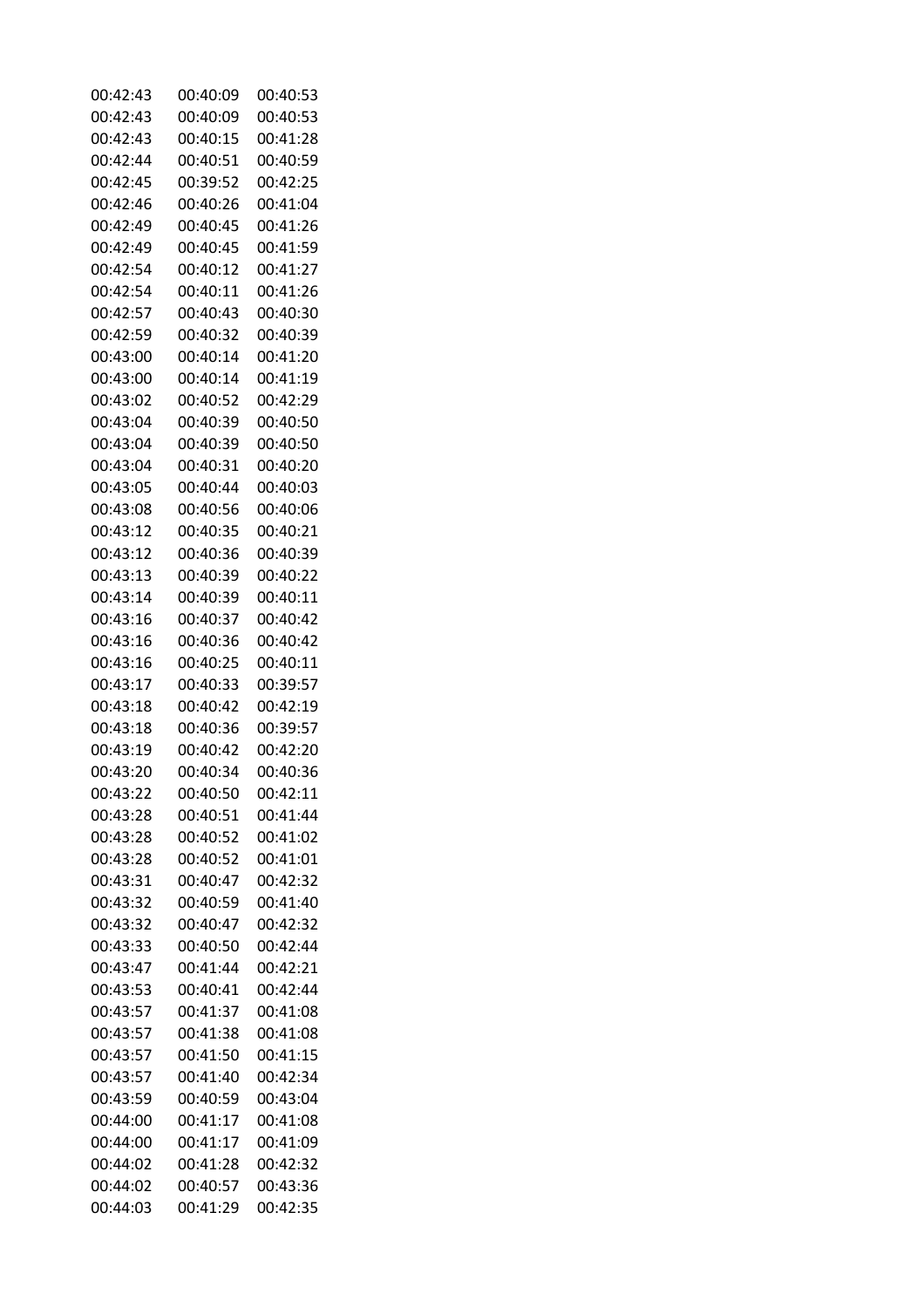| 00:44:15 | 00:43:00 | 00:43:15 |
|----------|----------|----------|
| 00:44:16 | 00:41:53 | 00:43:03 |
| 00:44:17 | 00:41:53 | 00:43:04 |
| 00:44:18 | 00:41:43 | 00:42:54 |
| 00:44:18 | 00:41:44 | 00:42:56 |
| 00:44:26 | 00:41:36 | 00:43:14 |
| 00:44:26 | 00:42:13 | 00:41:56 |
| 00:44:26 | 00:42:13 | 00:41:56 |
| 00:44:30 | 00:41:51 | 00:41:46 |
| 00:44:31 | 00:41:44 | 00:42:40 |
| 00:44:31 | 00:41:44 | 00:42:41 |
| 00:44:35 | 00:41:39 | 00:44:13 |
| 00:44:35 | 00:42:10 | 00:42:09 |
| 00:44:40 | 00:42:01 | 00:41:38 |
| 00:44:44 | 00:42:07 | 00:42:36 |
| 00:44:44 | 00:42:08 | 00:42:35 |
| 00:44:45 | 00:41:54 | 00:43:04 |
| 00:44:45 | 00:42:11 | 00:42:18 |
| 00:44:46 | 00:42:11 | 00:42:19 |
| 00:44:46 | 00:42:12 | 00:42:18 |
| 00:44:47 | 00:42:12 | 00:42:37 |
| 00:44:47 | 00:42:12 | 00:42:38 |
| 00:44:49 | 00:42:08 | 00:42:41 |
| 00:44:50 | 00:42:04 | 00:42:07 |
| 00:44:50 | 00:42:04 | 00:43:09 |
| 00:44:58 | 00:42:46 | 00:43:44 |
| 00:44:58 | 00:42:54 | 00:43:30 |
| 00:44:58 | 00:42:08 | 00:44:06 |
| 00:44:59 | 00:42:09 | 00:44:06 |
| 00:44:59 | 00:42:54 | 00:43:31 |
| 00:44:59 | 00:42:31 | 00:41:57 |
| 00:45:02 | 00:42:30 | 00:42:52 |
| 00:45:02 | 00:42:30 | 00:42:52 |
| 00:45:15 | 00:42:51 | 00:42:21 |
| 00:45:19 | 00:42:50 | 00:42:24 |
| 00:45:25 | 00:43:13 | 00:42:21 |
| 00:45:26 | 00:42:48 | 00:42:40 |
| 00:45:26 | 00:42:49 | 00:42:37 |
| 00:45:30 | 00:42:43 | 00:44:26 |
| 00:45:30 | 00:42:44 | 00:44:27 |
| 00:45:32 | 00:42:44 | 00:43:28 |
| 00:45:32 | 00:43:03 | 00:43:47 |
| 00:45:37 | 00:43:25 | 00:45:37 |
| 00:45:38 | 00:42:45 | 00:42:34 |
| 00:45:38 | 00:43:04 | 00:42:45 |
| 00:45:39 | 00:43:05 | 00:42:46 |
| 00:45:40 | 00:43:03 | 00:44:49 |
| 00:45:41 | 00:43:05 | 00:42:48 |
| 00:45:42 | 00:42:48 | 00:42:38 |
| 00:45:44 | 00:42:55 | 00:43:29 |
| 00:45:47 | 00:43:30 | 00:43:27 |
| 00:45:50 | 00:43:04 | 00:45:50 |
|          |          |          |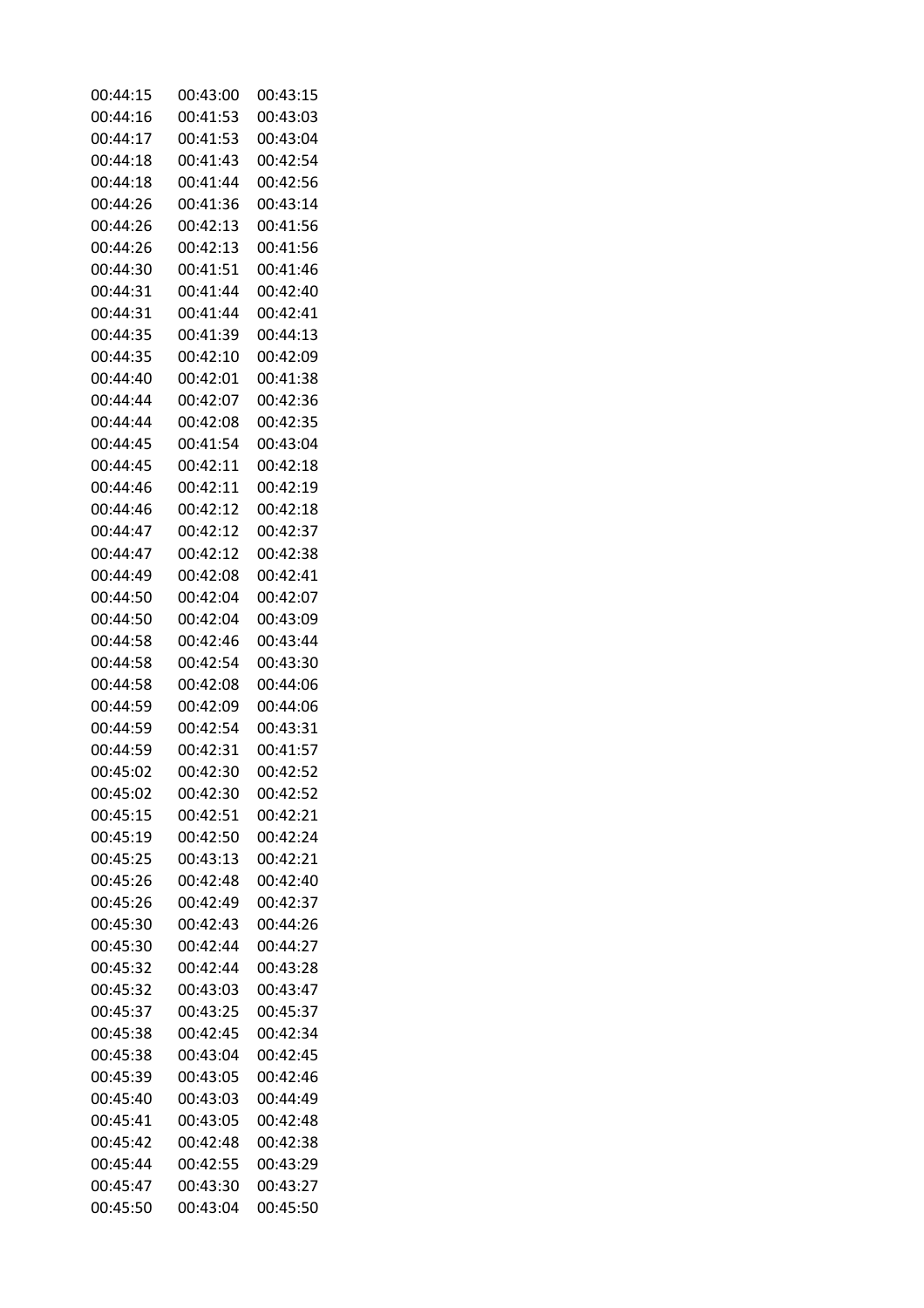| 00:45:58             | 00:42:58 | 00:44:52 |
|----------------------|----------|----------|
| 00:45:59             | 00:44:00 | 00:44:57 |
| 00:46:00             | 00:44:00 | 00:44:58 |
| 00:46:01             | 00:43:02 | 00:42:35 |
| 00:46:01             | 00:43:02 | 00:42:32 |
| 00:46:03             | 00:43:28 | 00:44:03 |
| 00:46:05             | 00:43:18 | 00:43:13 |
| 00:46:07             | 00:44:01 | 00:45:04 |
| 00:46:08             | 00:44:29 | 00:44:42 |
| 00:46:10             | 00:43:23 | 00:43:57 |
| 00:46:10             | 00:43:12 | 00:44:08 |
| 00:46:11             | 00:43:13 | 00:44:08 |
| 00:46:11             | 00:44:15 | 00:43:56 |
| 00:46:14             | 00:43:14 | 00:45:12 |
| 00:46:18             | 00:43:15 | 00:46:18 |
| 00:46:19             | 00:43:15 | 00:46:19 |
| 00:46:25             | 00:43:22 | 00:44:50 |
| 00:46:27             | 00:43:57 | 00:45:40 |
| 00:46:28             | 00:43:59 | 00:45:40 |
| 00:46:29             | 00:44:28 | 00:44:59 |
| 00:46:32             | 00:43:30 | 00:44:13 |
| 00:46:32             | 00:44:02 | 00:45:11 |
| 00:46:33             | 00:44:03 | 00:45:11 |
| 00:46:37             | 00:44:13 | 00:43:47 |
| 00:46:37             | 00:44:14 | 00:43:47 |
|                      | 00:44:14 | 00:43:48 |
| 00:46:38<br>00:46:38 | 00:43:29 | 00:43:46 |
|                      |          |          |
| 00:46:41             | 00:43:50 | 00:45:52 |
| 00:46:47             | 00:44:12 | 00:43:39 |
| 00:46:48             | 00:44:25 | 00:46:18 |
| 00:46:49             | 00:44:26 | 00:46:49 |
| 00:46:59             | 00:44:04 | 00:45:45 |
| 00:47:03             | 00:44:27 | 00:46:06 |
| 00:47:03             | 00:44:16 | 00:44:48 |
| 00:47:04             | 00:44:16 | 00:44:49 |
| 00:47:06             | 00:44:18 | 00:44:18 |
| 00:47:06             | 00:44:19 | 00:44:19 |
| 00:47:06             | 00:43:53 | 00:45:11 |
| 00:47:10             | 00:44:20 | 00:45:00 |
| 00:47:11             | 00:44:20 | 00:45:01 |
| 00:47:11             | 00:44:20 | 00:45:01 |
| 00:47:11             | 00:44:46 | 00:46:21 |
| 00:47:12             | 00:44:46 | 00:46:21 |
| 00:47:13             | 00:44:52 | 00:46:06 |
| 00:47:14             | 00:45:23 | 00:46:45 |
| 00:47:14             | 00:45:19 | 00:46:44 |
| 00:47:15             | 00:44:28 | 00:44:21 |
| 00:47:15             | 00:44:28 | 00:44:22 |
| 00:47:17             | 00:44:30 | 00:44:49 |
| 00:47:18             | 00:44:32 | 00:44:49 |
| 00:47:22             | 00:44:22 | 00:45:36 |
| 00:47:23             | 00:44:22 | 00:45:36 |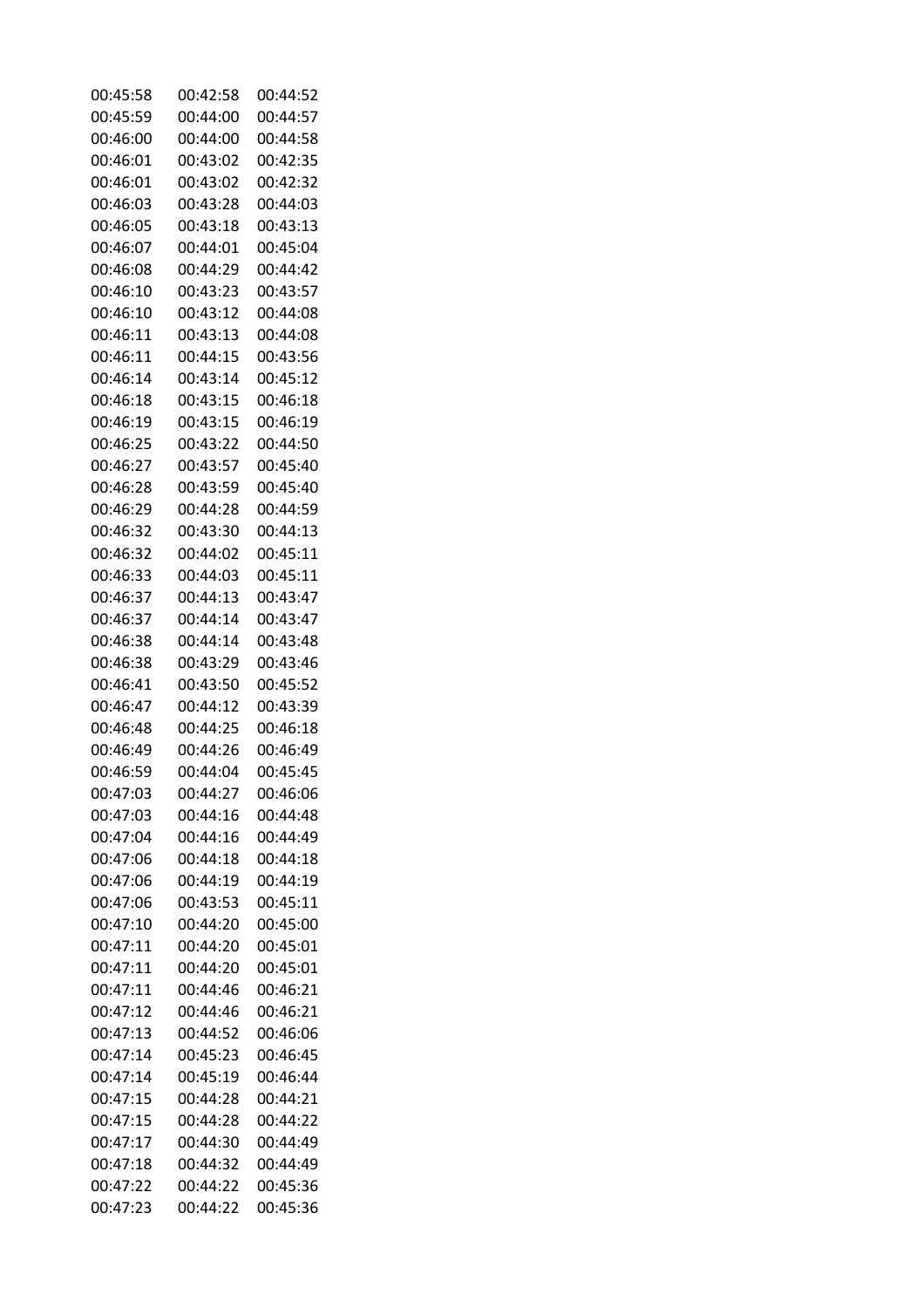| 00:47:25 | 00:44:24 | 00:44:55 |
|----------|----------|----------|
| 00:47:30 | 00:44:32 | 00:47:03 |
| 00:47:31 | 00:44:32 | 00:47:03 |
| 00:47:32 | 00:45:45 | 00:46:24 |
| 00:47:32 | 00:45:13 | 00:47:32 |
| 00:47:33 | 00:45:14 | 00:47:33 |
| 00:47:34 | 00:45:03 | 00:47:34 |
| 00:47:34 | 00:45:03 | 00:47:34 |
| 00:47:37 | 00:45:14 | 00:44:45 |
| 00:47:37 | 00:45:14 | 00:44:45 |
| 00:47:39 | 00:45:02 | 00:46:00 |
| 00:47:43 | 00:45:00 | 00:46:14 |
| 00:47:45 | 00:45:48 | 00:46:36 |
| 00:47:45 | 00:45:23 | 00:46:45 |
| 00:47:46 | 00:45:24 | 00:46:46 |
| 00:47:48 | 00:45:21 | 00:47:48 |
| 00:47:50 | 00:44:48 | 00:46:48 |
| 00:47:54 | 00:45:35 | 00:47:00 |
| 00:47:55 | 00:45:35 | 00:46:46 |
| 00:47:57 | 00:45:08 | 00:44:41 |
| 00:47:57 | 00:45:08 | 00:44:43 |
| 00:47:57 | 00:45:57 | 00:47:37 |
| 00:47:58 | 00:45:39 | 00:45:41 |
| 00:47:59 | 00:45:46 | 00:46:52 |
| 00:48:00 | 00:45:47 | 00:46:53 |
| 00:48:16 | 00:46:23 | 00:46:10 |
| 00:48:18 | 00:45:27 | 00:47:50 |
| 00:48:19 | 00:45:27 | 00:47:49 |
| 00:48:19 | 00:45:43 | 00:46:50 |
| 00:48:20 | 00:46:04 | 00:46:54 |
| 00:48:20 | 00:45:47 | 00:46:50 |
| 00:48:21 | 00:45:55 | 00:46:55 |
| 00:48:21 | 00:46:05 | 00:47:04 |
| 00:48:26 | 00:45:56 | 00:47:57 |
| 00:48:29 | 00:45:56 | 00:47:09 |
| 00:48:35 | 00:45:39 | 00:46:17 |
| 00:48:36 | 00:46:31 | 00:45:12 |
| 00:48:36 | 00:46:32 | 00:45:11 |
| 00:48:46 | 00:46:02 | 00:47:21 |
| 00:48:48 | 00:46:13 | 00:45:40 |
| 00:48:48 | 00:46:13 | 00:45:41 |
| 00:49:00 | 00:46:24 | 00:46:43 |
| 00:49:07 | 00:46:40 | 00:46:00 |
| 00:49:07 | 00:46:41 | 00:46:04 |
| 00:49:08 | 00:45:57 | 00:48:57 |
| 00:49:11 | 00:47:05 | 00:46:18 |
| 00:49:15 | 00:46:59 | 00:46:21 |
| 00:49:20 | 00:47:02 | 00:46:07 |
| 00:49:20 | 00:47:02 | 00:46:11 |
| 00:49:22 | 00:46:24 | 00:47:04 |
| 00:49:23 | 00:46:40 | 00:46:12 |
| 00:49:23 | 00:46:40 | 00:46:12 |
|          |          |          |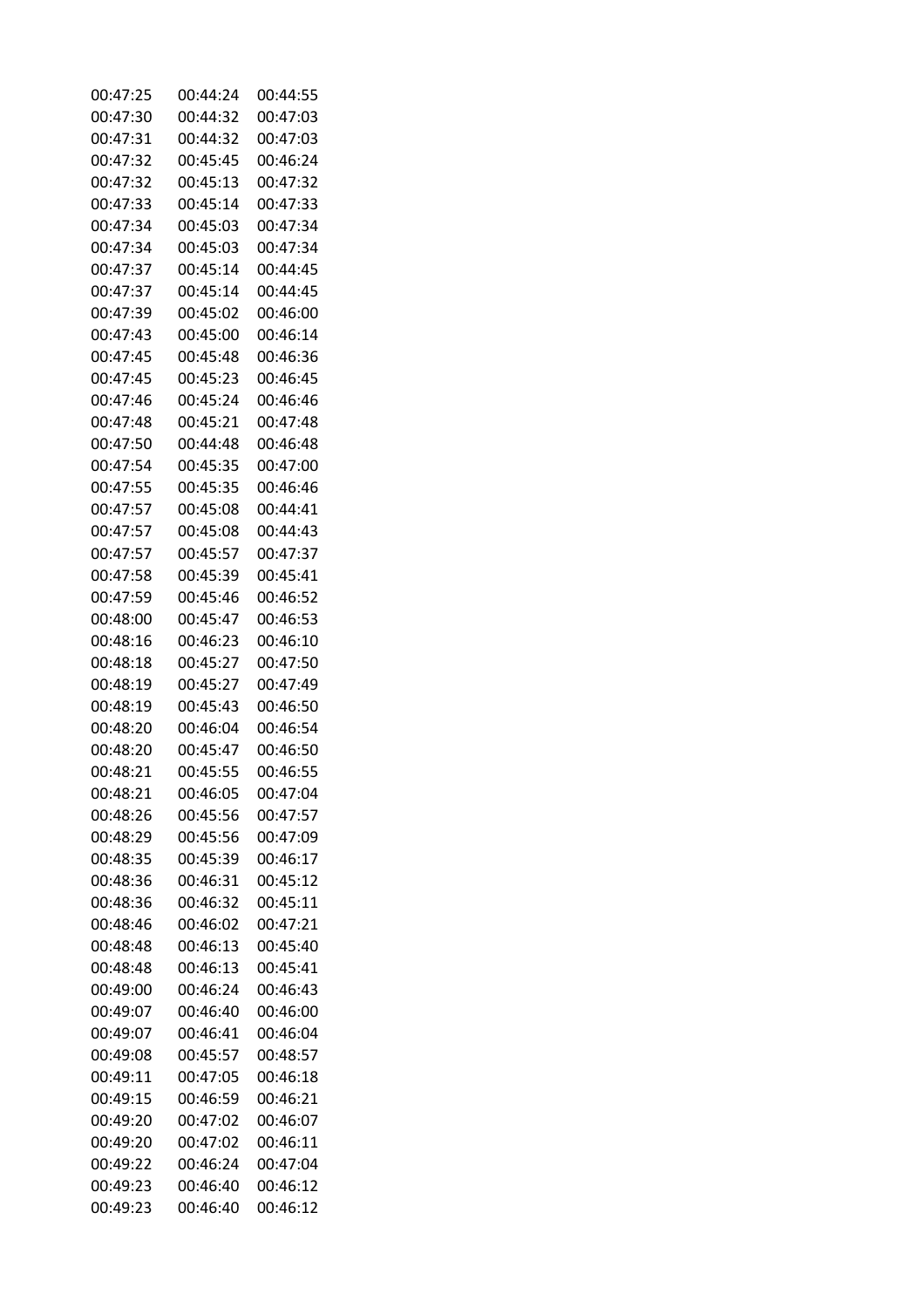| 00:49:27 | 00:46:30 | 00:48:16 |
|----------|----------|----------|
| 00:49:27 | 00:46:31 | 00:47:58 |
| 00:49:27 | 00:46:49 | 00:46:09 |
| 00:49:28 | 00:46:57 | 00:46:50 |
| 00:49:33 | 00:47:36 | 00:46:27 |
| 00:49:33 | 00:44:08 | 00:46:08 |
| 00:49:34 | 00:46:25 | 00:47:11 |
| 00:49:34 | 00:44:08 | 00:46:08 |
| 00:49:41 | 00:46:58 | 00:46:23 |
| 00:49:41 | 00:46:58 | 00:46:22 |
| 00:49:42 | 00:47:18 | 00:46:09 |
| 00:49:43 | 00:46:59 | 00:46:10 |
| 00:49:43 | 00:47:00 | 00:46:07 |
| 00:49:43 | 00:47:00 | 00:46:06 |
| 00:49:44 | 00:47:24 | 00:47:09 |
| 00:49:51 | 00:46:54 | 00:48:53 |
| 00:49:51 | 00:46:55 | 00:48:53 |
| 00:49:51 | 00:46:55 | 00:48:53 |
| 00:49:57 | 00:47:36 | 00:48:29 |
| 00:49:58 | 00:47:17 | 00:46:53 |
| 00:50:09 | 00:46:59 | 00:49:51 |
| 00:50:10 | 00:46:58 | 00:47:17 |
| 00:50:10 | 00:47:06 | 00:47:18 |
| 00:50:11 | 00:47:37 | 00:50:00 |
| 00:50:11 | 00:47:22 | 00:47:53 |
| 00:50:13 | 00:50:13 | 00:50:13 |
| 00:50:17 | 00:47:35 | 00:48:00 |
| 00:50:18 | 00:47:35 | 00:48:00 |
| 00:50:27 | 00:50:27 | 00:50:27 |
| 00:50:28 | 00:50:28 | 00:50:28 |
| 00:50:35 | 00:48:18 | 00:48:43 |
| 00:50:43 | 00:47:36 | 00:47:33 |
| 00:50:45 | 00:47:56 | 00:48:38 |
| 00:50:49 | 00:48:23 | 00:48:56 |
| 00:50:53 | 00:48:13 | 00:47:33 |
| 00:50:53 | 00:48:12 | 00:47:32 |
| 00:50:56 | 00:48:17 | 00:49:29 |
| 00:50:57 | 00:47:47 | 00:49:54 |
| 00:50:57 | 00:48:33 | 00:49:19 |
| 00:50:58 | 00:47:48 | 00:49:56 |
| 00:51:03 | 00:48:36 | 00:48:44 |
| 00:51:03 | 00:48:35 | 00:48:44 |
| 00:51:06 | 00:47:54 | 00:47:59 |
| 00:51:07 | 00:47:54 | 00:47:58 |
| 00:51:15 | 00:48:41 | 00:48:55 |
| 00:51:16 | 00:48:41 | 00:48:56 |
| 00:51:25 | 00:48:30 | 00:48:05 |
| 00:51:25 | 00:47:57 | 00:50:24 |
| 00:51:29 | 00:48:23 | 00:49:36 |
| 00:51:30 | 00:48:33 | 00:49:51 |
| 00:51:32 | 00:48:49 | 00:50:15 |
| 00:51:41 | 00:49:20 | 00:48:52 |
|          |          |          |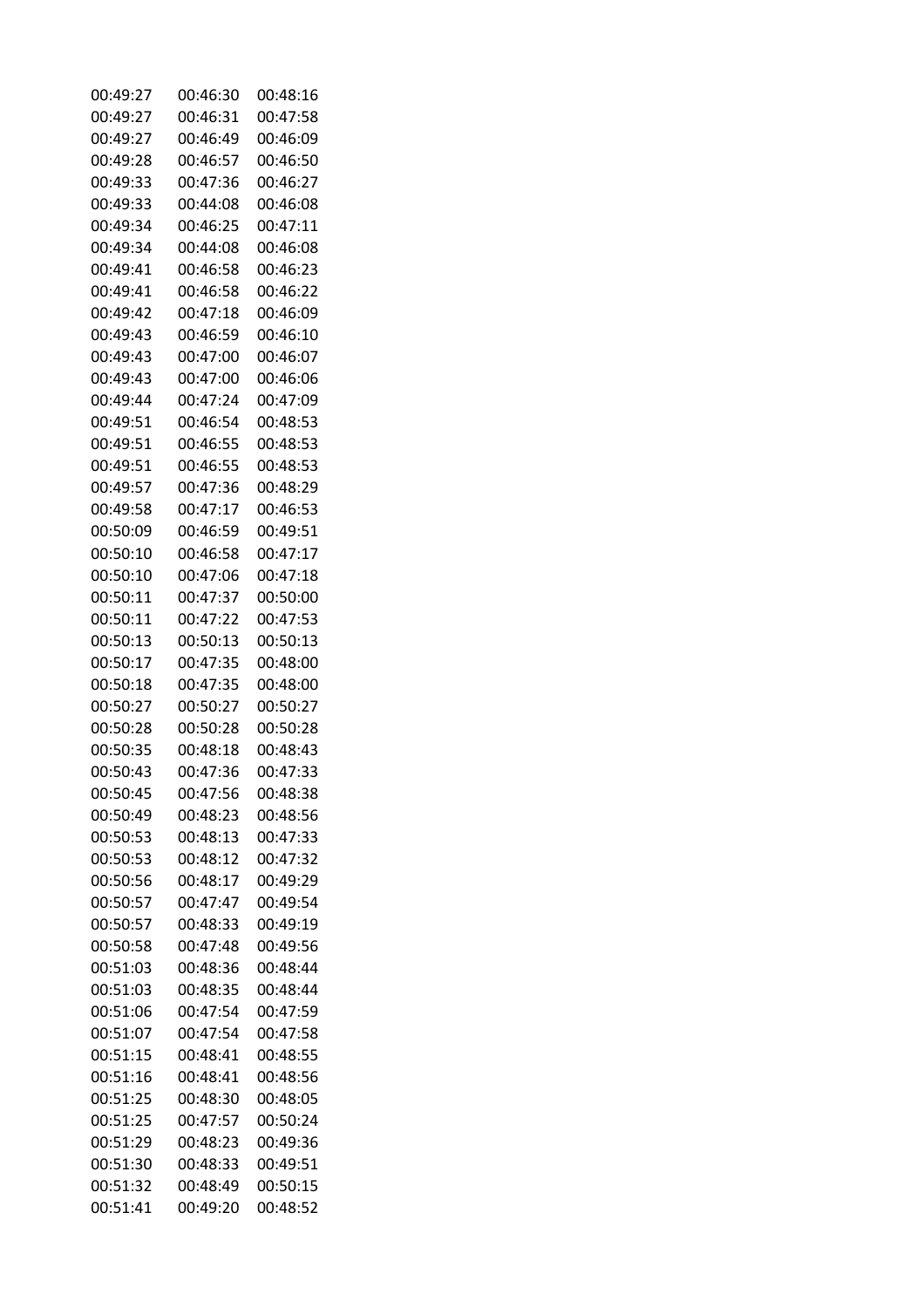| 00:51:41 | 00:48:09 | 00:51:06 |
|----------|----------|----------|
| 00:51:46 | 00:48:40 | 00:50:37 |
| 00:51:47 | 00:48:39 | 00:50:39 |
| 00:51:56 | 00:48:28 | 00:50:31 |
| 00:52:09 | 00:49:04 | 00:48:46 |
| 00:52:10 | 00:48:44 | 00:50:59 |
| 00:52:11 | 00:49:16 | 00:49:52 |
| 00:52:14 | 00:49:35 | 00:51:14 |
| 00:52:15 | 00:49:40 | 00:51:15 |
| 00:52:24 | 00:49:54 | 00:49:35 |
| 00:52:31 | 00:49:16 | 00:49:09 |
| 00:52:32 | 00:49:15 | 00:49:09 |
| 00:52:33 | 00:50:15 | 00:52:16 |
| 00:52:35 | 00:50:15 | 00:52:19 |
| 00:52:45 | 00:49:42 | 00:50:46 |
| 00:52:55 | 00:49:21 | 00:51:53 |
| 00:52:56 | 00:49:21 | 00:51:54 |
| 00:53:02 | 00:49:33 | 00:52:34 |
| 00:53:02 | 00:49:32 | 00:52:35 |
| 00:53:02 | 00:49:33 | 00:52:34 |
| 00:53:08 | 00:49:45 | 00:51:05 |
| 00:53:09 | 00:50:15 | 00:50:59 |
| 00:53:18 | 00:49:40 | 00:52:18 |
| 00:53:19 | 00:49:39 | 00:52:19 |
| 00:53:21 | 00:50:11 | 00:50:16 |
| 00:53:22 | 00:50:11 | 00:50:17 |
| 00:53:29 | 00:51:00 | 00:50:06 |
| 00:53:56 | 00:49:44 | 00:52:57 |
| 00:53:56 | 00:51:20 | 00:52:56 |
| 00:53:56 | 00:51:20 | 00:52:56 |
| 00:54:00 | 00:51:30 | 00:51:11 |
| 00:54:06 | 00:51:05 | 00:51:38 |
| 00:54:06 | 00:51:33 | 00:51:41 |
| 00:54:06 | 00:51:34 | 00:51:41 |
| 00:54:07 | 00:52:01 | 00:51:56 |
| 00:54:10 | 00:50:38 | 00:51:01 |
| 00:54:11 | 00:50:38 | 00:51:02 |
| 00:54:16 | 00:51:02 | 00:53:17 |
| 00:54:16 | 00:51:04 | 00:53:17 |
| 00:54:17 | 00:51:02 | 00:50:49 |
| 00:54:19 | 00:50:32 | 00:52:22 |
| 00:54:19 | 00:51:03 | 00:51:48 |
| 00:54:20 | 00:51:35 | 00:52:24 |
| 00:54:21 | 00:51:38 | 00:53:40 |
| 00:54:21 | 00:51:39 | 00:53:39 |
| 00:54:31 | 00:51:04 | 00:52:05 |
| 00:54:31 | 00:51:04 | 00:52:05 |
| 00:54:37 | 00:51:07 | 00:53:38 |
| 00:54:40 | 00:51:34 | 00:53:16 |
| 00:54:43 | 00:51:02 | 00:53:02 |
| 00:54:52 | 00:52:23 | 00:51:28 |
| 00:54:57 | 00:51:36 | 00:53:03 |
|          |          |          |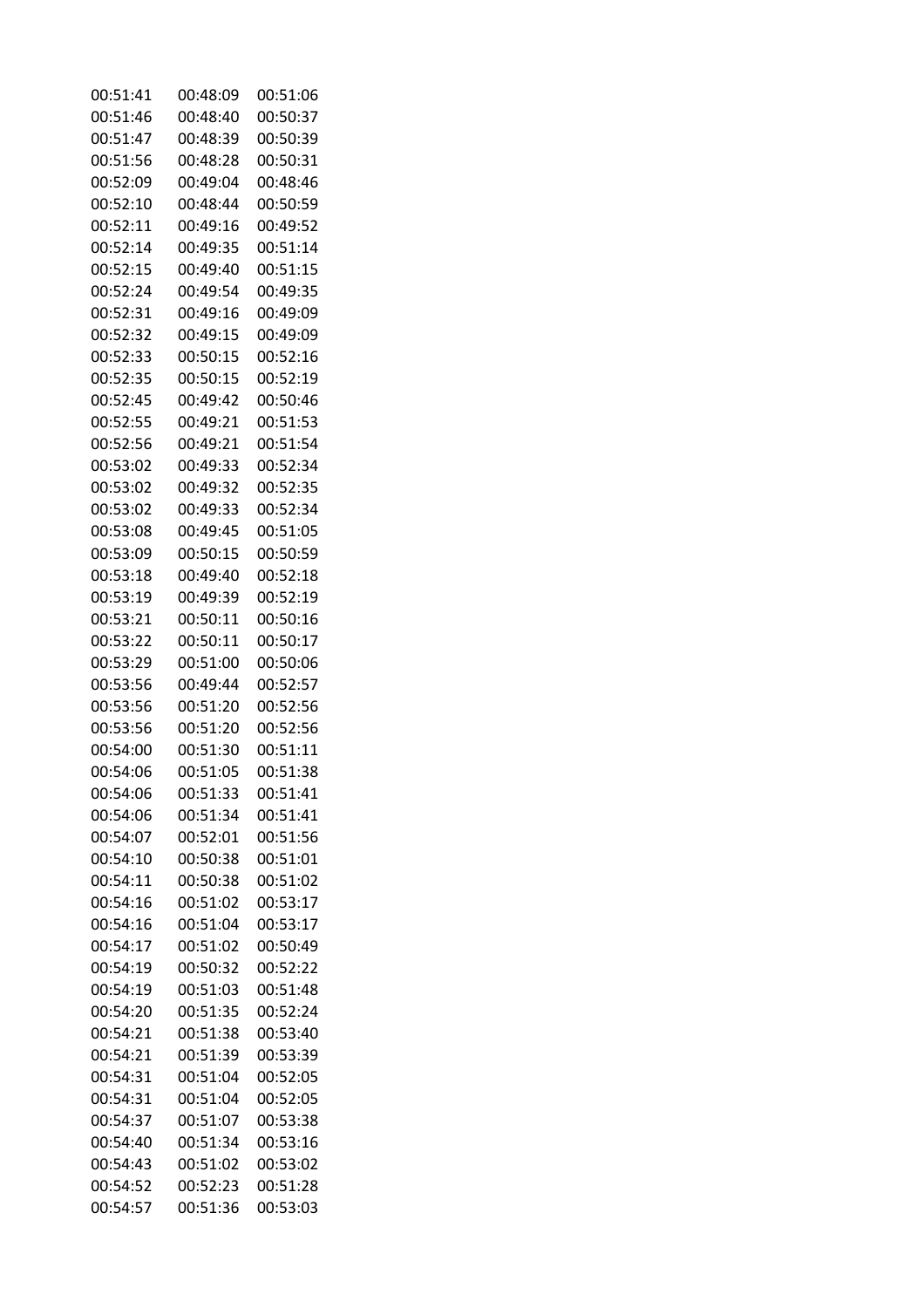| 00:54:57 | 00:51:04 | 00:53:57 |
|----------|----------|----------|
| 00:55:02 | 00:51:14 | 00:53:13 |
| 00:55:05 | 00:51:20 | 00:53:35 |
| 00:55:05 | 00:51:20 | 00:53:37 |
| 00:55:14 | 00:51:12 | 00:54:34 |
| 00:55:15 | 00:51:15 | 00:54:15 |
| 00:55:19 | 00:51:53 | 00:52:55 |
| 00:55:20 | 00:51:31 | 00:54:52 |
| 00:55:23 | 00:55:23 | 00:55:23 |
| 00:55:24 | 00:55:24 | 00:55:24 |
| 00:55:31 | 00:51:36 | 00:53:15 |
| 00:55:38 | 00:51:36 | 00:53:48 |
| 00:55:38 | 00:51:36 | 00:53:48 |
| 00:55:44 | 00:52:08 | 00:52:36 |
| 00:55:45 | 00:52:07 | 00:52:36 |
| 00:55:46 | 00:51:46 | 00:53:20 |
| 00:55:55 | 00:52:59 | 00:54:44 |
| 00:55:55 | 00:52:58 | 00:54:45 |
| 00:55:56 | 00:55:56 | 00:55:56 |
| 00:55:59 | 00:52:07 | 00:54:05 |
| 00:56:05 | 00:52:27 | 00:54:04 |
| 00:56:05 | 00:52:27 | 00:54:04 |
| 00:56:17 | 00:52:20 | 00:53:21 |
| 00:56:17 | 00:52:20 | 00:53:22 |
| 00:56:23 | 00:52:36 | 00:56:23 |
| 00:56:24 | 00:52:38 | 00:56:24 |
| 00:56:33 | 00:52:42 | 00:56:33 |
| 00:56:44 | 00:52:58 | 00:53:51 |
| 00:56:45 | 00:52:57 | 00:54:02 |
| 00:56:45 | 00:52:57 | 00:54:02 |
| 00:56:50 | 00:53:02 | 00:56:10 |
| 00:56:51 | 00:53:18 | 00:54:23 |
| 00:56:55 | 00:53:08 | 00:53:55 |
| 00:56:55 | 00:53:09 | 00:53:56 |
| 00:56:56 | 00:53:03 | 00:53:43 |
| 00:56:57 | 00:53:03 | 00:53:44 |
| 00:56:59 | 00:52:59 | 00:55:35 |
| 00:57:00 | 00:52:59 | 00:55:37 |
| 00:57:00 | 00:52:59 | 00:55:36 |
| 00:57:03 | 00:53:52 | 00:55:39 |
| 00:57:04 | 00:53:52 | 00:55:40 |
| 00:57:05 | 00:53:57 | 00:56:26 |
| 00:57:06 | 00:53:54 | 00:53:43 |
| 00:57:12 | 00:53:27 | 00:54:20 |
| 00:57:13 | 00:53:27 | 00:54:21 |
| 00:57:14 | 00:53:37 | 00:54:46 |
| 00:57:27 | 00:53:51 | 00:54:27 |
| 00:57:28 | 00:53:52 | 00:54:27 |
| 00:57:30 | 00:53:07 | 00:54:41 |
| 00:57:34 | 00:53:06 | 00:54:45 |
| 00:57:35 | 00:53:07 | 00:54:19 |
| 00:57:36 | 00:53:50 | 00:54:52 |
|          |          |          |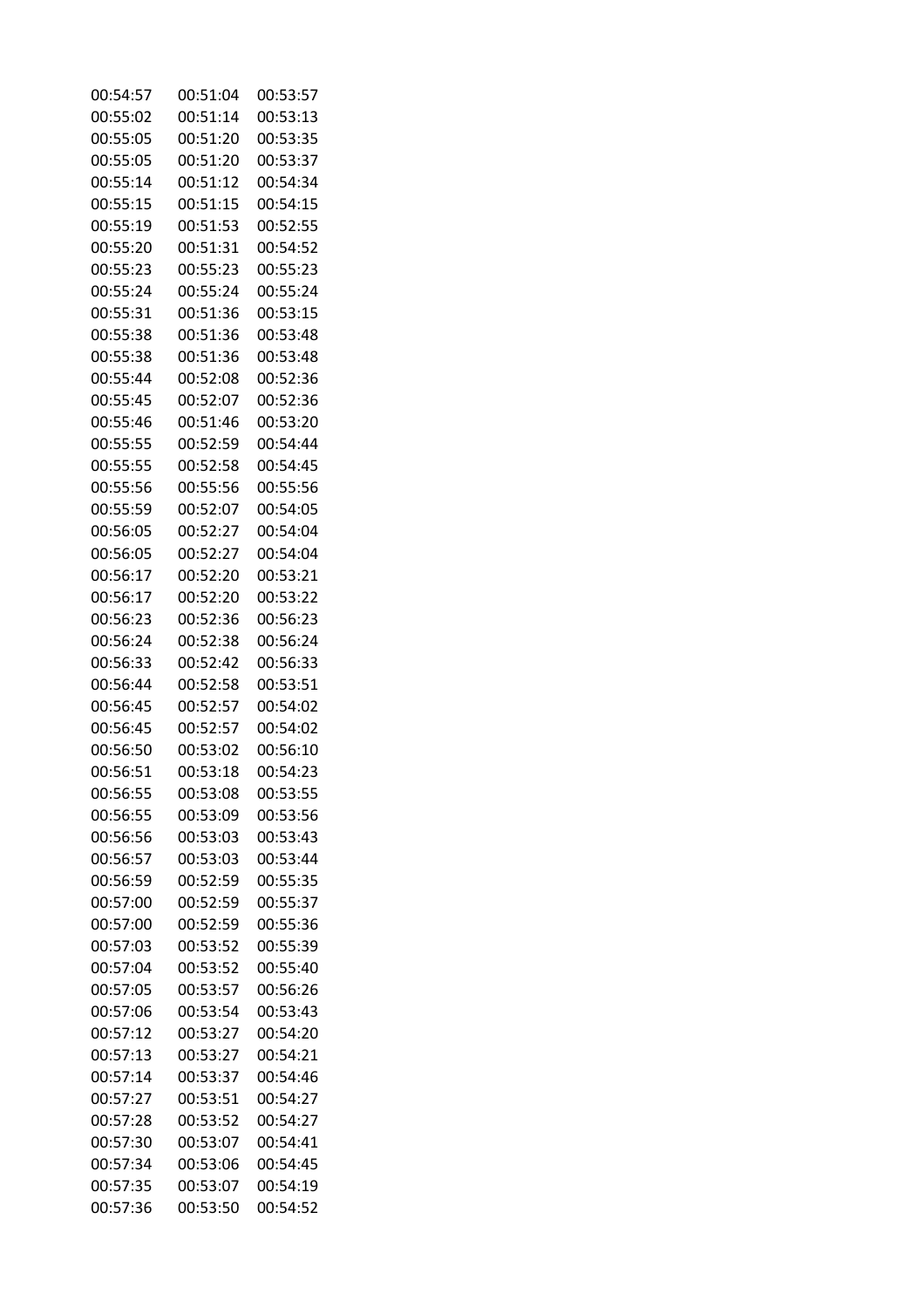| 00:57:42 | 00:54:46 | 00:56:21 |
|----------|----------|----------|
| 00:57:43 | 00:54:42 | 00:55:43 |
| 00:57:43 | 00:54:37 | 00:55:44 |
| 00:57:59 | 00:53:57 | 00:57:22 |
| 00:58:00 | 00:53:58 | 00:57:23 |
| 00:58:03 | 00:54:00 | 00:55:52 |
| 00:58:06 | 00:54:00 | 00:56:34 |
| 00:58:06 | 00:53:59 | 00:55:55 |
| 00:58:07 | 00:54:15 | 00:57:06 |
| 00:58:08 | 00:54:15 | 00:57:07 |
| 00:58:09 | 00:54:04 | 00:56:16 |
| 00:58:09 | 00:54:04 | 00:56:16 |
| 00:58:13 | 00:54:46 | 00:56:52 |
| 00:58:24 | 00:54:49 | 00:56:25 |
| 00:58:25 | 00:54:49 | 00:56:26 |
| 00:58:28 | 00:54:31 | 00:55:42 |
| 00:58:28 | 00:54:32 | 00:55:41 |
| 00:58:29 | 00:54:32 | 00:55:40 |
| 00:58:30 | 00:54:33 | 00:56:59 |
| 00:58:41 | 00:54:20 | 00:58:41 |
| 00:58:41 | 00:54:19 | 00:58:41 |
| 00:58:42 | 00:54:51 | 00:55:41 |
| 00:58:42 | 00:54:52 | 00:55:36 |
| 00:58:43 | 00:54:46 | 00:57:11 |
| 00:58:43 | 00:54:46 | 00:57:11 |
| 00:58:46 | 00:54:41 | 00:55:22 |
| 00:58:47 | 00:54:48 | 00:55:22 |
| 00:58:50 | 00:55:00 | 00:57:09 |
| 00:58:50 | 00:54:59 | 00:57:10 |
| 00:58:52 | 00:54:56 | 00:57:27 |
| 00:58:54 | 00:55:29 | 00:55:39 |
| 00:58:58 | 00:55:14 | 00:55:52 |
| 00:59:02 | 00:55:31 | 00:56:17 |
| 00:59:04 | 00:55:33 | 00:56:19 |
| 00:59:05 | 00:55:37 | 00:56:35 |
| 00:59:06 | 00:55:37 | 00:56:36 |
| 00:59:15 | 00:55:51 | 00:56:45 |
| 00:59:22 | 00:55:26 | 00:58:01 |
| 00:59:28 | 00:55:20 | 00:56:41 |
| 00:59:28 | 00:59:28 | 00:58:18 |
| 00:59:29 | 00:55:49 | 00:56:24 |
| 00:59:30 | 00:55:33 | 00:57:04 |
| 00:59:30 | 00:55:33 | 00:57:04 |
| 00:59:31 | 00:55:39 | 00:57:04 |
| 00:59:33 | 00:55:47 | 00:56:28 |
| 00:59:33 | 00:55:49 | 00:56:28 |
| 00:59:35 | 00:55:50 | 00:56:30 |
| 00:59:40 | 00:55:50 | 00:57:55 |
| 00:59:51 | 00:55:51 | 00:56:47 |
| 00:59:51 | 00:55:51 | 00:57:21 |
| 00:59:55 | 00:56:06 | 00:56:36 |
| 00:59:55 | 00:56:16 | 00:58:55 |
|          |          |          |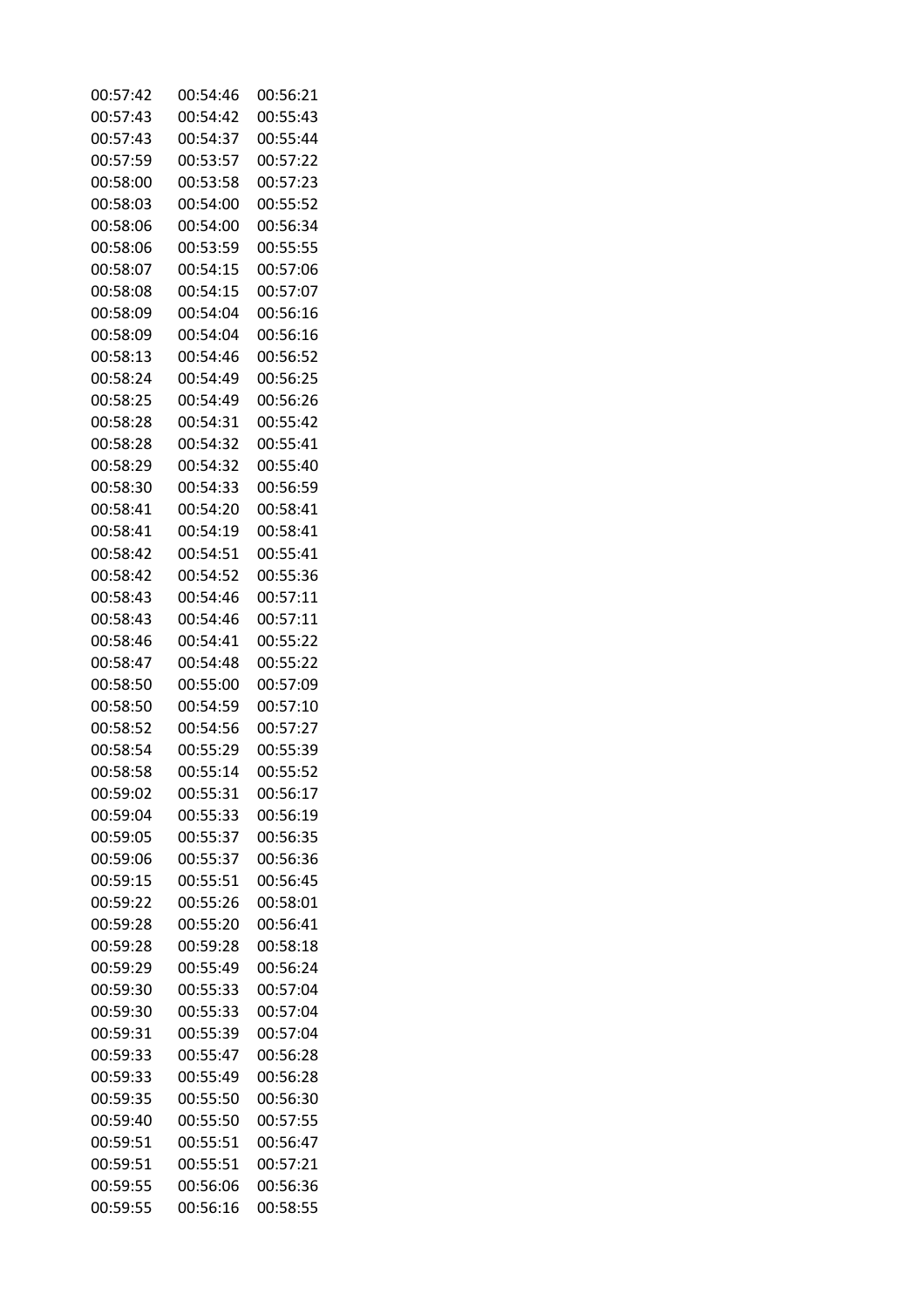| 01:00:09 | 00:55:54 | 01:00:09 |
|----------|----------|----------|
| 01:00:20 | 00:57:34 | 00:57:02 |
| 01:00:20 | 00:57:34 | 00:57:12 |
| 01:00:31 | 00:56:37 | 00:59:13 |
| 01:00:31 | 00:56:35 | 00:59:12 |
| 01:00:34 | 00:57:34 | 00:57:15 |
| 01:00:37 | 00:56:18 | 00:57:17 |
| 01:00:47 | 00:56:50 | 00:57:37 |
| 01:01:03 | 00:56:59 | 00:58:31 |
| 01:01:19 | 00:57:09 | 00:58:11 |
| 01:01:19 | 00:57:09 | 00:58:11 |
| 01:01:29 | 00:57:08 | 00:58:31 |
| 01:01:30 | 00:57:34 | 01:00:06 |
| 01:01:33 | 00:57:46 | 00:58:04 |
| 01:01:34 | 00:57:46 | 00:58:05 |
| 01:01:36 | 00:57:34 | 00:58:18 |
| 01:01:40 | 00:57:15 | 01:00:05 |
| 01:01:44 | 00:57:13 | 00:59:18 |
| 01:01:44 | 00:57:13 | 00:59:11 |
| 01:01:44 | 00:57:14 | 00:59:18 |
| 01:01:45 | 00:57:15 | 00:58:47 |
| 01:01:52 | 00:57:26 | 01:00:14 |
| 01:01:52 | 00:57:26 | 01:00:15 |
| 01:01:53 | 00:59:08 | 00:59:48 |
| 01:01:53 | 00:57:44 | 00:59:55 |
| 01:02:31 | 00:56:30 | 01:00:47 |
| 01:02:31 | 00:56:34 | 01:00:46 |
| 01:02:34 | 00:56:30 | 01:00:50 |
| 01:02:35 | 00:56:34 | 01:00:50 |
| 01:02:44 | 00:58:55 | 00:59:43 |
| 01:02:54 | 00:58:34 | 01:01:58 |
| 01:02:58 | 00:58:39 | 01:00:30 |
| 01:02:58 | 00:58:38 | 01:00:29 |
| 01:02:59 | 00:58:38 | 01:00:29 |
| 01:03:00 | 00:58:38 | 01:00:29 |
| 01:03:00 | 00:58:39 | 01:00:31 |
| 01:03:01 | 00:59:03 | 00:59:46 |
| 01:03:02 | 00:59:04 | 00:59:47 |
| 01:03:10 | 00:55:40 | 00:59:46 |
| 01:03:14 | 00:58:55 | 00:59:43 |
| 01:03:14 | 00:58:56 | 00:59:43 |
| 01:03:14 | 00:59:01 | 00:59:59 |
| 01:03:16 | 00:59:47 | 01:00:54 |
| 01:03:16 | 00:59:46 | 01:00:55 |
| 01:03:17 | 00:59:46 | 01:00:55 |
| 01:03:18 | 00:59:03 | 00:59:53 |
| 01:03:47 | 00:59:22 | 01:03:07 |
| 01:05:30 | 01:00:51 | 01:02:18 |
| 01:05:31 | 01:00:51 | 01:02:19 |
| 01:05:32 | 00:59:28 | 01:03:26 |
| 01:05:33 | 00:59:39 | 01:02:19 |
| 01:05:33 | 00:59:28 | 01:02:15 |
|          |          |          |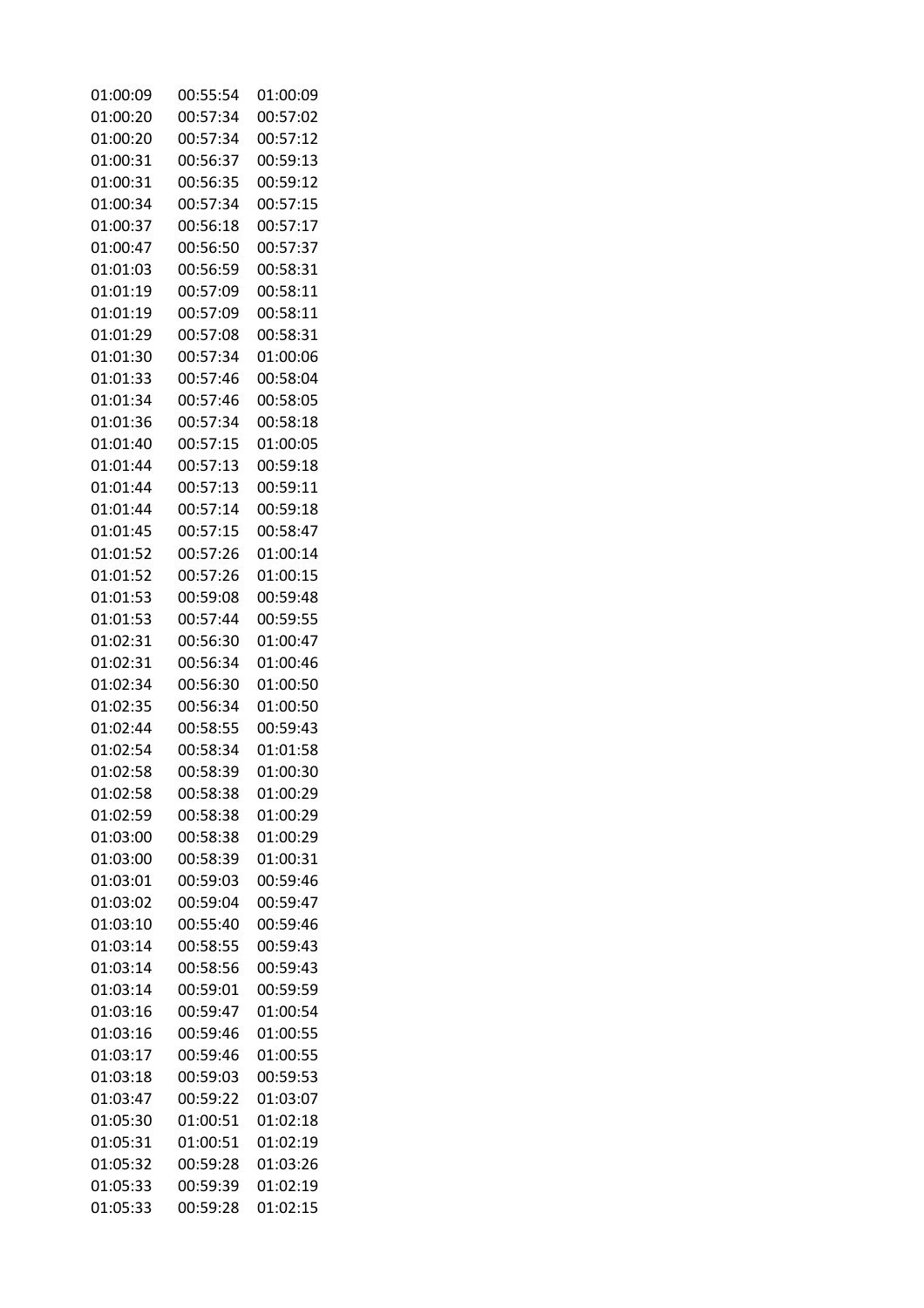| 01:05:34 | 00:59:39 | 01:04:04 |
|----------|----------|----------|
| 01:05:38 | 01:00:08 | 01:02:06 |
| 01:05:39 | 01:00:07 | 01:02:06 |
| 01:05:47 | 01:00:35 | 01:02:20 |
| 01:05:48 | 01:00:36 | 01:02:20 |
| 01:06:36 | 01:00:53 | 01:06:23 |
| 01:07:06 | 01:02:18 | 01:03:40 |
| 01:07:06 | 01:02:20 | 01:03:40 |
| 01:07:07 | 01:01:54 | 01:05:18 |
| 01:07:07 | 01:02:22 | 01:03:40 |
| 01:07:08 | 01:01:54 | 01:05:19 |
| 01:07:13 | 01:01:26 | 01:04:38 |
| 01:07:13 | 01:01:27 | 01:04:38 |
| 01:08:22 | 01:03:41 | 01:05:11 |
| 01:08:23 | 01:02:57 | 01:05:04 |
| 01:08:23 | 01:03:43 | 01:05:11 |
| 01:08:24 | 01:02:57 | 01:05:04 |
| 01:08:37 | 01:03:51 | 01:05:59 |
| 01:08:37 | 01:03:51 | 01:05:58 |
| 01:08:38 | 01:03:53 | 01:05:59 |
| 01:08:39 | 01:04:18 | 01:05:02 |
| 01:08:39 | 01:04:18 | 01:05:02 |
| 01:08:56 | 01:00:57 | 01:05:56 |
| 01:08:58 | 01:04:27 | 01:05:33 |
| 01:08:59 | 01:04:26 | 01:05:22 |
| 01:09:01 | 01:04:32 | 01:05:32 |
| 01:09:02 | 01:04:31 | 01:05:32 |
| 01:09:02 | 01:04:29 | 01:05:37 |
| 01:09:19 | 01:04:29 | 01:05:54 |
| 01:10:27 | 01:04:40 | 01:06:56 |
| 01:10:28 | 01:04:41 | 01:07:31 |
| 01:10:30 | 01:04:38 | 01:07:15 |
| 01:10:31 | 01:04:41 | 01:07:17 |
| 01:10:31 | 01:04:40 | 01:07:15 |
| 01:10:33 | 01:04:42 | 01:07:19 |
| 01:10:34 | 01:04:40 | 01:06:47 |
| 01:10:38 | 01:04:30 | 01:08:30 |
| 01:11:18 | 01:04:42 | 01:10:43 |
| 01:11:19 | 01:04:38 | 01:10:44 |
| 01:11:19 | 01:05:27 | 01:08:22 |
| 01:11:20 | 01:05:29 | 01:10:45 |
| 01:11:20 | 01:05:28 | 01:08:22 |
| 01:11:21 | 01:04:42 | 01:08:22 |
| 01:11:22 | 01:04:34 | 01:07:45 |
| 01:11:23 | 01:04:42 | 01:07:47 |
| 01:11:23 | 01:04:34 | 01:07:45 |
| 01:11:24 | 01:04:44 | 01:07:47 |
| 01:11:24 | 01:04:34 | 01:07:47 |
| 01:11:25 | 01:04:38 | 01:07:48 |
| 01:11:26 | 01:05:27 | 01:09:22 |
| 01:11:26 | 01:05:29 | 01:09:23 |
| 01:11:27 | 01:05:28 | 01:09:23 |
|          |          |          |